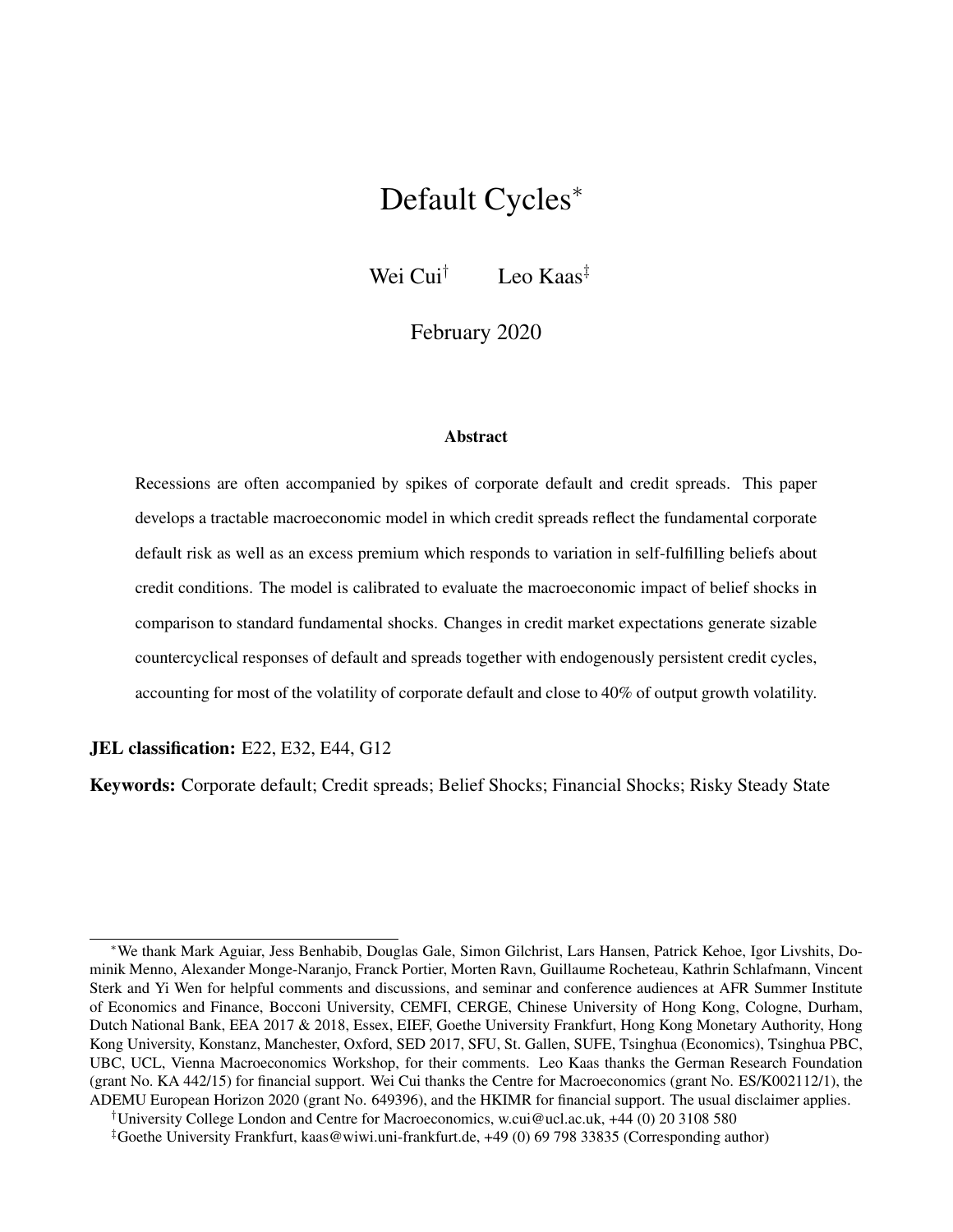# 1. Introduction

 Many recessions are accompanied by substantial increases of corporate default rates and credit spreads, together with declines of business credit. On the one hand, corporate defaults are clustered over pro- longed episodes which can only partly be explained by observable firm-specific or macroeconomic vari-5 ables, but are driven by unobserved factors that are correlated across firms and over time.<sup>[1](#page-0-0)</sup> On the other hand, credit spreads tend to lead the cycle and are not fully accounted for by expected default from firm- level data. Indeed, less than half of the volatility of credit spreads can be explained by expected default losses; instead, the "excess premium" on corporate credit has the strongest impact on investment and output growth (cf. [Gilchrist and Zakrajšek,](#page-30-0) [2012\)](#page-30-0).

 This paper uses a tractable macroeconomic model to examine the joint dynamics of firm default, credit spreads, and output. The distinguishing feature is that corporate default harms the access to future credit which punishes the defaulting borrower on top of any net worth losses resulting from liquidation or reorganization procedures. An important consequence of this feature is that default incentives are sus- ceptible to variations in self-fulfilling beliefs over future credit conditions. We argue that the magnitude of such belief shocks can be inferred from the excess premium of the credit spread in the data. This permits us to evaluate the quantitative contribution of belief shocks to the business cycle, in comparison to standard (fundamental) financial and productivity shocks.

 To illustrate the main idea, we present in Section [2](#page-5-0) a simple partial-equilibrium model of default by firms with limited commitment. Credit contracts specify the amount of debt and the interest spread, both of which depend on the value that borrowing firms attach to future credit market access. This credit market value is a forward-looking variable which potentially responds to self-fulfilling expectations. A well-functioning credit market with a low spread and a low default rate is highly valuable for borrowing firms, which makes credit contracts with few defaults self-enforcing. Conversely, a weak credit market with a higher interest rate and more default is valued less by firms, and therefore cannot sustain credit contracts that prevent high default rates.

In Section [3,](#page-9-0) we extend the illustrative model to a tractable general-equilibrium model in order to

<sup>&</sup>lt;sup>1</sup>See, e.g., [Duffie et al.](#page-29-0) [\(2009\)](#page-29-0) and [Giesecke et al.](#page-29-1) [\(2011\)](#page-29-1).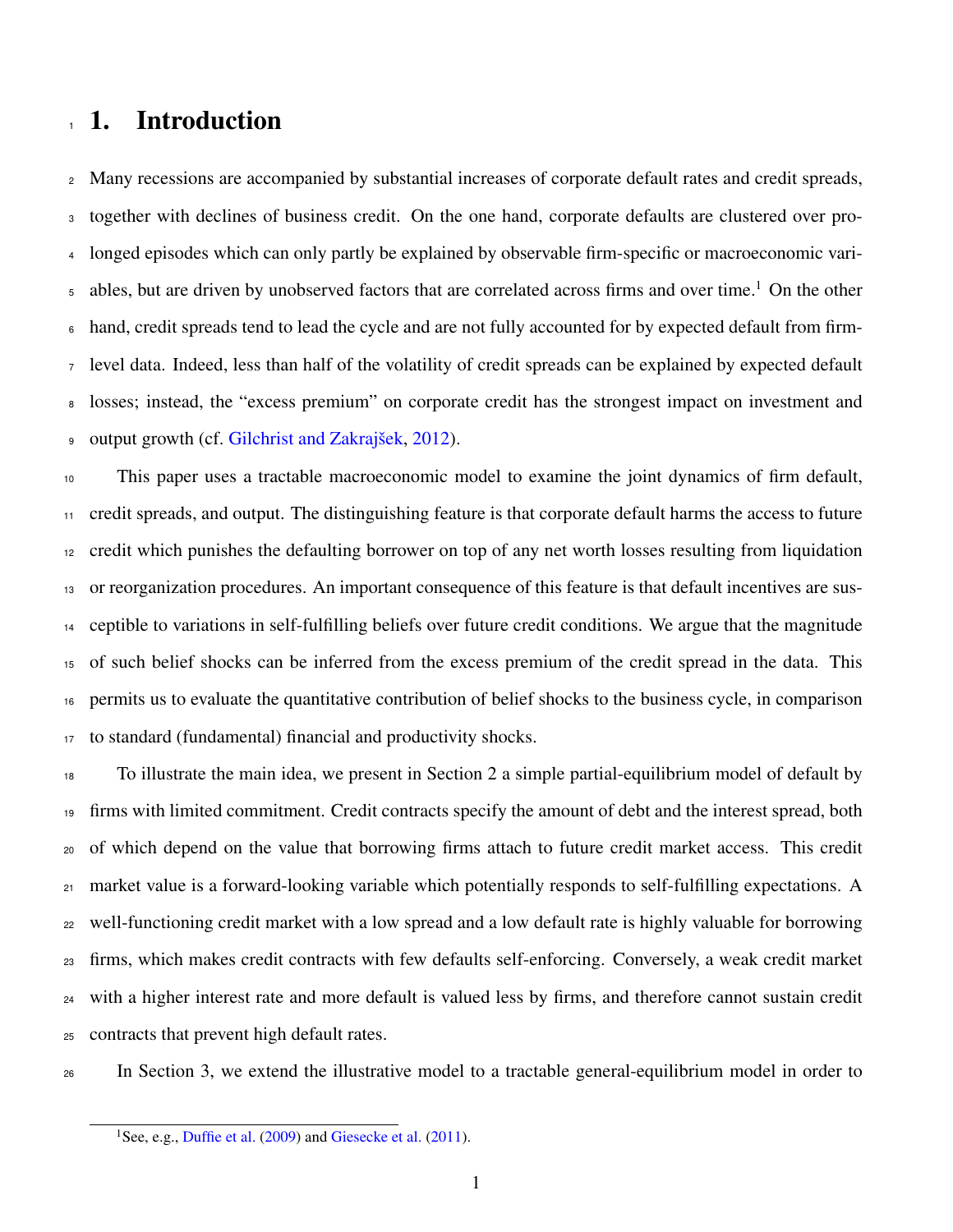examine the respective roles of self-fulfilling beliefs (sunspots) and fundamental shocks for the dynamics of default, the spread, and their relationships with the aggregate economy. As in the simple model, corporate default rates depend on the value that borrowers attach to credit market access which responds to changes in self-fulfilling beliefs.

 The credit spread, i.e., the difference between the borrowing rate and the safe interest rate, includes <sup>32</sup> two terms. One is a predicted component reflecting the expected default losses explained by fundamen- tals. The other component is the excess interest premium which accounts for the so-called "credit spread  $_{34}$  puzzle" according to which actual credit spreads can be far from expected default losses.<sup>[2](#page-0-0)</sup> As we show in this paper, the excess interest premium partly reflects variations of self-fulfilling beliefs about credit mar- ket conditions, but it may also depend on an exogenous component, which we refer to as "intermediation costs" (that may also capture unmodelled risk premia).

 Firms in our macroeconomic model differ in productivity and in their access to the credit market. <sup>39</sup> Therefore, aggregate productivity depends endogenously on the allocation of capital among firms which itself reacts to current credit market conditions and past default events. When credit is tightened or when <sup>41</sup> more firms defaulted in the past, less capital is operated by the most productive firms so that aggregate productivity and output fall. If a firm opts for default, a fraction of the outstanding debt can be recovered by creditors. In line with the evidence, we allow for aggregate (procyclical) fluctuations of the recovery rate which have a direct impact on corporate default and on the predicted component of the credit spread. Our closed-form default decisions lead to exact aggregation and allow for quantitative analyses via standard methods. Section [4](#page-17-0) calibrates this model to the U.S. economy in order to examine the respective 47 contributions of belief shocks, and fundamental shocks to aggregate productivity, recovery rates, and intermediation costs. A key feature is that aggregate risk matters for corporate leverage and the credit spread. For this reason, we log-linearize the model around the *risky steady state* (cf. [Coeurdacier et al.,](#page-29-2) [2011\)](#page-29-2) which describes a stationary model solution that takes aggregate risk into account. Given a level of intermediation costs in steady state, the excess interest premium in the data can be used to pin down the variance of belief shocks. The remaining parameters of the (fundamental) shock processes in the model are estimated to reflect the joint dynamics of the spread, recovery, and output growth.

<sup>&</sup>lt;sup>2</sup>See, e.g., [Elton et al.](#page-29-3) [\(2001\)](#page-29-3) and [Huang and Huang](#page-30-1) [\(2012\)](#page-30-1).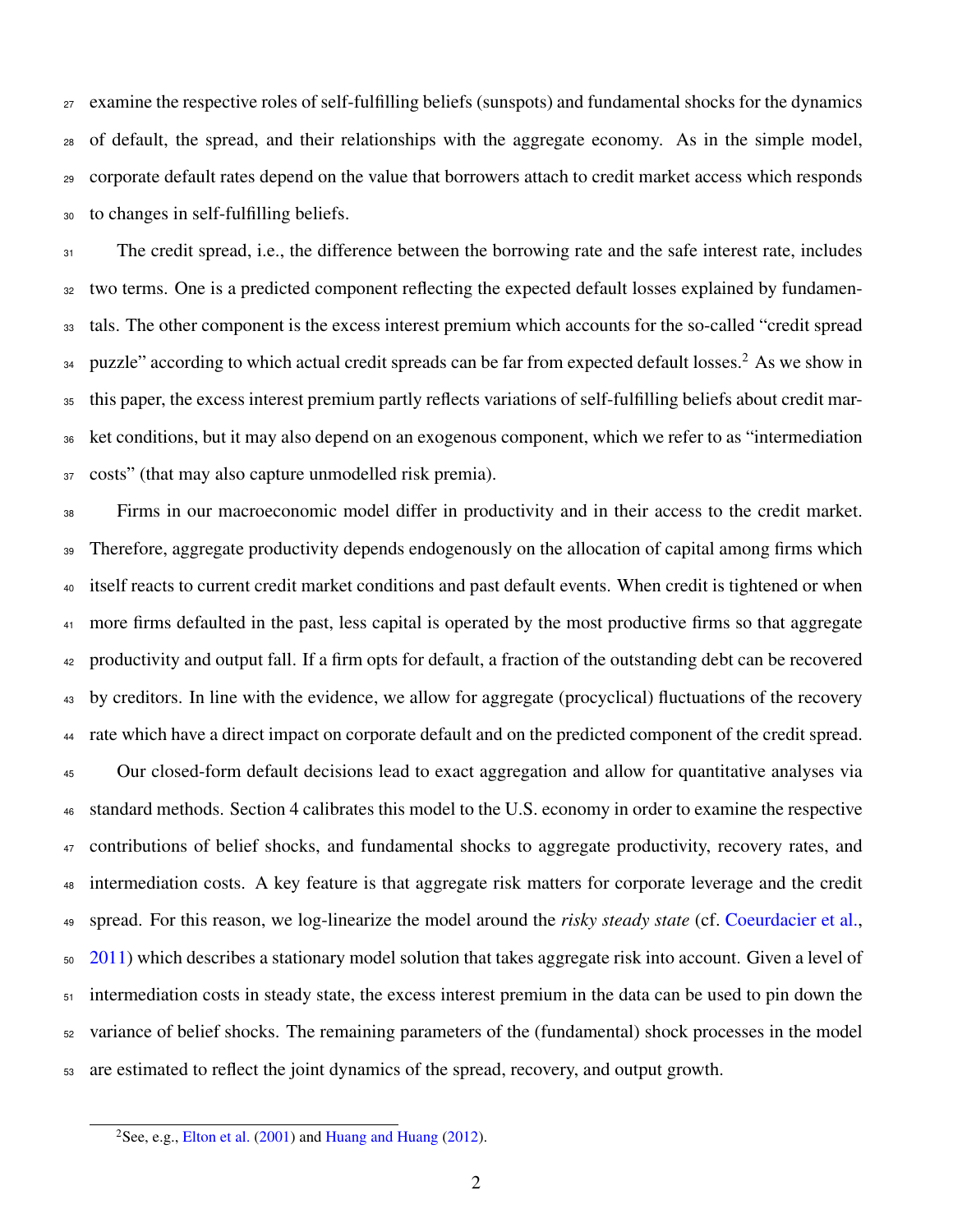We find that shocks to self-fulfilling beliefs are crucial for the credit cycle, explaining 56% of the variation in default and 31% of credit spread fluctuations. Differently from (financial) shocks to the recovery rate or intermediation costs, belief shocks generate countercyclical spreads and default, as well as sizable and persistent drops of credit, output and TFP growth. The belief channel accounts for almost 40 percent of the variation in output growth.

 Different experiments further demonstrate that endogenous default is crucial: If we ignore belief shocks and default in the estimation, the likelihood of the model drops substantially. Likewise, if we set default to zero and let exogenous collateral shocks generate the same debt dynamics as in the benchmark, the model fails to generate sizable and persistent credit and business cycles.

63 Related Literature. Our work relates to a number of recent contributions analyzing the macroeco- nomic role of credit spreads and firm default. Building on [Bernanke et al.](#page-29-4) [\(1999\)](#page-29-4), [Christiano et al.](#page-29-5) [\(2014\)](#page-29-5) show that risk shocks in a quantitative business-cycle model not only generate countercyclical spreads but also account for a large fraction of macroeconomic fluctuations. [Miao and Wang](#page-30-2) [\(2010\)](#page-30-2) include defaultable debt in a macroeconomic model with financial shocks to the recovery rate, finding that credit 68 spreads are countercyclical and lead output and stock returns. [Gourio](#page-30-3) [\(2013\)](#page-30-3) argues that the time-varying risk of rare depressions (disaster risk) generates a plausible volatility of credit spreads, which amplifies macroeconomic fluctuations. Similarly to [Hennessy and Whited](#page-30-4) [\(2007\)](#page-30-4), [Gomes and Schmid](#page-30-5) [\(2012\)](#page-30-5), and <sup>71</sup> [Khan et al.](#page-30-6) [\(2016\)](#page-30-6), aggregate factor productivity in our model is an endogenous variable that responds to financial conditions and default.

 In previous papers, corporate default can also respond to expectations because firm value is a forward- looking variable. The difference is that they do not focus on reputation losses of default, which is the key feature for multiplicity in our model (see more below). Default in our model entails a loss of reputation, resulting in harmed access to credit in subsequent years. This feature makes credit contracts responsive to credit market expectations and thereby to self-fulfilling beliefs.<sup>[3](#page-0-0)</sup> Such stochastic variation of beliefs may capture some aspects of systematic risks or disaster risks. In addition, we introduce a new approach to measure the belief risks inferred from the default and the spread data, and this approach still permits quantitative analyses using standard perturbation routines.

<sup>&</sup>lt;sup>3</sup>[Benhabib et al.](#page-28-0) [\(2018\)](#page-28-0) introduce adverse selection in credit markets, featuring countercyclical credit spreads and procyclical TFP with self-fulfilling expectations, but default disappears in equilibrium once reputation is introduced.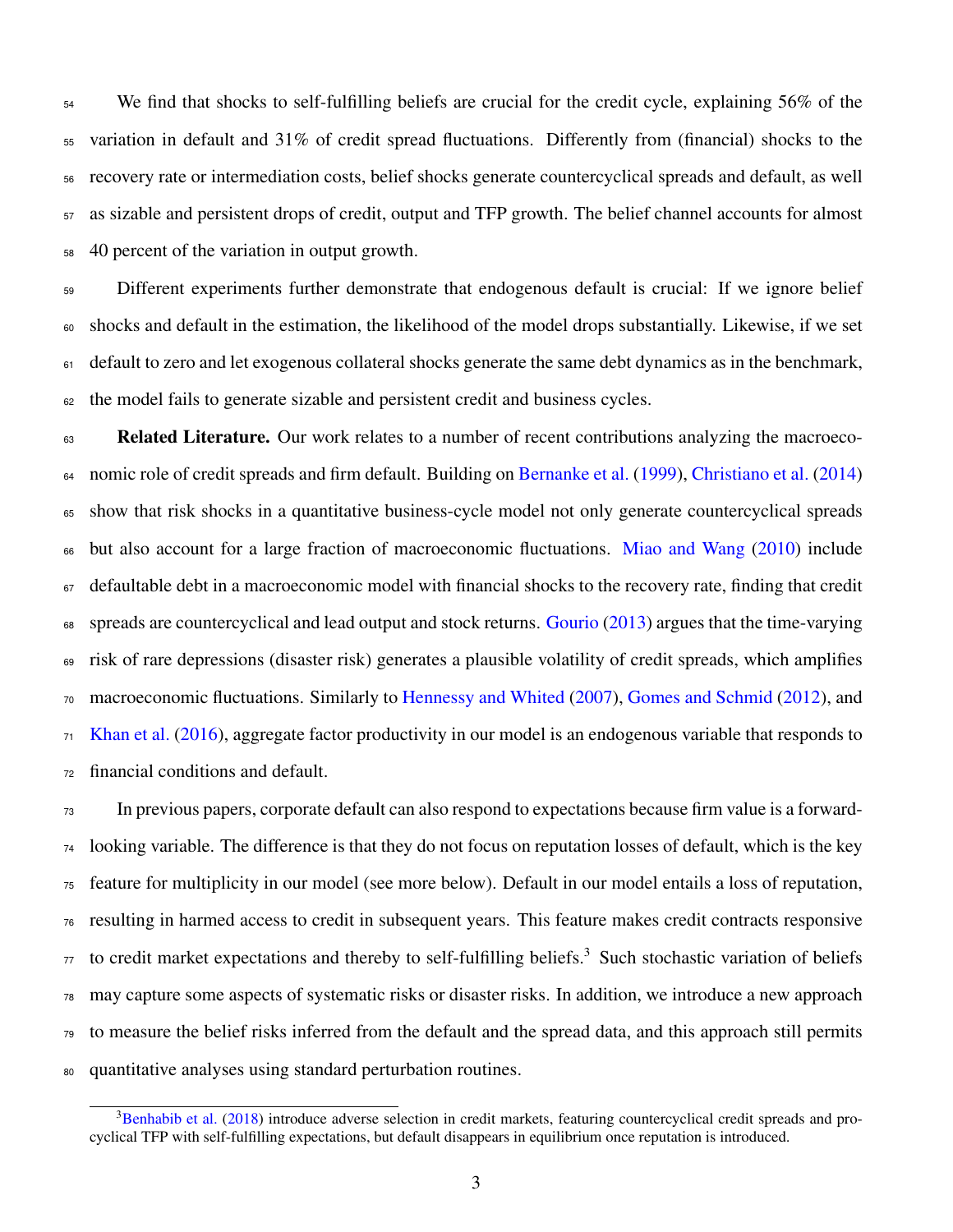81 Our mechanism also introduces another propagation channel. A one-time negative belief shock in-<sup>82</sup> duces a persistent tightening of credit, together with a rise of default on impact. In the following years, fewer firms have access to credit, and those that have access face tighter constraints. Both features give rise to persistent drops in aggregate productivity and output growth.

 Self-fulfilling beliefs matter precisely because default is punished by the (temporary or permanent) exclusion from borrowing in future periods, which makes the value of credit market access a forward-87 looking variable. Early contributions on limited commitment, such as [Eaton and Gersovitz](#page-29-6) [\(1981\)](#page-29-6), do not consider the possibility of multiple equilibria by *assuming* that the borrowers' Bellman equation has 89 a unique solution.<sup>[4](#page-0-0)</sup> Our illustrative example of Section [2](#page-5-0) shows that this assumption is not always valid. [T](#page-28-1)his finding is not entirely new (albeit often overlooked in the literature on limited commitment): [Alvarez](#page-28-1) [and Jermann](#page-28-1) [\(2000,](#page-28-1) [2001\)](#page-28-2) show that the value function operator in a limited commitment economy is [n](#page-30-7)ot a contraction so that multiple equilibria can arise. Building on [Bulow and Rogoff](#page-29-7) [\(1989\)](#page-29-7), [Hellwig](#page-30-7) [and Lorenzoni](#page-30-7) [\(2009\)](#page-30-7) demonstrate that credit with limited commitment is equivalent to a bubble on an outside asset.<sup>[5](#page-0-0)</sup> 

 Closely related to our paper is [Azariadis et al.](#page-28-3) [\(2016\)](#page-28-3) who consider the role of sunspot shocks in a model of unsecured firm credit with limited commitment. There are two major differences. First, [Azariadis et al.](#page-28-3) [\(2016\)](#page-28-3) have no default in equilibrium so that credit spreads are zero, while our credit 98 contract allow lenders to adjust leverage and interest rate simultaneously.<sup>[6](#page-0-0)</sup> We show that these features are quite important to account for the persistent dynamics of default, spread, leverage, productivity, and output. Second, in our quantitative analysis we utilize the property that the risky steady state depends on the variance of belief shocks. This permits a new empirical strategy which identifies the size of belief shocks from the credit spread data. Building on this feature, we estimate the model using perturbation methods (around the risky steady state) and the Kalman filter. Because of endogenous default, we find that recovery shocks are much less important compared to [Azariadis et al.](#page-28-3) [\(2016\)](#page-28-3).

<sup>&</sup>lt;sup>4</sup>See the text after equation (5) in Eaton and Gersovitz (1981, p. 291).

<sup>&</sup>lt;sup>5</sup>Further, [Bethune et al.](#page-29-8) [\(2018\)](#page-29-8) shows that multiple and periodic equilibria are possible in a matching model with credit subject to limited commitment constraints, and [Krueger and Uhlig](#page-30-8) [\(2018\)](#page-30-8) show that multiple equilibria can arise in a generalequilibrium model with one-sided commitment.

This also applies to all papers cited in the previous paragraph. Likewise, the wider literature on self-fulfilling expectations in macroeconomics with financial frictions (e.g., [Harrison and Weder,](#page-30-9) [2013;](#page-30-9) [Benhabib and Wang,](#page-29-9) [2013;](#page-29-9) [Liu and Wang,](#page-30-10) [2014;](#page-30-10) [Gu et al.,](#page-30-11) [2013\)](#page-30-11) does not feature equilibrium default.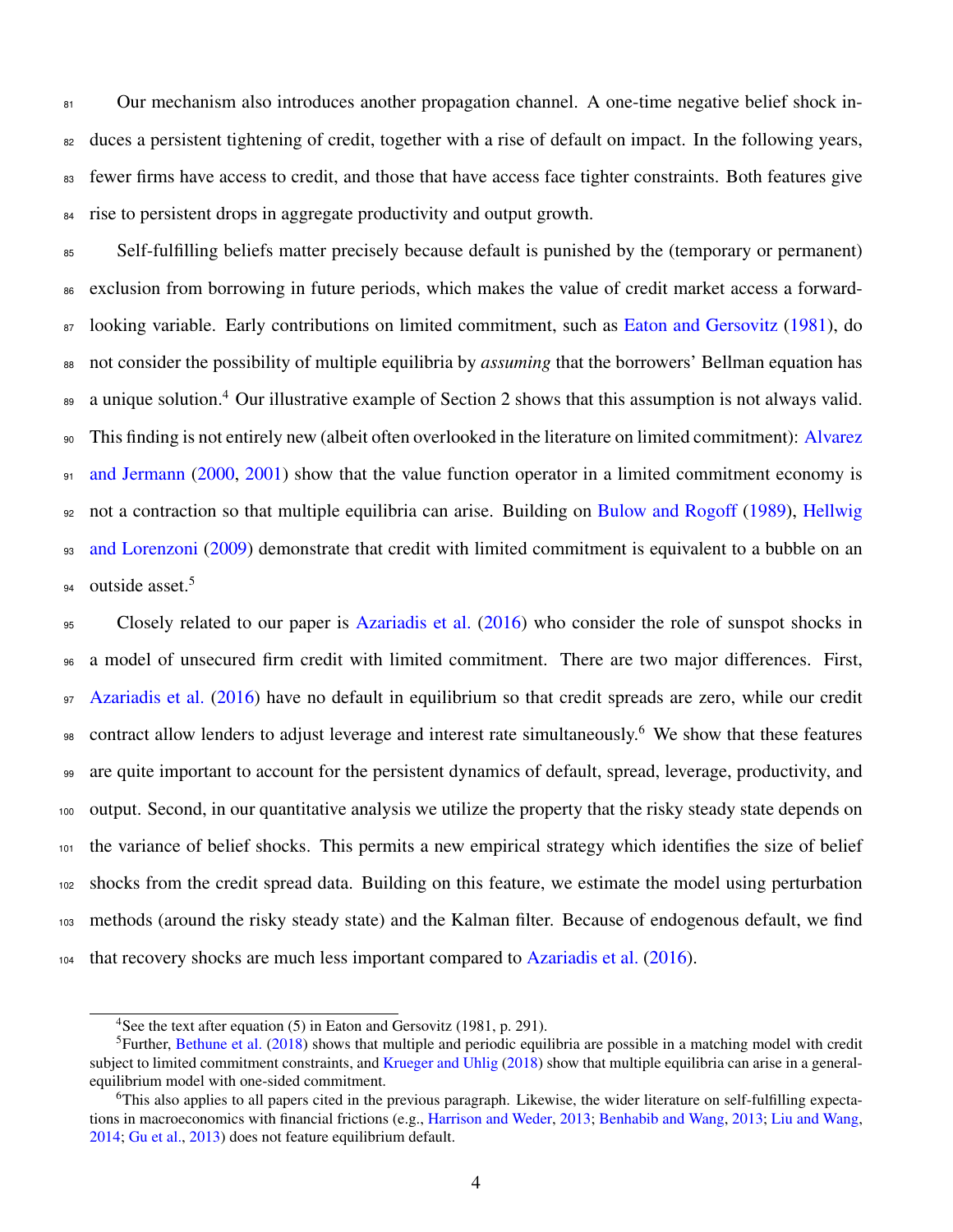<sup>105</sup> In this regard, our approach is complementary to the literature on sentiments with imperfect infor-<sup>106</sup> mation and "correlated equilibria" (e.g., [Benhabib et al.,](#page-29-10) [2013,](#page-29-10) [2015;](#page-29-11) [Angeletos and La'O,](#page-28-4) [2013\)](#page-28-4), in <sup>107</sup> which the variance of sentiments is uniquely determined. Our approach may be easier for a quantitative estimation exercise as (aggregate) belief shocks only have to satisfy a mild restriction.<sup>[7](#page-0-0)</sup> 108

 The co-existence of equilibria with high (low) interest rates and high (low) default rates relates to a <sup>110</sup> literature on self-fulfilling sovereign debt crises. In an essentially static model, [Calvo](#page-29-12) [\(1988\)](#page-29-12) shows how multiple equilibria emerge from a positive feedback between interest rates and debt levels.<sup>[8](#page-0-0)</sup> Besides the focus on corporate default, our mechanism for multiplicity is different from this literature by emphasizing the role of expected credit conditions.

# <span id="page-5-0"></span>114 2. An Illustrative Partial-Equilibrium Model

<sup>115</sup> We present here a simple partial-equilibrium model in order to show analytically how self-fulfilling <sup>116</sup> expectations can induce fluctuations of corporate default and credit spreads. In Section [3,](#page-9-0) this model is <sup>117</sup> extended to a richer macroeconomic environment with aggregate shocks.

#### $118$  2.1. The Setup

<sup>119</sup> Consider a continuum of firms with limited commitment living through infinitely many discrete periods 120  $t > 0$ . Each firm starts in  $t = 0$  with given net worth  $\omega_0$  and has access to a safe linear technology which 121 transforms k units of investment in t into Πk units of output in  $t + 1$ . Firms may obtain one-period credit <sup>122</sup> from perfectly competitive and risk-neutral investors who have a safe outside investment opportunity at gross return  $\overline{R}$  <  $\Pi$ . Both  $\overline{R}$  and  $\Pi$  are exogenous in this section.

<sup>124</sup> Firm owners are risk-averse and maximize the discounted expected utility

$$
\mathbb{E}_0 \sum_{t \ge 0} \beta^t \left[ (1 - \beta) \log c_t - \mathbb{I}_{\{\text{Default in } t\}} \eta_t \right],\tag{1}
$$

where  $c_t$  is the dividend payout in period  $t, \beta < 1$  is the discount factor, I is an indicator function, and  $\eta_t$ 126 <sup>127</sup> is a default cost that materializes *only when the firm defaults* in period t. The default cost is idiosyncratic

<span id="page-5-1"></span><sup>&</sup>lt;sup>7</sup>Specifically, sunspot belief shocks are uncorrelated random variables with conditional mean zero.

<sup>8</sup>Further contributions on self-fulfilling debt crises in dynamic models of sovereign debt are [Cole and Kehoe](#page-29-13) [\(2000\)](#page-29-13), [Bocola and Dovis](#page-29-14) [\(2016\)](#page-29-14), and [Lorenzoni and Werning](#page-30-12) [\(2019\)](#page-30-12).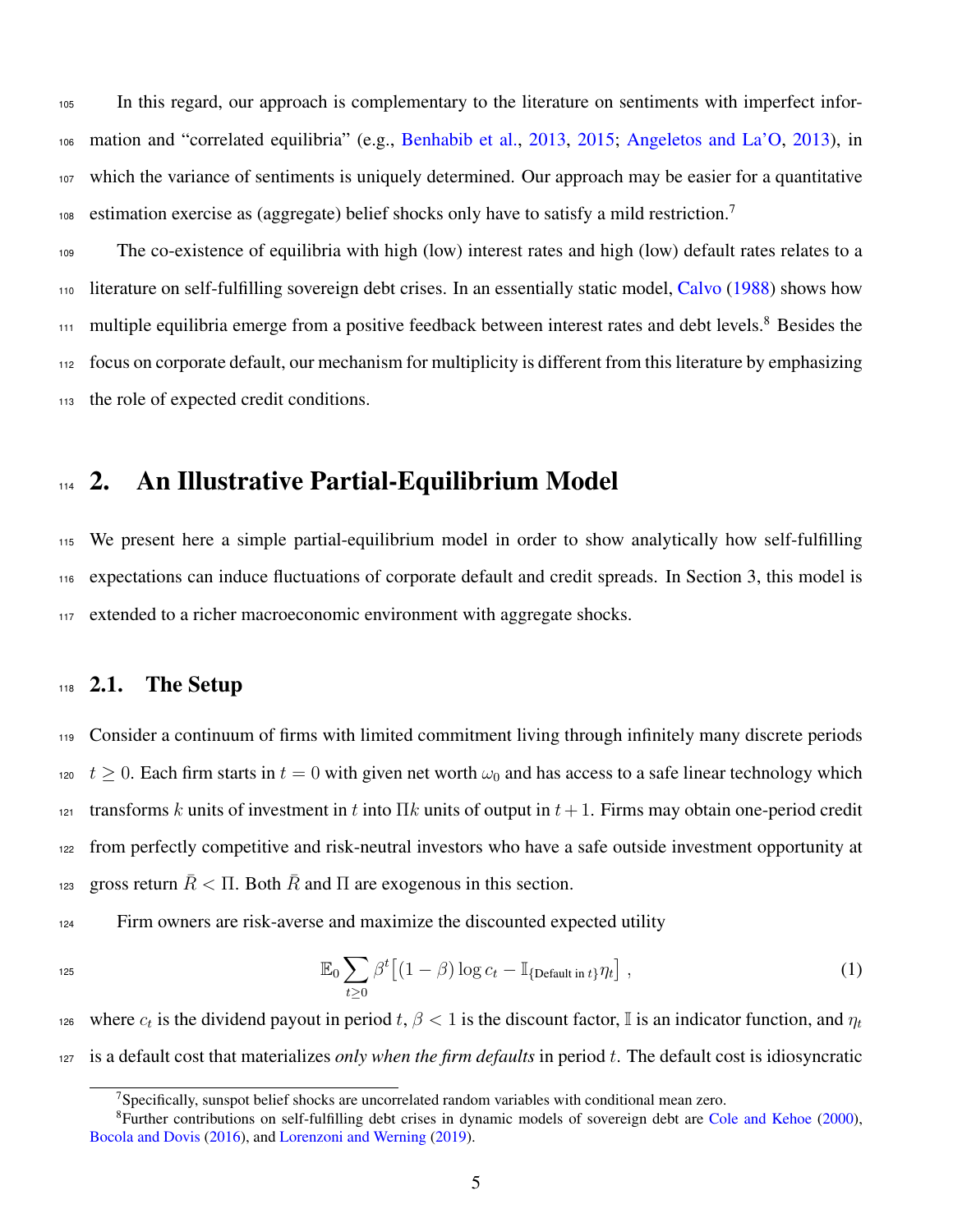128 and stochastic: with probability p it is zero, otherwise it is  $\Delta > 0$ . After paying this cost, a defaulting <sup>129</sup> firm continues to operate without access to credit in all future periods.

 $130$  In every period, investors offer one-period credit contracts, specifying the gross interest rate R and the 131 amount of credit b. Competition between investors implies that the offered contracts  $(R, b)$  maximize the <sup>132</sup> borrower's utility subject to the investors' participation constraint. The latter requires that the expected return equals the outside return  $\bar{R}$  per unit of debt. In recursive notation, a firm's value  $V(\omega)$  depends on 134 the firm's net worth  $\omega$  and satisfies the Bellman equation

<span id="page-6-1"></span>
$$
V(\omega) = \max_{c,s,(R,b)} \left\{ (1-\beta) \log(c) + \beta \mathbb{E} \max \left[ V(\omega'), V^d(\omega'_d) - \eta' \right] \right\} \text{ s.t. } (2)
$$

136  $c = \omega - s$  ,  $\omega' = \Pi(s + b) - Rb$  ,  $\omega'_d = \Pi(s + b)$  , and

<span id="page-6-0"></span>
$$
\bar{R}b = \mathbb{E}(Rb) = \begin{cases}\nRb & \text{if } V(\omega') \ge V^d(\omega'_d) ; \\
(1-p)Rb & \text{if } V^d(\omega'_d) > V(\omega') \ge V^d(\omega'_d) - \Delta ; \\
0 & \text{else.} \n\end{cases}
$$
\n(3)

138 The firm chooses dividend payout c, savings s, and a credit contract  $(R, b)$ , subject to the investors' 139 participation constraint [\(3\).](#page-6-0) Next period, she can choose to repay Rb with continuation net worth  $\omega'$ ; alternatively, she chooses to default with continuation net worth  $\omega_d'$ . The second maximization in [\(2\)](#page-6-1) <sup>141</sup> expresses the optimal default choice at the beginning of the next period after realization of the default 142 cost  $\eta' \in \{0, \Delta\}$ . The participation constraint [\(3\)](#page-6-0) captures three possible outcomes. In the first case, <sup>143</sup> the firm repays for any realization of the default loss and investors are fully repaid Rb. In the second <sup>144</sup> case, the firm only repays when the default loss is positive, which is reflected in the expected payment  $145$   $(1-p)Rb$ . In the third case, the firm defaults with certainty.

<sup>146</sup> After a default, the firm is punished by exclusion from future credit:  $V^d(.)$  is the utility value of a 147 self-financing firm with a default history. The firm saves s and earns  $\Pi s$  next period. We have

$$
V^d(\omega) = \max_s \{ (1 - \beta) \log(\omega - s) + \beta V^d(\Pi s) \} . \tag{4}
$$

<sup>149</sup> We briefly discuss how this setup differs from the modeling of corporate default in other macroeco-<sup>150</sup> nomic models of the literature cited in the introduction. Most importantly, our credit contract captures the reputation loss of a default, which results in harmed access to credit in the aftermath of a default.<sup>[9](#page-0-0)</sup> 151

<span id="page-6-2"></span><sup>9</sup>For instance, after a reorganization (such as Chapter 11 of the U.S. Bankruptcy Code) the bankrupt firm continues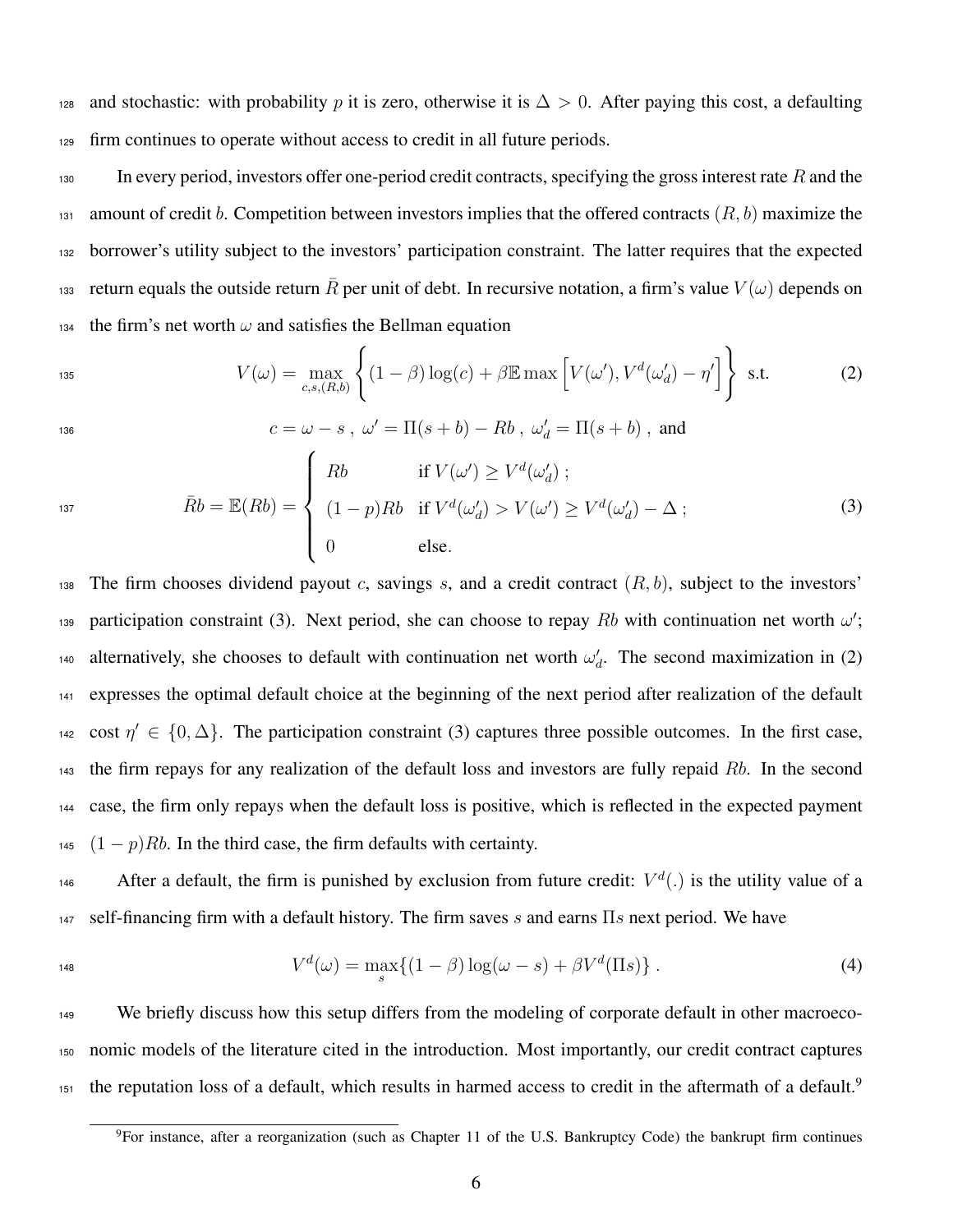It is precisely this feature that gives rise to a role for self-fulfilling expectations in corporate default, which is absent when default decisions are independent of the firm's subsequent borrowing conditions like in previous papers on firm default. We elaborate this idea in this section, while the extended general- equilibrium model in Section [3](#page-9-0) further features productivity shocks, the partial recovery of loans, and temporary rather than permanent credit exclusion. Another, less important feature is that firms have con- cave utility which either represents a preference for dividend smoothing or adjustment costs of net equity payout; cf. [Lintner](#page-30-13) [\(1956\)](#page-30-13) and [Jermann and Quadrini](#page-30-14) [\(2012\)](#page-30-14). Lastly, the default utility cost with log utility ensures that there is a closed form solution for binary choice (cf. [Cui,](#page-29-15) [2017\)](#page-29-15) which can be shown to be equivalent to a proportional loss of net worth. Therefore, the default costs are meant to capture costs arising from liquidation or reorganization procedures.

### 162 2.2. Self-Fulfilling Expectations

163 Appendix A.2 shows that all firms save  $s = \beta \omega$  and that value functions take the simple forms

<span id="page-7-1"></span>
$$
V(\omega) = \log(\omega) + \bar{V} \quad \text{and} \quad V^d(\omega) = \log(\omega) + \bar{V}^d \,, \tag{5}
$$

165 where  $\bar{V}$  and  $\bar{V}^d$  are independent of net worth. This result comes from the constant-returns-to-scale <sup>166</sup> technology and log utility. The implication is that the size of the firm does not affect the firm's default <sup>167</sup> decision, while its leverage does.

168 Write  $v \equiv \bar{V} - \bar{V}^d$  to express the surplus value of access to credit. This is a forward-looking <sup>169</sup> endogenous variable reflecting *expected credit conditions* which is a key determinant of the optimal 170 credit contract  $(R, b)$  specified in Proposition 1 below. If v is larger than a threshold value  $\bar{v}$ , the optimal <sup>171</sup> credit contract has no default: The threat of market exclusion is so strong that investors offer a large credit <sup>172</sup> volume at a low interest rate, and even firms with zero default cost decide to stay solvent. Conversely, 173 for values of v smaller than  $\bar{v}$ , the credit contract entails equilibrium default of a fraction p of firms with <sup>174</sup> zero default costs, which is reflected in an interest premium.

#### <sup>175</sup> Proposition 1. *Suppose that the parameter condition*

$$
\frac{(e^{\Delta}-1)(1-p)}{e^{\Delta}-1+p} < \frac{\bar{R}}{\Pi} < \frac{(e^{(1-p)\Delta}-e^{-p\Delta})(1-p)}{e^{(1-p)\Delta}-1} \tag{6}
$$

<span id="page-7-0"></span>operation but may find it difficult to obtain loans. If a sole proprietor of a firm opts for liquidation (Chapter 7), the owner can start a new business but retains a negative mark on the personal credit report.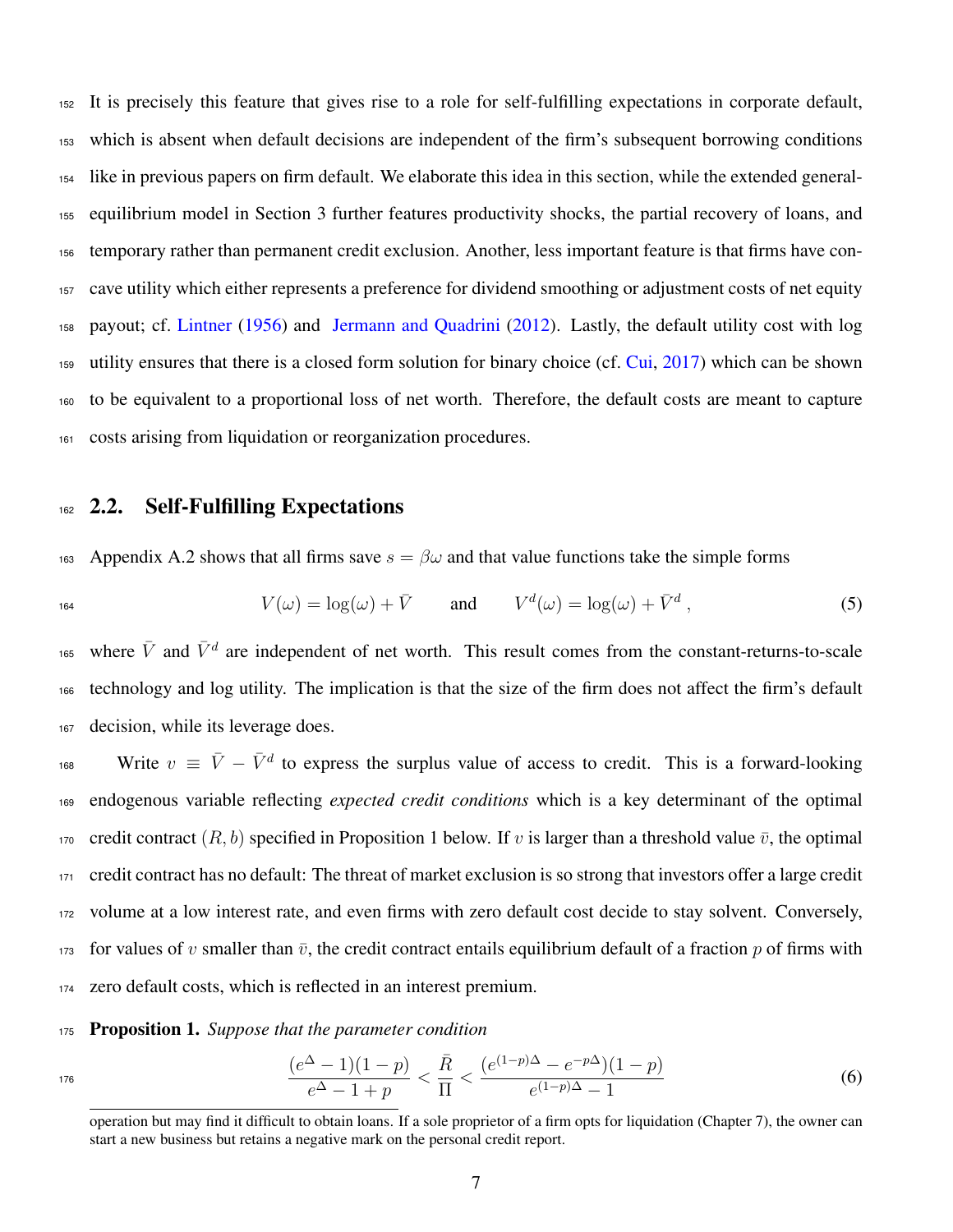*holds. There exists a threshold value*  $\bar{v} \in (0, v^{\max})$  *with*  $v^{\max} \equiv \log(\Pi/(\Pi - \bar{R}))$ *, such that*  $h_{178}$  (i)  $If v \in [\bar{v}, v^{\max}]$ ,  $(R, b) = (\bar{R}, b(s))$  with  $b(s) = s \frac{\Pi(1 - e^{-v})}{\bar{R} - \Pi(1 - e^{-v})}$  and no default.

(ii) If  $v \in [0, \bar{v})$ ,  $(R, b) = (\bar{R}/(1-p), b(s))$  with  $b(s) = s \frac{\Pi(1-p)(1-e^{-v-\Delta})}{\overline{R}-\Pi(1-p)(1-e^{-v-\Delta})}$ 179 (ii) If  $v \in [0, \bar{v})$ ,  $(R, b) = (R/(1-p), b(s))$  with  $b(s) = s \frac{\Pi(1-p)(1-e^{-\nu} - \Delta)}{\bar{R} - \Pi(1-p)(1-e^{-\nu} - \Delta)}$  and default rate  $p > 0$ .

<sup>180</sup> The proofs of this and all following propositions are contained in Appendix A. The parameter condi-tion [\(6\)](#page-7-0) says that the ratio of  $\Pi$  (the firm investment return) to  $\bar{R}$  (the risk-free return) must be in a certain 182 range to obtain default and no-default outcomes for different values of expected credit conditions  $v$ . This 183 range depends on the distribution of default costs characterized by  $\Delta$  and p. If the firm's productivity <sup>184</sup> is very high, the firm is desperate for credit so that the good outcome (i) arises regardless of the value  $185$  of v. Conversely, when the investment return is very low, lenders anticipate that some default occurs, 186 leading to outcome (ii) for all values of v. Furthermore, feasible solutions require that debt is finite which necessitates  $v < v^{\max}$  (or  $\bar{R} - \Pi(1 - e^{-v}) > 0$ ).

 While v determines the *current* credit volume and interest rate via Proposition 1, v itself depends on *future* states of the credit market. We show that there is a role for self-fulfilling expectations, giving rise to multiple stationary equilibria and sunspot cycles with time-varying default rates and credit spreads. 191 Consider first a *stationary equilibrium* in which v is constant over time. A stationary value  $v^*$  is the solution of a fixed-point equation that maps next period's expected credit conditions into today's credit conditions. To derive this equation, take the difference between Bellman equations [\(2\)](#page-6-1) and [\(4\).](#page-6-2) Utilizing 194 the functional forms [\(5\)](#page-7-1) for  $V(\omega)$ ,  $V^d(\omega)$ ,  $s = \beta \omega$ , as well as Proposition 1, we have:

<span id="page-8-0"></span>195 **Proposition 2.** The stationary equilibrium value  $v^* = \bar{V} - \bar{V}^d$  solves the fixed-point equation

$$
\begin{array}{c} 196 \end{array}
$$

<span id="page-8-1"></span>
$$
v^* = f(v^*) \equiv \begin{cases} \beta \log \left[ \frac{\bar{R}}{\bar{R} - \Pi(1 - e^{-v^*})} \right] & \text{if } v^* \ge \bar{v} ; \\ \beta \left\{ \log \left[ \frac{\bar{R}}{\bar{R} - \Pi(1 - p)(1 - e^{-v^*} - \Delta)} \right] - (1 - p)\Delta \right\} & \text{if } v^* < \bar{v} . \end{cases}
$$

<sup>197</sup> *Suppose that parameters satisfy condition [\(6\)](#page-7-0) and*

$$
\left(\frac{\bar{R}}{\bar{R}-\Pi(1-e^{-\bar{v}})}\right)^{\beta} < \frac{\Pi[1-(1-p)e^{-p\Delta}]}{\Pi-\bar{R}+e^{(1-p)\Delta}(\bar{R}-\Pi(1-p))} \,. \tag{7}
$$

199 Then, there are two stationary equilibria  $v^D~<~v^N$  such that default rates and interest spreads are  $_{200}$  *positive at*  $v^D$  *and zero at*  $v^N$ .

201 Any solution of  $v^* = f(v^*)$  constitutes a stationary equilibrium. Under the parameter conditions of Proposition 2, f is increasing and continuous and it satisfies  $f(0) > 0$ ,  $f(v) \to \infty$  for  $v \to v^{\text{max}}$ , and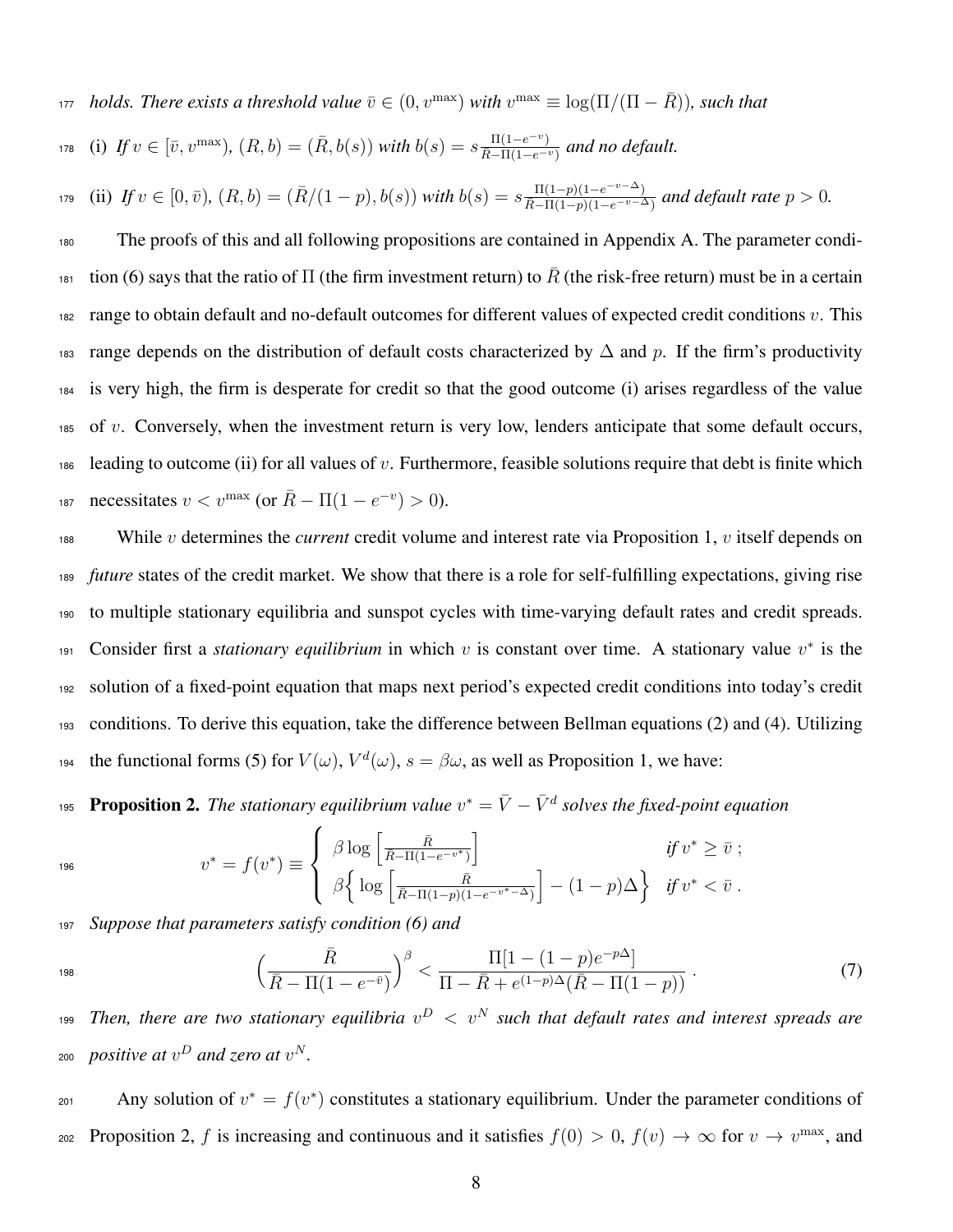<sub>203</sub>  $f(\bar{v}) < \bar{v}$ . Therefore, there is one equilibrium at  $v^* = v^D < \bar{v}$  which involves default and a positive 204 interest spread, and another equilibrium at  $v^* = v^N > \bar{v}$  which has no default and a zero spread (see  $_{205}$  Figure [1\)](#page-36-0).<sup>[10](#page-0-0)</sup> This reflects the fact that the value function is not a contraction when the continuation value affects borrowing, i.e., with endogenous limited commitment constraints.

– Insert Figure 1 here –

 The implication of Proposition 2 is that the state of the credit market is a matter of self-fulfilling expecta- tions. A well-functioning credit market with a low interest rate and a low default rate is highly valuable for firms, and this high valuation makes credit contracts without default self-enforcing. Conversely, a weak credit market with a higher interest rate and more default is valued less by the firms, and therefore it cannot sustain credit contracts that prevent default.

 With a similar intuition, this economy not only permits multiple steady states but also sunspot cycles which fluctuate perpetually between periods with positive spreads and default and periods with zero spreads and no default. These fluctuations are induced by self-fulfilling changes in beliefs about expected credit market conditions.[11](#page-0-0) 

 Proposition 3. *Under the conditions of [Proposition 2,](#page-8-0) there exists a stochastic equilibrium in which the economy alternates between states with positive default*  $v_1 < \bar{v}$  *and states without default*  $v_2 > \bar{v}$  *with z*<sup>19</sup> *symmetric transition probability*  $\pi \in (0, 1)$ *.* 

 A reputation loss arising from default, whose value is reflected by the endogenous forward-looking 221 variable v, is essential for the multiplicity results of Propositions 2 and 3. Conditional on v, equilibrium in the credit market, as characterized by Proposition 1, is unique. This distinguishes our result from others where multiplicity of credit-market equilibria arises in static models such as, e.g., [Calvo](#page-29-12) [\(1988\)](#page-29-12).

# <span id="page-9-0"></span>224 3. The Macroeconomic Model

To study the relevance of belief shocks for business-cycle dynamics, we extend the model of the previous

section to a general equilibrium economy with additional features: (i) the safe interest rate is determined

<sup>&</sup>lt;sup>10</sup>If the parameter condition [\(7\)](#page-8-1) (which is equivalent to  $f(\bar{v}) < \bar{v}$ ) fails, there exist at most two equilibria with default, or at most two equilibria without default. Since function f is convex and kinks upwards at  $\bar{v}$ , there cannot be more than two stationary equilibria.

<sup>&</sup>lt;sup>11</sup>The proof rests on a continuity argument with multiple steady states (cf. [Chiappori and Guesnerie](#page-29-16) [\(1991\)](#page-29-16)).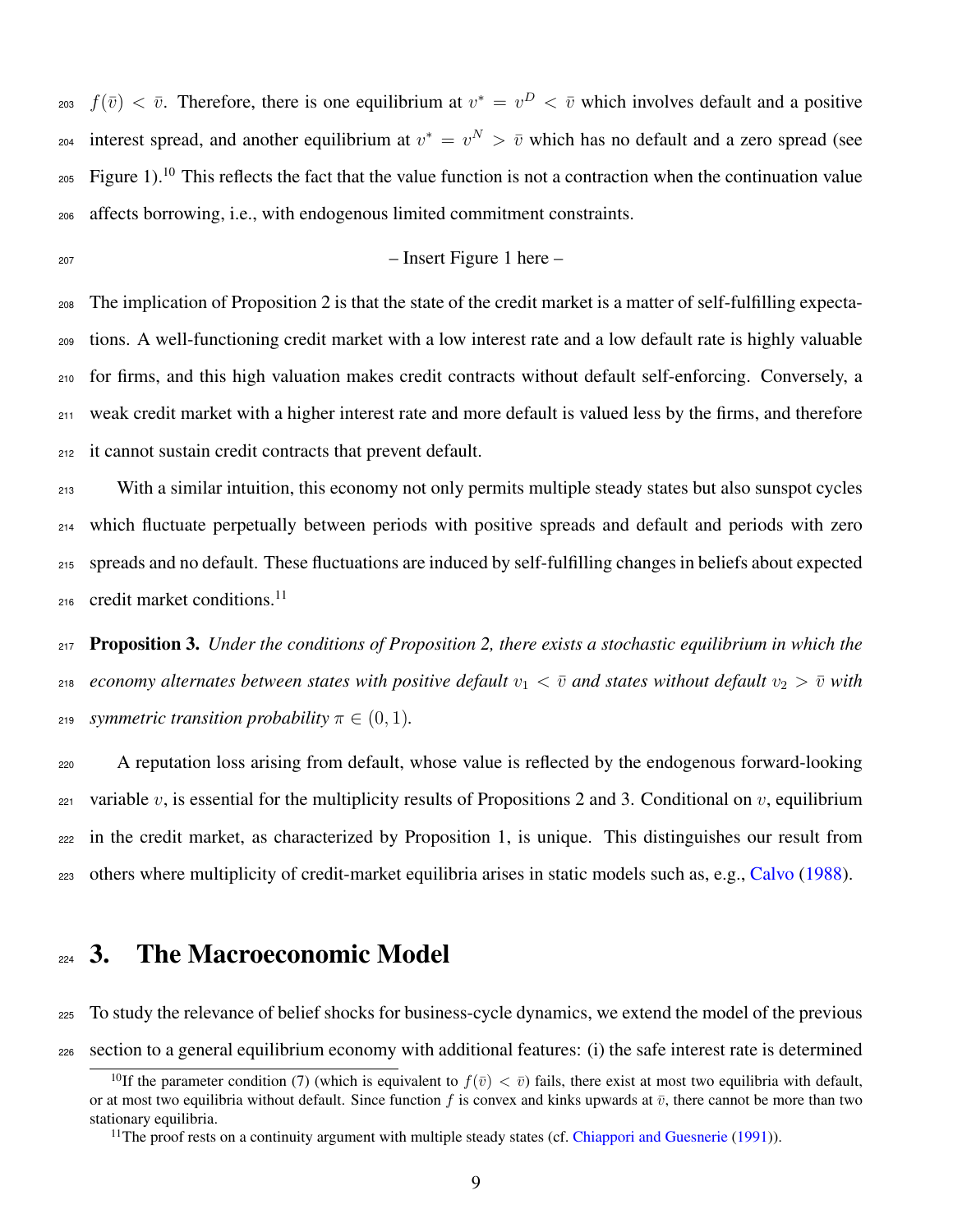in equilibrium; (ii) lenders can recover some of their exposure in default events; (iii) defaulters are not permanently excluded; (iv) due to idiosyncratic productivity shocks the state of the credit market impacts aggregate factor productivity; (v) aggregate shocks are introduced to study business-cycle implications: these include fundamental shocks to productivity and financial variables, as well as belief shocks which impact credit market expectations.

### $232$  3.1. The Setup

 $_{233}$  Firms and Workers A continuum of firm owners (with measure one) have the same objective as in [\(1\).](#page-5-1) 234 The idiosyncratic default loss  $\eta$  is distributed with cumulative distribution function  $G(.)$  with no mass <sup>235</sup> points. Differently from the model of the previous section, a continuous distribution helps to generate a <sup>236</sup> continuous variation of default rates in response to aggregate shocks.

237 A firm with capital  $k_t$  and labor  $\ell_t$  produces output  $y_t$  (to be used for consumption and investment <sup>238</sup> purposes) according to the technology

$$
y_t = (z_t k_t)^{\alpha} (A_t \ell_t)^{1-\alpha}
$$

240 with capital share  $\alpha \in (0, 1)$ .  $A_t$  grows over time and is subject to aggregate risk. Firms can have high or <sup>241</sup> low idiosyncratic capital productivity  $z_t$ . Specifically, a firm has high productivity  $z^H$  with probability  $\pi$ <sup>242</sup> and low productivity  $z^L < z^H$  with probability  $1 - \pi$ . To simplify algebra, we assume that the capital <sup>243</sup> productivity shock affects the stock of capital (rather than the capital service), so that the firm's capital stock at the end of the period is  $(1 - \delta)z_t k_t$ , where  $\delta$  is the depreciation rate.<sup>[12](#page-0-0)</sup> 244

245 The economy further includes a unit mass of hand-to-mouth workers who supply labor  $l_t$  and con-<sup>246</sup> sume labor earnings  $c_t^w = w_t l_t$ . Their preferences are represented by a modified Greenwood-Hercowitz-247 Huffman utility function  $u\left(c_t^w - A_t \frac{\kappa l_t^{1+\nu}}{1+\nu}\right)$  to adapt to a growing economy, where u is increasing and <sup>248</sup> concave, and  $κ, ν > 0.13$  $κ, ν > 0.13$  Labor supply satisfies the relation

$$
w_t/A_t = \kappa l_t^{\nu} \tag{8}
$$

<sup>250</sup> That workers are hand-to-mouth consumers is not a strong restriction but follows from imposing a zero <sup>251</sup> borrowing constraint on workers: if workers have the same discount factor β as firm owners, they do not

<span id="page-10-0"></span> $12$ These features of idiosyncratic shocks can be relaxed at the cost of introducing more state variables. See Appendix B.

<sup>&</sup>lt;sup>13</sup>The reason behind is that technological growth also increases the quality of leisure time (see [Mertens and Ravn,](#page-30-15) [2011\)](#page-30-15).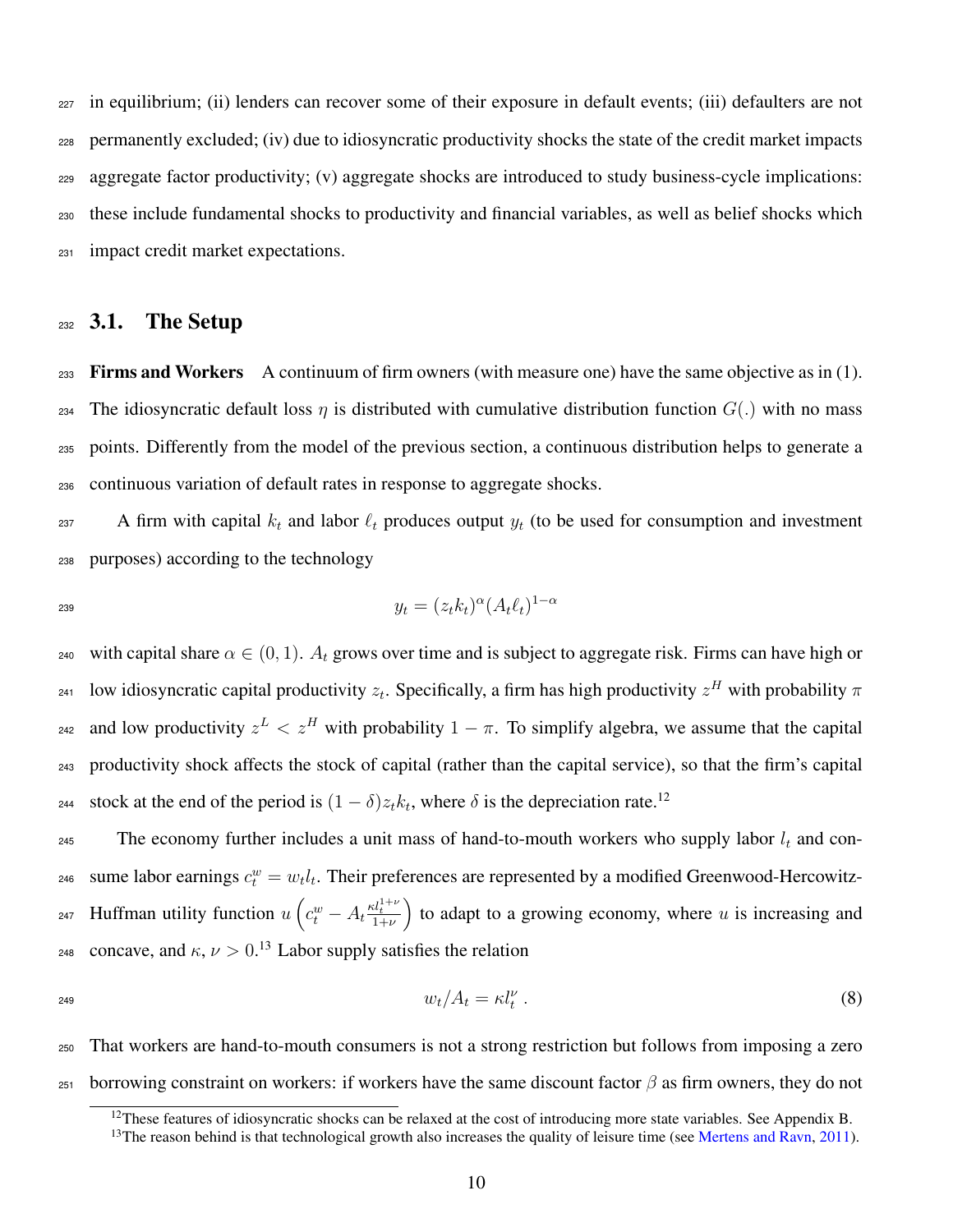save in the steady-state equilibrium in which the gross interest rate satisfies  $\bar{R}_t < 1/\beta$ , so that workers' consumption equals labor income in all periods.[14](#page-0-0) 253

 $254$  Consider a firm operating the capital stock  $k_t$ . In the labor market, the firm hires workers at the  $_{255}$  competitive wage rate  $w_t$ . This leads to labor demand which is proportional to the firm's effective capital  $_{256}$  input  $z_t k_t$ , so that the firm's net worth (before debt repayment) is  $\Pi_t z_t k_t$ , where the gross return per <sup>257</sup> efficiency unit of capital is (see Appendix A.4)

<span id="page-11-0"></span>
$$
\Pi_t \equiv \alpha \left[ \frac{(1-\alpha)A_t}{w_t} \right]^{\frac{1-\alpha}{\alpha}} + 1 - \delta \ . \tag{9}
$$

<sup>259</sup> Credit Market In the type of equilibrium we study, the credit market channels funds from low-<sup>260</sup> productivity firms (lenders) to high-productivity firms (borrowers). Competitive, risk-neutral financial intermediaries pool the savings of lenders, taking the safe lending rate  $\bar{R}_t$  as given, and offer credit contracts to borrowers. Credit contracts take the form  $(R_t, b_t)$ , where  $R_t$  is the gross borrowing rate, and  $b_t$ 262 <sup>263</sup> is the firm's debt.

<sup>264</sup> As before, the debt level in the optimal contract is proportional to the firm's internal funds (equity). <sup>265</sup> Moreover, because all borrowing firms face the same ex-ante default incentives, the debt-to-equity ratio <sup>266</sup> for all borrowing firms is the same and only depends on the aggregate state. This implies that the equi- $_{267}$  librium contract can be written as  $(R_t, \theta_t)$  where  $\theta_t$  is the common debt-to-equity ratio for all borrowers. 268 If a firm borrows in period t and defaults in period  $t + 1$ , creditors can recover the fraction  $\lambda_{t+1}$  of <sup>269</sup> the debt exposure (possibly through seizing some of the collateral assets). This recovery parameter can <sup>270</sup> be subject to "financial shocks," to be understood as disturbances to the collateral value or to the cost <sub>271</sub> of liquidation.<sup>[15](#page-0-0)</sup> The defaulting firm keeps the remaining part of the net worth but carries a default flag  $272$  which temporarily prevents access to credit.<sup>[16](#page-0-0)</sup> In any period following default, the default flag disappears 273 with probability  $\psi$  in which case the firm regains full access to credit.

274 The (gross) credit spread, i.e.  $R_t/\bar{R}_t$ , reflects not only the expected default cost but also includes an <sup>275</sup> "excess bond premium" term which is unrelated to the fundamental default risk and which may represent <sup>276</sup> investor sentiments or risk appetite (cf. [Gilchrist and Zakrajšek,](#page-30-0) [2012\)](#page-30-0). One part of the excess premium

<sup>&</sup>lt;sup>14</sup>This standard argument extends to a stochastic equilibrium around the steady state as long as shocks are not too large.

<sup>&</sup>lt;sup>15</sup>See e.g. [Jermann and Quadrini](#page-30-14) [\(2012\)](#page-30-14) for similar modeling approaches. See [Chen](#page-29-17) [\(2010\)](#page-29-17) for cyclical recovery rates.

<sup>&</sup>lt;sup>16</sup>Hence, after a liquidation or reorganization, the firm owners continue to operate a business (cf. footnote [9\)](#page-6-2). We abstract from the entry and exit of firms.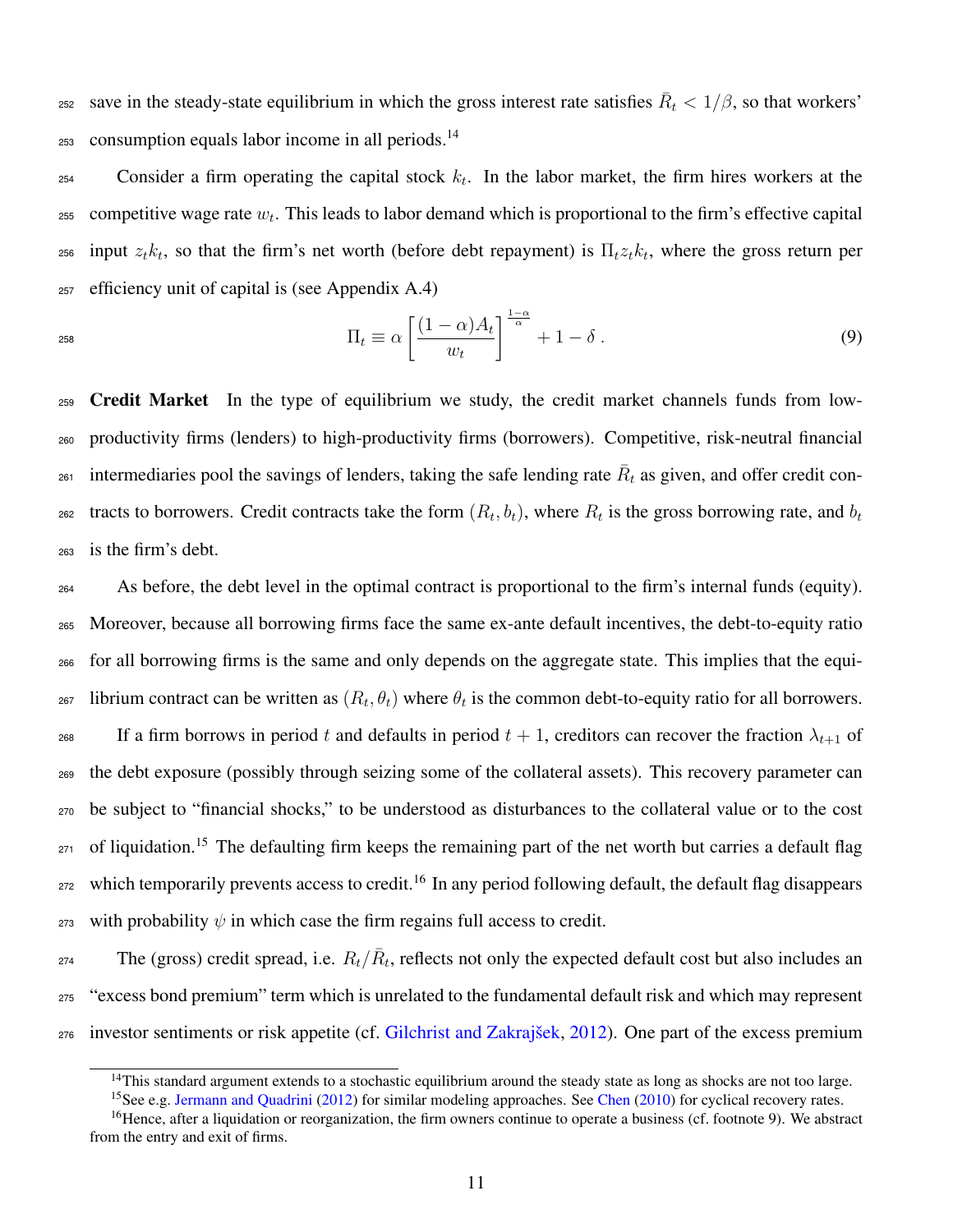$277$  comes from beliefs and will be discussed later. The other part stands for intermediation costs  $Φ_t$  that <sup>278</sup> intermediaries must pay per unit of debt. Such costs may thus include risk or insurance premia against  $_{279}$  aggregate default risk.<sup>[17](#page-0-0)</sup>  $\Phi_t$  is exogenous and may be subject to shocks.

280 **Timing** Timing within each period is as follows. First, the aggregate state defined as  $X_t \equiv (A_t, \lambda_t, \Phi_t, \varepsilon_t^b)$ <sup>281</sup> realizes. The first three components are the fundamental parameters described above which follow a 282 Markov process.  $\varepsilon_t^b$  is a belief shock (specified below) which is uncorrelated over time. Next to  $X_t$ , 283 idiosyncratic default costs  $\eta$  realize. Second, indebted firms either repay their debt or opt for default. 284 Firms with a default history lose the default flag with probability  $\psi$ . Third, firms learn their current 285 idiosyncratic productivity  $z_t \in \{z^L, z^H\}$  and make borrowing and production decisions.

 $S$ pecifically, a firm with net worth  $\omega_t$  (after debt repayment or default) chooses dividends  $c_t$ , capital  $287$  k<sub>t</sub> and debt  $b_t$  (or savings, if negative) to maximize the firm owner's utility as in [\(1\),](#page-5-1) subject to the budget constraint  $c_t + k_t - b_t = \omega_t$ . All firms can save  $(b_t \le 0)$  at gross interest rate  $\overline{R}_t$ . Firms with credit 289 market access can also borrow  $b_t \geq 0$  at borrowing rate  $R_t$ . Next period, after realization of aggregate shocks and idiosyncratic default costs, the net worth is  $\omega_{t+1} = \prod_t z_t k_t - \max(R_t b_t, 0) - \min(\bar{R}_t b_t, 0)$  if 291 the firm does not default. If the firm defaults on debt  $b_t > 0$ , net worth after partial recovery of debt is 292  $\omega_{t+1} = \prod_t z_t k_t - \lambda_{t+1} R_t b_t.$ 

### <sup>293</sup> 3.2. Credit Contracts

<sup>294</sup> This section derives the optimal credit contract that intermediaries offer to all borrowing firms, condi-295 tional on the aggregate state  $X_t$ . Write credit contracts in the form  $(\rho_t, \theta_t)$  where  $\rho_t = R_t / (z^H \Pi_t)$  is 296 the (gross) interest rate relative to the borrower's capital return and  $\theta_t$  is the debt-to-equity ratio. If an 297 intermediary offers contract  $(\rho_t, \theta_t)$ , it pools idiosyncratic default risk over many borrowers, anticipating 298 that the ex-post (stochastic) default rate is  $G(\tilde{\eta}_{t+1})$ , where the threshold value of default costs is denoted 299 by  $\tilde{\eta}_{t+1}$ . This threshold is the outcome of default decisions at the beginning of  $t + 1$ . It depends both on 300 the terms of the contract  $(\rho_t, \theta_t)$  and on the realization of aggregate shocks at the beginning of  $t + 1$ .

<sup>17</sup>Although intermediaries insure lenders against *idiosyncratic* default risks, they cannot insure themselves against the *aggregate* component of default risk. The latter may be obtained from unmodeled (foreign) insurance companies selling credit default swaps (cf. [Jeske et al.,](#page-30-16) [2013\)](#page-30-16). In the absence of such insurance, intermediaries could not offer a safe rate to depositors in combination with standard credit contracts, but need to offer risky securities to lenders to fund credit to risky borrowers.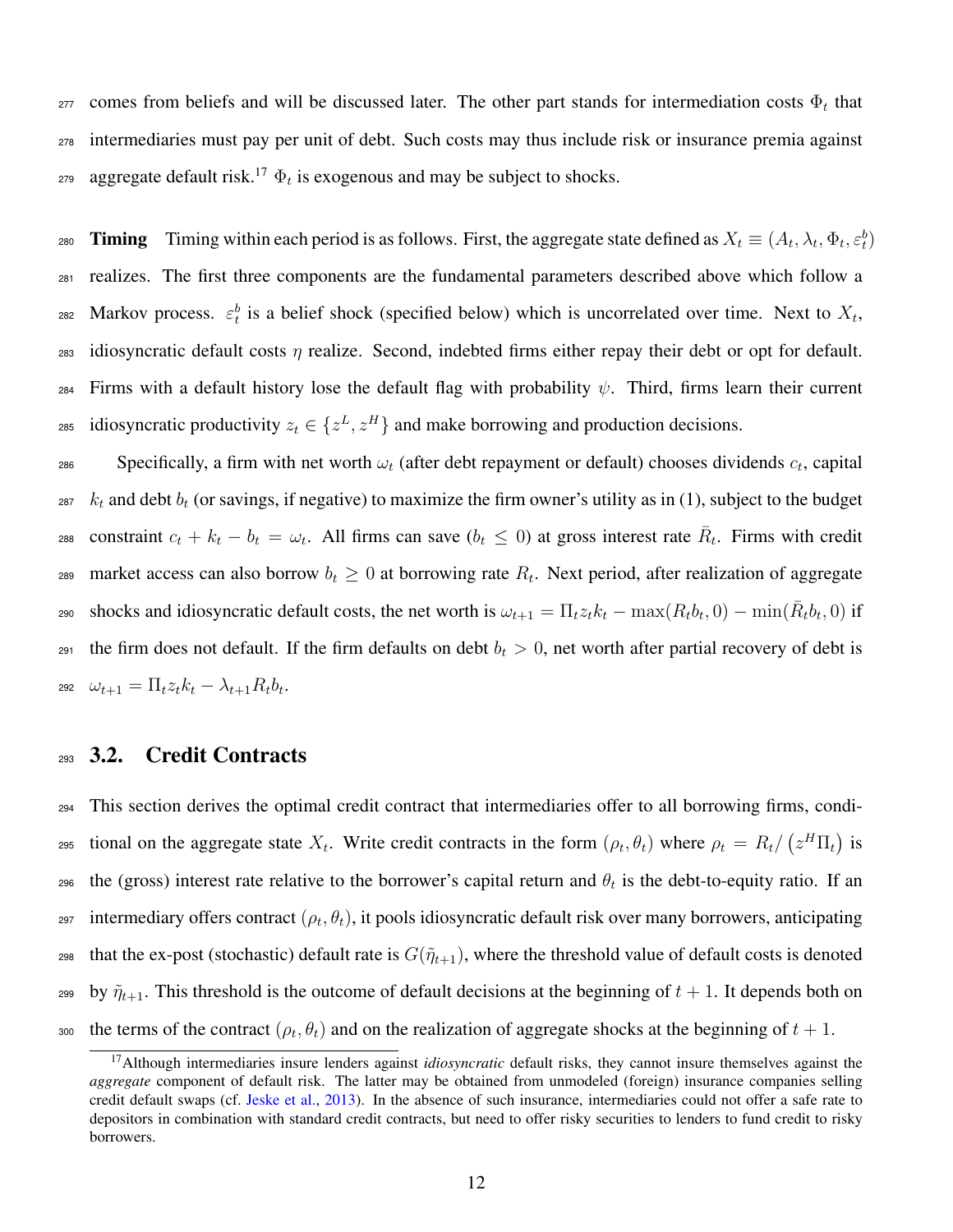sot Consider a borrowing firm that signs a credit contract  $(\rho_t, \theta_t)$  in period t. With equity equal to  $\omega_t - c_t$ , 302 this firm borrows  $b_t = \theta_t(\omega_t - c_t)$ . At the beginning of the next period, net worth is

$$
\omega_{t+1} = z^H \Pi_t (1 + \theta_t - \theta_t \rho_t)(\omega_t - c_t) ,
$$

<sup>304</sup> if the firm repays; under default, the firm's net worth is

$$
\omega_{t+1}^d = z^H \Pi_t (1 + \theta_t - \lambda_{t+1} \theta_t \rho_t)(\omega_t - c_t) .
$$

306 Let  $V(\omega_{t+1}; X_{t+1})$  and  $V^d(\omega_{t+1}^d; X_{t+1})$  denote the continuation values under repayment and default, 307 respectively. In period t, the firm chooses dividends  $c_t$  and a credit contract to maximize

$$
1 - \beta \log c_t + \beta \mathbb{E}_t \max \left[ V(\omega_{t+1}; X_{t+1}), V^d(\omega_{t+1}^d; X_{t+1}) - \eta_{t+1} \right],
$$

309 where  $\mathbb{E}_t$  is over the realization of the aggregate state  $X_{t+1}$  and the idiosyncratic default cost  $\eta_{t+1}$ .

310 Appendix A.6 shows that value functions take the form  $V^{(d)}(\omega;X_t) = \log(\omega) + \bar{V}^{(d)}(X_t)$ , implying 311 that all borrowers and lenders save fraction  $\beta$  of their net worth, i.e.  $c_t = (1 - \beta)\omega_t$ . Write  $v_t \equiv$  $\bar{V}(X_t) - \bar{V}^d(X_t)$  to denote the surplus value of a clean credit record. As in Section [2,](#page-5-0)  $v_t$  reflects *expected credit conditions*. Then, the objective of a borrowing firm can be rewritten as<sup>[18](#page-0-0)</sup> 313

<span id="page-13-0"></span>
$$
\mathbb{E}_{t} \max \left[ \log \left( 1 + \theta_{t} - \theta_{t} \rho_{t} \right), \log \left( 1 + \theta_{t} - \lambda_{t+1} \theta_{t} \rho_{t} \right) - \eta_{t+1} - v_{t+1} \right]. \tag{10}
$$

315 Notice that the borrowing firm will be indifferent between repaying and defaulting when  $\eta_{t+1} = \tilde{\eta}_{t+1}$ <sup>316</sup> which makes the two utilities in the max operator of [\(10\)](#page-13-0) the same. Therefore, the ex-post default 317 threshold level  $\tilde{\eta}_{t+1}$  can be expressed as

<span id="page-13-1"></span>318 
$$
\tilde{\eta}_{t+1} = \log \left( \frac{1 + \theta_t - \lambda_{t+1} \theta_t \rho_t}{1 + \theta_t - \theta_t \rho_t} \right) - v_{t+1} \,, \tag{11}
$$

319 such that the borrower defaults if and only if the default cost is  $\eta_{t+1} < \tilde{\eta}_{t+1}$ . This threshold varies with 320 the terms of the contract  $(\rho_t, \theta_t)$  and it declines in next period's recovery rate  $\lambda_{t+1}$  and in the expected 321 credit conditions variable  $v_{t+1}$ . That is, a lower recovery rate or a decline in expected credit conditions <sup>322</sup> lead to an increase of default, given the credit contract.

<sup>323</sup> To issue credit, financial intermediaries raise funds from lenders who receive the gross saving interest <sup>324</sup> rate  $\bar{R}_t$  in period  $t + 1$ . Intermediaries further need to pay the intermediation cost  $\Phi_t$  per unit of debt.

<sup>&</sup>lt;sup>18</sup>The terms  $(1 - \beta) \log c_t$  and  $\beta [\log(z^H \Pi_t(\omega_t - c_t)) + \mathbb{E}_t \bar{V}(X_{t+1})]$  are irrelevant for the maximization over credit contracts  $\{(\rho_t, \theta_t)\}\$ and hence cancel out.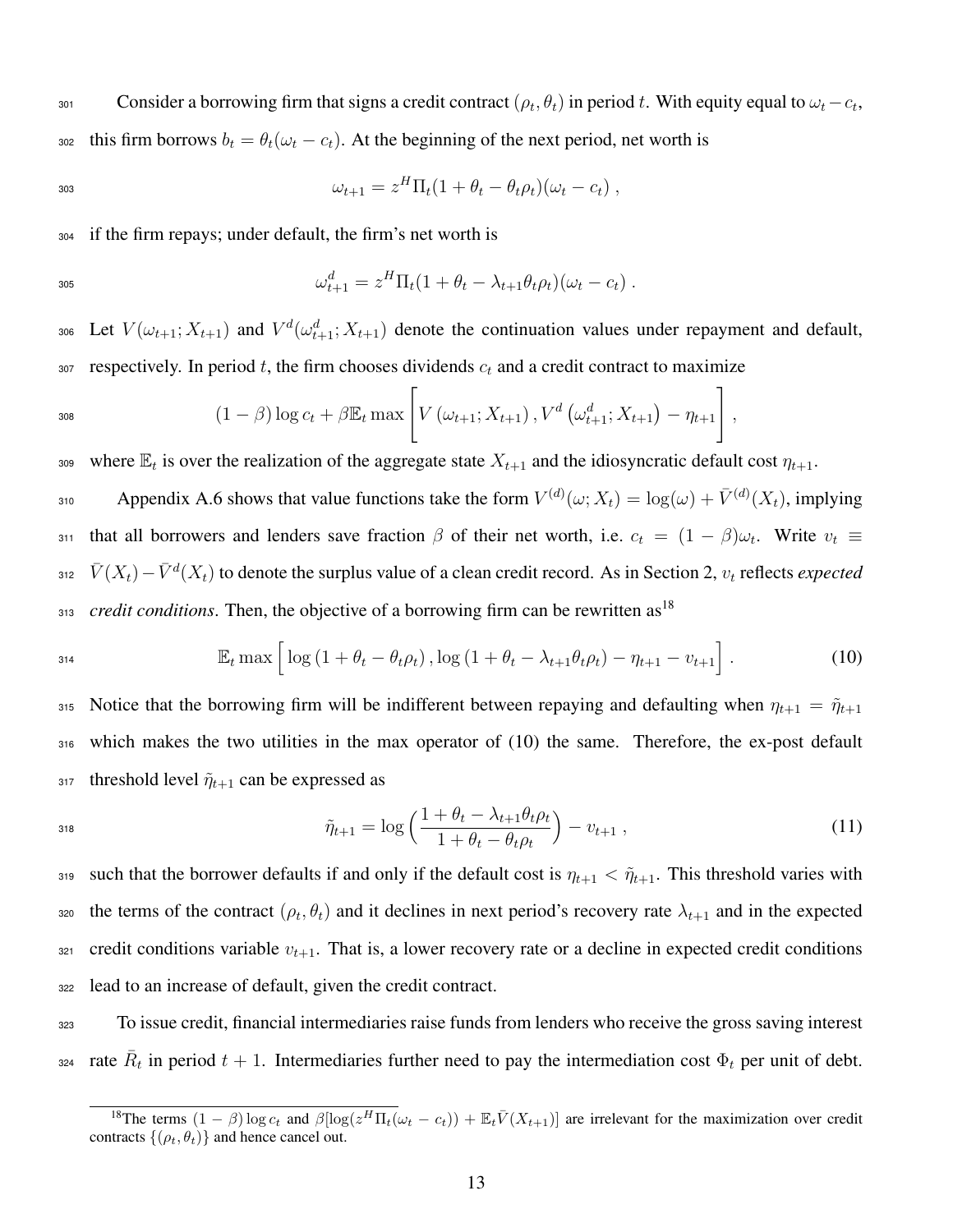<sup>325</sup> Competition drives expected intermediary profits to zero, which implies

$$
326 \\
$$

<span id="page-14-0"></span>
$$
\bar{\rho}_t(1+\Phi_t) = \rho_t \mathbb{E}_t \left[1 - G(\tilde{\eta}_{t+1}) + G(\tilde{\eta}_{t+1})\lambda_{t+1}\right],
$$
\n(12)

<sup>327</sup> where  $\bar{\rho}_t \equiv \bar{R}_t/(z^H \Pi_t)$  is the safe interest rate normalized by the borrowers' capital return. The right- $_{228}$  hand side of [\(12\)](#page-14-0) is the expected revenue per unit of debt (again relative to  $z^H\Pi_t$ ). In default events, 329 which occur with probability  $G(\tilde{\eta}_{t+1})$ , intermediaries recover fraction  $\lambda_{t+1}$  of debt.

330 Under perfect competition, the contract  $(\rho_t, \theta_t)$  maximizes borrowers' expected utility in [\(10\),](#page-13-0) subject <sup>331</sup> to the zero-profit condition for intermediaries [\(12\),](#page-14-0) taking the ex-post default threshold given by [\(11\).](#page-13-1) We characterize the optimal contract via the first-order condition of this problem as follows:<sup>[19](#page-0-0)</sup> 332

333 Proposition 4. *Given* ( $\bar{\rho}_t$ ,  $\Phi_t$ ), the optimal credit contract ( $\rho_t$ ,  $\theta_t$ ) in period t satisfies [\(12\)](#page-14-0) and

<span id="page-14-1"></span>
$$
{}_{334} \qquad (1+\theta_t) \frac{1-\rho_t}{\rho_t} = \mathbb{E}_t \left\{ \frac{(\lambda_{t+1}-1)(1+\theta_t) + \rho_t \theta_t (1-\lambda_{t+1})}{1+\theta_t - \rho_t \theta_t} \left[ G(\tilde{\eta}_{t+1}) - \frac{\rho_t \theta_t G'(\tilde{\eta}_{t+1})}{\bar{\rho}_t (1+\Phi_t)} \right] \right\} \ . \tag{13}
$$

 The first-order condition [\(13\)](#page-14-1) captures the basic trade-off that borrowers face: they gain from higher leverage, which generates a higher incentive to default, but they dislike the higher spread as a result. As in the model of Section [2,](#page-5-0) the measure of expected credit conditions  $v_t$  depends itself on the state of the credit market, satisfying the following recursive equation (see Appendix A.7 for the derivation):

<span id="page-14-2"></span>
$$
v_t = \beta \pi \mathbb{E}_t \left[ \log \left( 1 + \theta_t - \lambda_{t+1} \rho_t \theta_t \right) - \tilde{\eta}_{t+1} [1 - G(\tilde{\eta}_{t+1})] - \int_{-\infty}^{\tilde{\eta}_{t+1}} \eta \, dG(\eta) \right] + \beta (1 - \psi - \pi) \mathbb{E}_t \left[ v_{t+1} \right].
$$
\n(14)

340 The value of access to the credit market in period t includes two terms. First, with probability  $\pi$  the  $\epsilon_{341}$  firm is a borrower in which case it benefits from higher leverage  $\theta_t$  and lower relative interest rate  $\rho_t$ , 342 whereas a higher expected default threshold  $\tilde{\eta}_{t+1}$  reduces the value of borrowing. Second, the term 343  $\beta(1 - \psi - \pi) \mathbb{E}_t v_{t+1}$  captures the discounted value of credit market access from period  $t + 1$  onward. <sup>344</sup> The forward-looking equation [\(14\)](#page-14-2) is key for the possibility of self-fulfilling beliefs. Similarly to the <sup>345</sup> logic of Proposition [2](#page-8-0) and Figure [1](#page-36-0) in the previous section, there is a positive relationship (a dynamic <sup>346</sup> complementarity) between future credit conditions and today's value.

347 To elaborate on this, rewrite equation [\(14\)](#page-14-2) as  $v_t = \mathbb{E}_t f(\tilde{X}_t, \tilde{X}_{t+1}, v_{t+1}) - \mathbb{E}_t \varepsilon_{t+1}^b$ , where  $\tilde{X}_t =$  $(A_t, \lambda_t, \Phi_t)$  is the fundamental state vector, and i.i.d.  $\varepsilon_{t+1}^b$  is a random variable ("belief shocks") with

 $19$ In our parameterizations with normally distributed default costs we verify that the second-order condition is also satisfied and that the solution is indeed a global maximum.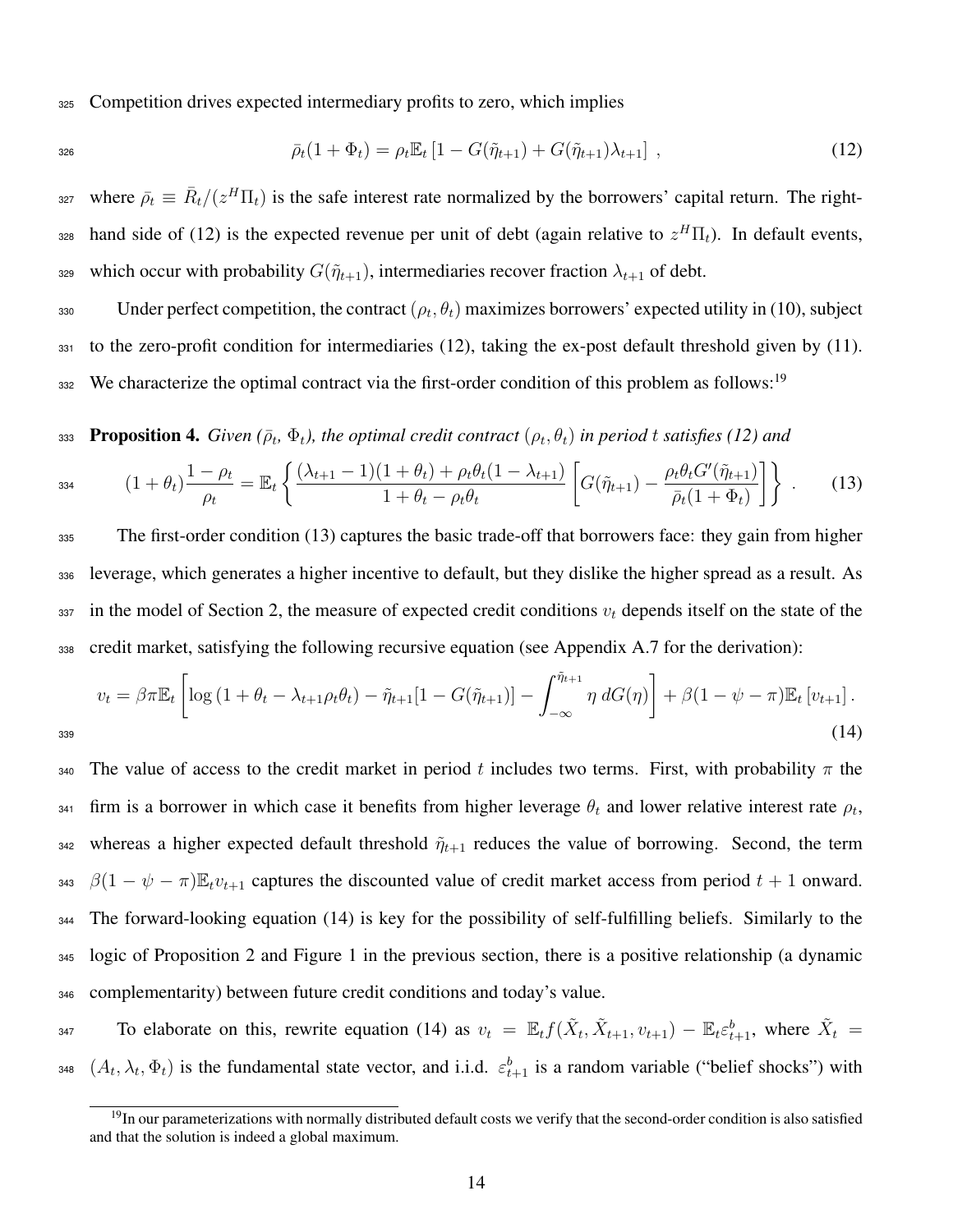$_{349}$  mean zero and variance  $\sigma_b^2$ . If the function f is monotonically increasing in  $v_{t+1}$ , this equation can be in-350 verted into  $v_{t+1} = \tilde{f}(\tilde{X}_t, \tilde{X}_{t+1}, v_t + \varepsilon_{t+1}^b)$ , where  $\tilde{f}(X_1, X_2, .)$  is the inverse of  $f(X_1, X_2, .)$ . If the steady <sup>351</sup> state is locally indeterminate, this forward solution of equation [\(14\)](#page-14-2) is a stationary process, implying  $352$  that  $v_t$  can be treated as a *predetermined* variable which is subject to changes in self-fulfilling beliefs in  $s_{353}$  period  $t + 1$ . Therefore,  $v_{t+1}$  is going to be persistent and is affected by belief shocks  $\varepsilon_{t+1}^b$ , as well as <sup>354</sup> changes in recovery and intermediation costs. Note that belief shocks must be uncorrelated in order to  $_{355}$  be self-fulfilling. The realization  $\varepsilon_{t+1}^b$  alters expected credit conditions  $v_{t+1}$  which, in turn, impacts the 356 default threshold in period  $t + 1$  via equation [\(11\).](#page-13-1) Moreover, from an ex-ante perspective, the variance <sup>357</sup> of belief shocks has a positive impact on the credit spread via the credit contract. We use this idea in the <sup>358</sup> next section to quantify this variance on the basis of an empirical measure of credit spread.

#### <sup>359</sup> 3.3. Equilibrium

<sup>360</sup> In the competitive equilibrium, firms and intermediaries behave optimally as specified above, and the <sup>361</sup> capital and labor markets are in equilibrium.

<sup>362</sup> Consider first the capital market. We focus on an equilibrium where the safe interest rate is iden-363 tical to the capital productivity of unproductive firms, i.e.  $\bar{R}_t = z^L \Pi_t$ . Then some capital is used in <sup>364</sup> low-productivity firms which in turn implies that total factor productivity (TFP), formally defined in Ap-365 pendix C.1, responds endogenously to the state of the credit market.<sup>[20](#page-0-0)</sup> Such an equilibrium requires that <sup>366</sup> the savings of unproductive firms are not smaller than the demand for capital from borrowing firms.

367 Let  $f_t \in [0, 1]$  denote the fraction of aggregate net worth  $\Omega_t$  *owned by firms with access to credit*. The 368 demand for credit is  $\theta_t f_t \pi \beta \Omega_t$ : All firms save fraction  $\beta$  of their net worth, fraction  $f_t \pi$  of these firms 369 want to borrow and have access to credit, and they borrow  $\theta_t$  per unit of equity. When  $\bar{R}_t = z^L \Pi_t$ , the 370 supply of capital is identical to the savings of unproductive firms which is  $(1 - \pi)\beta\Omega_t$ . Therefore, the <sup>371</sup> capital market is in equilibrium if

<span id="page-15-0"></span>
$$
\bar{\rho}_t = \frac{z^L \Pi_t}{z^H \Pi_t} = \frac{z^L}{z^H} \quad \text{and} \quad \theta_t f_t \pi \le (1 - \pi) \,. \tag{15}
$$

<sup>373</sup> Consider next the labor market. Labor demand of any firm is proportional to the efficiency units of

 $^{20}R_t$  cannot fall below this value because then all firms want to borrow and no one saves. Equilibria with  $\bar{R}_t > z^L \Pi_t$  (and an efficient allocation of capital among firms) are possible if credit constraints are soft enough.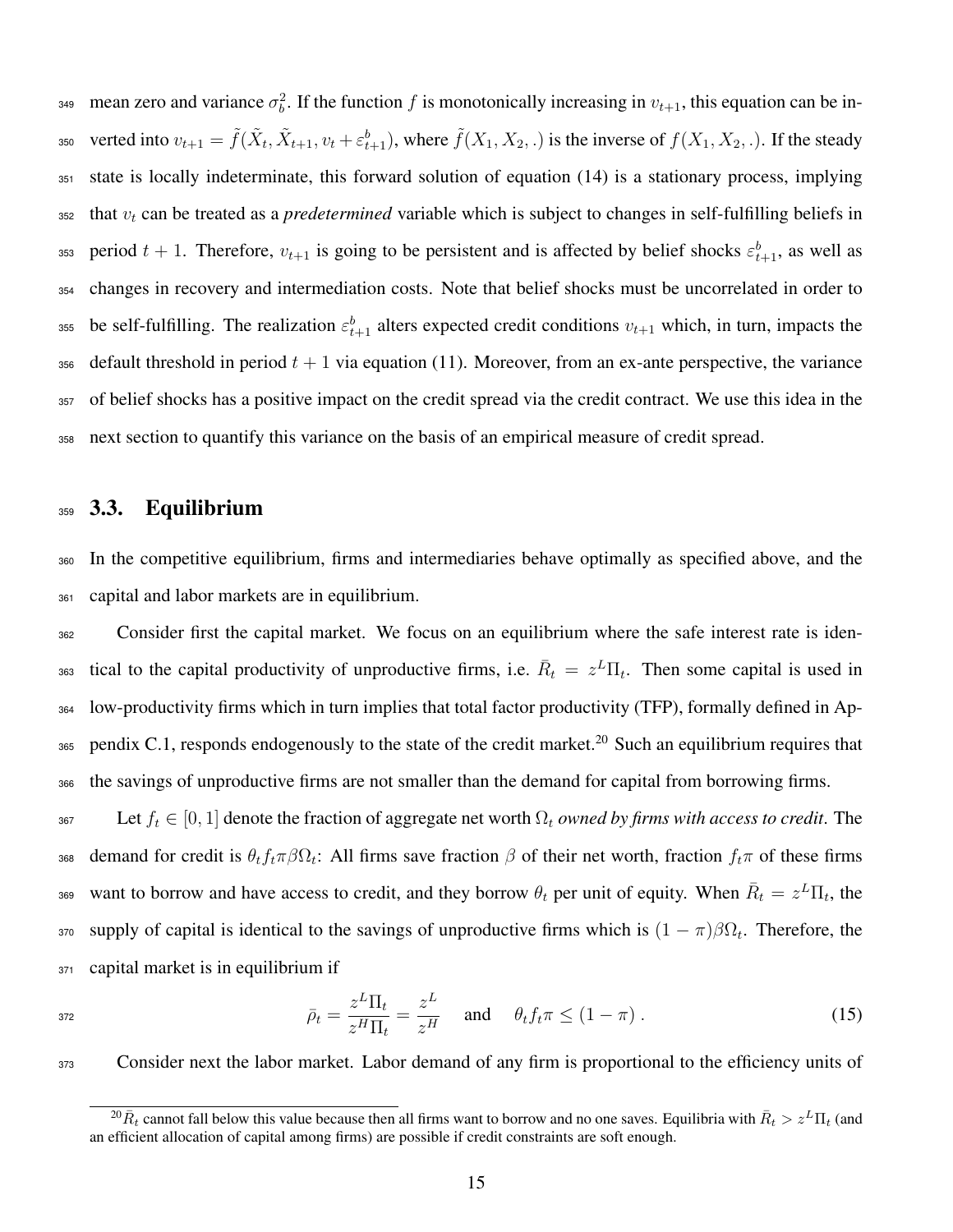374 capital:  $\ell = zk[(1-\alpha)A_t^{1-\alpha}/w_t]^{1/\alpha}$ . The capital stock operated by productive firms is  $\beta \pi \Omega_t \left[ f_t(1+\alpha)A_t^{1-\alpha}/w_t \right]$ 375  $\theta_t$ ) + 1 –  $f_t$ . That is, savings of productive firms in period t are  $\beta \pi \Omega_t$ ; fraction  $f_t$  of this is owned by  $1 - f_t$  is owned by firms whose capital is  $1 + \theta_t$  per unit of equity, and fraction  $1 - f_t$  is owned by firms without 377 access to credit whose capital is all internally funded. The capital stock operated by unproductive firms 378 is  $\beta\Omega_t$  [ $(1-\pi) - \pi f_t\theta_t$ ]. That is, these firms use the fraction of savings not invested in the capital market 379 for production. With labor supply given by [\(8\),](#page-10-0) the real wage that clears the labor market satisfies

<span id="page-16-0"></span>
$$
{}_{380} \qquad \left(\frac{w_t/A_t}{\kappa}\right)^{1/\nu} = \left[\frac{(1-\alpha)A_t^{1-\alpha}}{w_t}\right]^{\frac{1}{\alpha}} \beta \Omega_t \left\{z^L\left[(1-\pi) - \pi f_t \theta_t\right] + z^H \pi \left[f_t(1+\theta_t) + 1 - f_t\right]\right\} \ . \tag{16}
$$

381 It remains to describe the evolution of aggregate net worth  $\Omega_t$  and the fraction  $f_t$ . We first discuss 382  $\Omega_t$ . In period t, all firms save fraction  $\beta$  of their net worth. Fraction  $1 - \pi$  are unproductive and earn 383 return  $\bar{R}_t = z^H \Pi_t \bar{\rho}_t$ . Fraction  $\pi f_t$  of aggregate savings is invested by borrowing firms of which fraction 384 1 –  $G(\tilde{\eta}_{t+1})$  do not default and  $G(\tilde{\eta}_{t+1})$  default in  $t + 1$ . Fraction  $\pi(1 - f_t)$  of aggregate savings is 385 invested by productive firms without credit market access who earn return  $z^H\Pi_t$ . The aggregate net 386 worth in period  $t + 1$  is thus

<span id="page-16-1"></span>
$$
\Omega_{t+1} = \beta z^{H} \Pi_{t} \Omega_{t} \Big\{ (1 - \pi) \bar{\rho}_{t} + \pi f_{t} \left[ 1 - G(\tilde{\eta}_{t+1}) \right] (1 + \theta_{t} - \theta_{t} \rho_{t}) + \pi f_{t} G(\tilde{\eta}_{t+1}) \left[ 1 + \theta_{t} - \lambda_{t+1} \theta_{t} \rho_{t} \right] + \pi (1 - f_{t}) \Big\} .
$$
\n(17)

389 Now consider  $f_t$ . Fraction  $1-\pi$  of these firms earn  $\bar{\rho}_t z^H \Pi_t$ , and fraction  $\pi(1-G(\tilde{\eta}_{t+1}))$  of firms borrow 390 and do not default, earning return  $(1+\theta_t-\theta_t\rho_t)z^H\Pi_t$ . All these firms retain access to the credit market 391 in the next period. Fraction  $1 - f_t$  of net worth is owned by firms without access to credit in period t. 392 They earn  $\bar{\rho}_t z^H \Pi_t$  with probability  $1-\pi$ , and  $z^H \Pi_t$  with probability  $\pi$ , and they regain access to the 393 credit market with probability  $\psi$ . Adding up the net worth of all these firms gives the net worth of firms 394 with credit market access in period  $t + 1$ ,

<span id="page-16-2"></span>
$$
f_{t+1}\Omega_{t+1} = \beta z^H \Pi_t \Omega_t \left\{ (1-\pi)f_t \bar{\rho}_t + \pi f_t \left[ 1 - G(\tilde{\eta}_{t+1}) \right] (1+\theta_t - \theta_t \rho_t) + (1-f_t)\psi[(1-\pi)\bar{\rho}_t + \pi] \right\}.
$$
 (18)

<sup>396</sup> Definition 1. *Given an initial state* (f<sup>−</sup>1, Ω<sup>−</sup>1) *and an exogenous stochastic process for the aggregate*  $\mathcal{L}_{\text{397}}$  *state vector*  $X_t = (A_t, \lambda_t, \Phi_t, \varepsilon_t^b)$ , a competitive equilibrium is a mapping  $(f_{t-1}, \Omega_{t-1}, X_t) \mapsto (f_t, \Omega_t, \Omega_t)$  $X_{t+1}$ ), together with the profit rate  $\Pi_t$ , the wage rate  $w_t$ , the credit contract  $(\rho_t,\theta_t)$ , the safe interest rate 399  $\bar \rho_t$  (relative to  $z^H\Pi_t$ ), the default threshold  $\tilde\eta_t$ , and the surplus of credit market access  $v_t$ , as functions of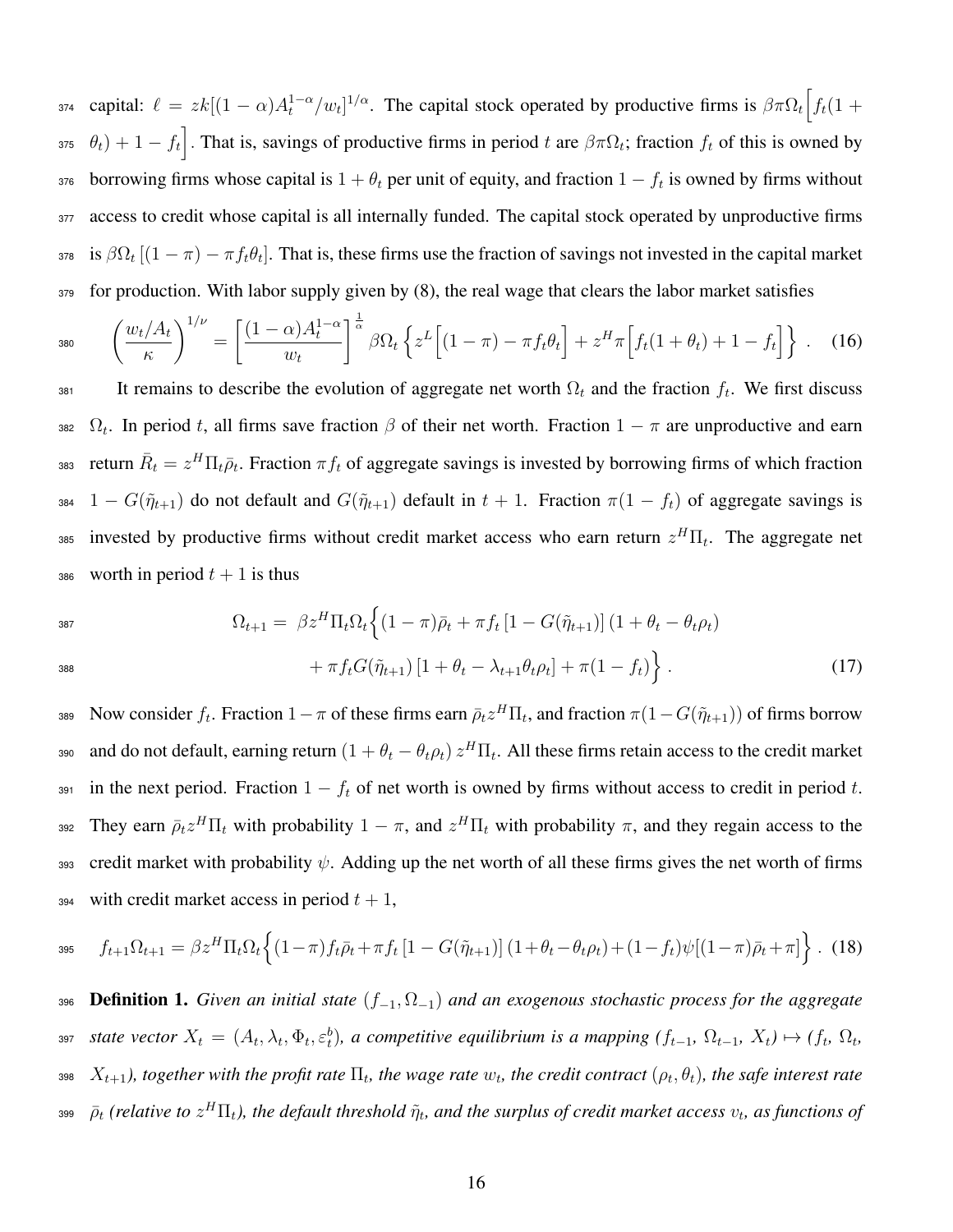*(*ft−1*,* Ωt−1*,* Xt*), such that: (i) firms make optimal labor hiring, savings and borrowing decisions, and borrowing firms decide optimally about default, i.e., [\(9\),](#page-11-0) [\(11\),](#page-13-1) and [\(14\)](#page-14-2) hold; (ii) financial intermediaries make zero expected profits by offering standard debt contracts to borrowers and safe interest rates to lenders, i.e., [\(12\)](#page-14-0) and [\(13\)](#page-14-1) hold; (iii) the capital and the labor market are in equilibrium, i.e., [\(15\)](#page-15-0) and [\(16\)](#page-16-0) hold; (iv) aggregate net worth*  $\Omega_t$  *and the fraction*  $f_t$  *evolve according to [\(17\)](#page-16-1) and [\(18\).](#page-16-2)* 

<sup>405</sup> The shock processes are specified as follows. Productivity  $A_t$  grows according to a unit root process <sup>406</sup> log  $A_t = \log A_{t-1} + \mu_t^A$  with stationary trend growth  $\mu_t^A$ . Following common practice, AR(1) processes <sup>407</sup> are imposed for  $\mu_t^A$ ,  $\lambda_t$ , and  $\Phi_t$  as

$$
\mu_t^A - \mu^A = \rho_A \left( \mu_{t-1}^A - \mu^A \right) + \varepsilon_t^A \;,
$$

$$
\lambda_t - \lambda = \rho_\lambda \left( \lambda_{t-1} - \lambda \right) + \varepsilon_t^{\lambda} ,
$$

$$
\log(1 + \Phi_t) - \log(1 + \Phi) = \rho_{\Phi} [\log(1 + \Phi_{t-1}) - \log(1 + \Phi)] + \varepsilon_t^{\Phi},
$$

411 where  $\mu^A$ ,  $\lambda$ , and  $\Phi$  are steady-state parameters,  $\rho_A$ ,  $\rho_\lambda$ ,  $\rho_\Phi$  are persistence parameters, and  $\varepsilon_t^A$ ,  $\varepsilon_t^{\lambda}$ , and <sup>412</sup>  $\varepsilon_t^{\Phi}$  are i.i.d. normally distributed with mean zero and variances  $\sigma_A^2$ ,  $\sigma_\lambda^2$  and  $\sigma_\Phi^2$ . These random variables <sup>413</sup> are called below "productivity shocks," "recovery shocks," and "intermediation shocks," respectively. 414 Belief shocks  $\varepsilon_t^b$  are normally distributed with variance  $\sigma_b^2$ . Note again that these are self-fulfilling 415 shocks which are i.i.d. innovations to the endogenously persistent credit market expectations variable  $v_t$ . <sup>416</sup> With this structure, our model captures three types of financial shocks: recovery shocks are essentially <sup>417</sup> credit demand shocks, while intermediation shocks affect the intermediaries' willingness to supply credit. <sup>418</sup> Belief shocks could reflect both credit demand and supply, as they determine credit market expectations <sup>419</sup> of borrowers, lenders, and intermediaries.

# <span id="page-17-0"></span>4. Quantitative Analysis

 Now we explore the quantitative implications of the macroeconomic model. The model is made sta- tionary by dividing the wage rate and the capital stock by  $A_t$ ; see Appendix C.1 for the equilibrium conditions. As in the illustrative model of Section [2,](#page-5-0) the macroeconomic model typically generates two steady states, one of which is locally indeterminate and hence susceptible to belief shocks. We focus on local dynamics around this steady state which features a higher v and therefore a larger volume of credit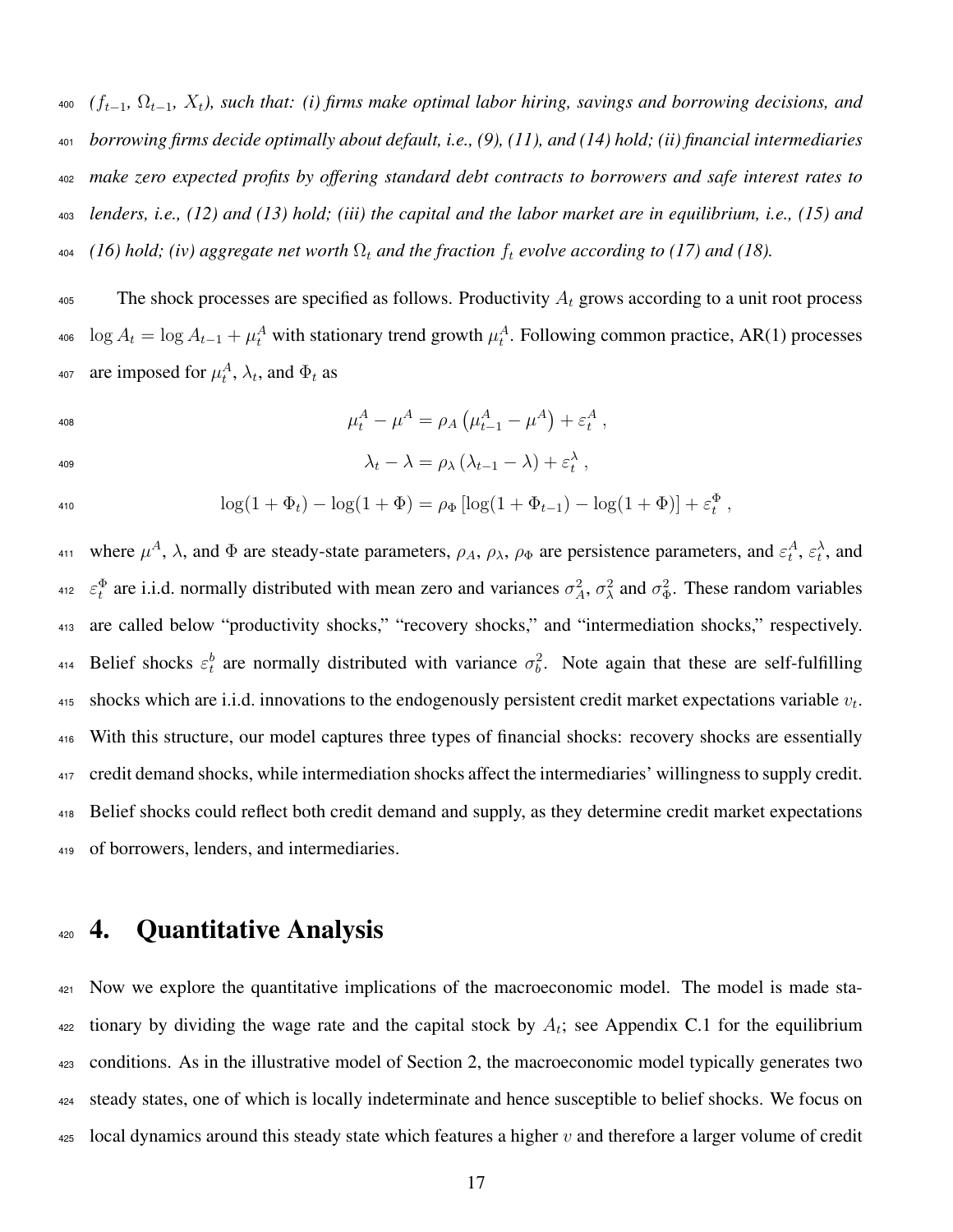<sup>426</sup> than the other (determinate) steady state.

<sup>427</sup> The model is calibrated to suitable long-run targets for the U.S. economy. We use the concept of a *risky steady state* (cf. [Coeurdacier et al.,](#page-29-2) [2011\)](#page-29-2). This is a stationary equilibrium given that all shock realizations are zero, while aggregate risk is still taken into account by agents. In our model, the presence of risk has an impact on credit contracts (interest rates and leverage) via equations [\(12\)](#page-14-0) and [\(13\).](#page-14-1) In particular, risky recovery and beliefs affect the credit spread in our model. Differently from traditional quantitative analysis, this approach is useful to identify belief shocks from credit spread data. This procedure is explained in Section 4.1, before we describe the data, the calibration, and the results.

### <span id="page-18-0"></span>434 4.1. The Credit Spread and Belief Risk

441

 As is well known, credit spreads are usually larger than the realized default costs. The gap is referred to as the excess bond premium. Compared to a standard model with exogenous collateral constraints, the application of a risky steady state is particularly useful to extract information on belief variation from credit spread and default data.

<sup>439</sup> Let us first define the credit spread and the excess bond premium in the model. Define the expected default threshold at time t,  $\tilde{\eta}_t^e \equiv \mathbb{E}_t[\tilde{\eta}_{t+1}]$ . The expected default rate is approximately<sup>[21](#page-0-0)</sup> 440

$$
\mathbb{E}_t[G(\tilde{\eta}_{t+1})] \approx \mathbb{E}_t[G(\tilde{\eta}_t^e - \varepsilon_{t+1}^b - \tilde{\xi}_t \varepsilon_{t+1}^\lambda)] \approx G(\tilde{\eta}_t^e) + \frac{G''(\tilde{\eta}_t^e)}{2} \left(\sigma_b^2 + \tilde{\xi}_t^2 \sigma_\lambda^2\right)
$$

where  $\tilde{\xi}_t \equiv \frac{\theta_t \rho_t}{1 + \theta_t - \lambda_t}$ 442 where  $\xi_t \equiv \frac{\theta_t \rho_t}{1 + \theta_t - \lambda_t \theta_t \rho_t}$  summarizes the effect from today's leverage, spread, and recovery on default <sup>443</sup> threshold tomorrow. That is, the expected default rate is approximately the default rate evaluated at the expected default threshold  $G(\tilde{\eta}^e)$ , adjusted by the variances of belief and recovery shocks if the default 445 cost function  $G(.)$  is non-linear. This adjustment results from the fact that the realized default threshold 446 tomorrow  $\tilde{\eta}_{t+1}$  is equal to the expected threshold  $\tilde{\eta}^e$  disturbed by belief and recovery shocks. In the 447 steady state, the expected default rate  $\mathbb{E}[G(\tilde{\eta})]$  is larger than the average default rate  $G(\tilde{\eta}^e)$  if there are 448 either belief shocks or recovery shocks and if  $G''(\tilde{\eta}^e) > 0$  (which follows from Jensen's inequality).

<sup>449</sup> Now, utilizing the approximated expected default losses from equation [\(12\)](#page-14-0) above, the (gross) credit 450 spread in the model  $\Delta_t = \rho_t/\bar{\rho}_t$ , from the lender's zero-profit condition, can be approximated as (see

<sup>&</sup>lt;sup>21</sup>This equation approximates the default threshold  $\tilde{\eta}_{t+1}$  from equation [\(11\)](#page-13-1) up to the first order around  $\tilde{\eta}_t^e$ . In Appendix C.2, we actually approximate to the second order, but quantitatively this generates negligible differences.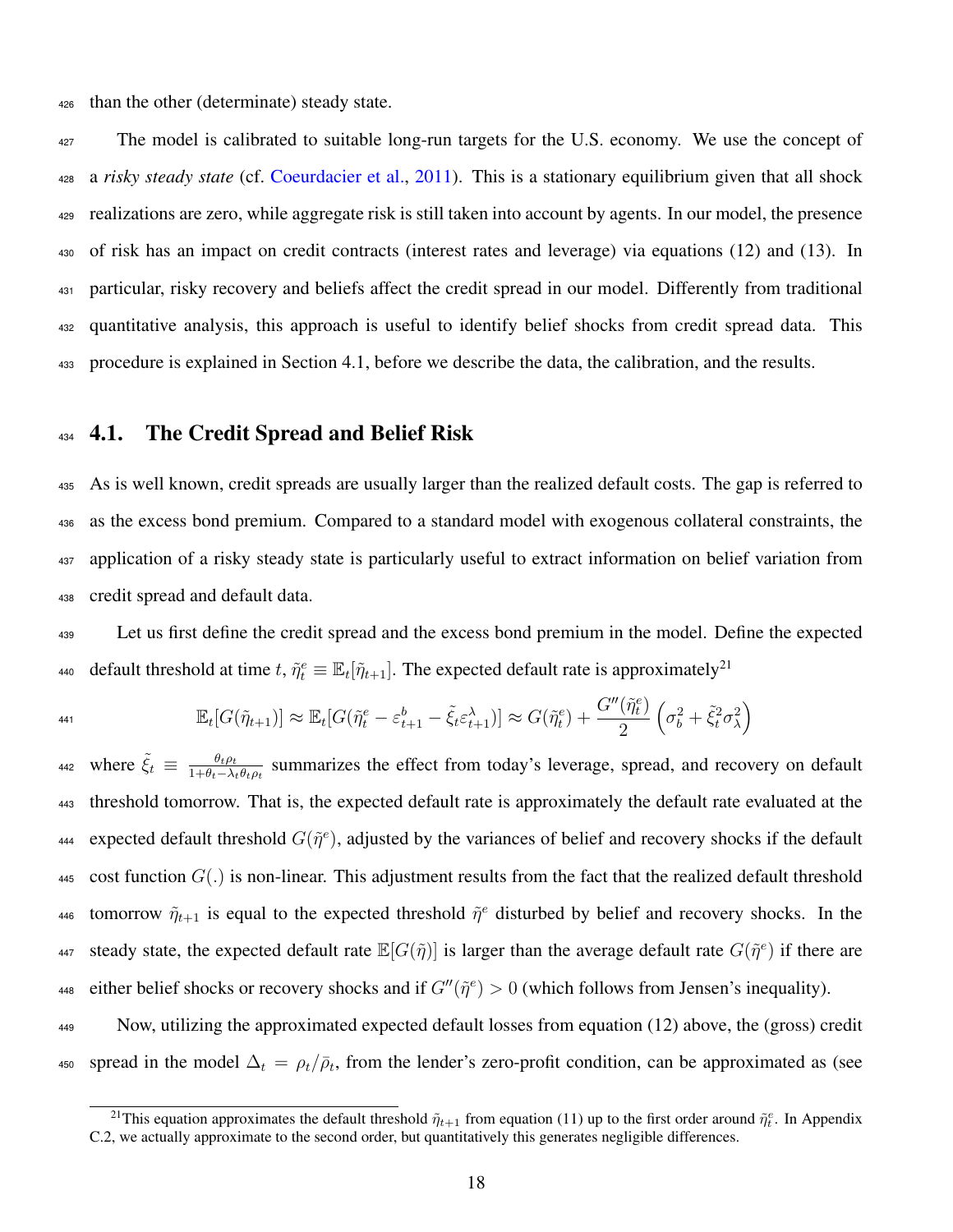<span id="page-19-0"></span><sup>451</sup> Appendix C.2 for details):

$$
\Delta_t \equiv (1 + \Phi_t) \left\{ 1 - \mathbb{E}_t \left[ (1 - \lambda_{t+1}) G(\tilde{\eta}_{t+1}) \right] \right\}^{-1}
$$
\n
$$
\approx (1 + \Phi_t) \left\{ 1 - \left[ 1 - \rho_\lambda \lambda_t - (1 - \rho_\lambda) \lambda \right] \left[ G(\tilde{\eta}_t^e) + \frac{G''(\tilde{\eta}_t^e)}{2} \left( \sigma_b^2 + \tilde{\xi}_t^2 \sigma_\lambda^2 \right) \right] - G'(\tilde{\eta}_t^e) \tilde{\xi}_t \sigma_\lambda^2 \right\}^{-1}.
$$
\n(19)

2 <sup>454</sup> Intuitively, the risks of belief variation and recovery variation are going to be priced in the credit spread 455 so that the variances  $\sigma_b^2$  and  $\sigma_\lambda^2$  increase  $\Delta_t$ .

 We can decompose the total credit spread into one component reflecting the predicted default losses based on *fundamental* information, and another residual component, the excess bond premium. The first or the predicted component is calculated similarly as in [\(19\),](#page-19-0) but ignoring the non-fundamental belief risk and setting intermediation costs to zero, i.e.,

460

$$
\tilde{\Delta}_t \equiv \left\{ 1 - \mathbb{E}_t \left[ (1 - \lambda_{t+1}) G(\tilde{\eta}_{t+1}) \big| \varepsilon_{t+1}^b = 0 \right] \right\}^{-1}
$$
\n
$$
= \left\{ 1 - [1 - \rho_\lambda \lambda_t - (1 - \rho_\lambda) \lambda] \left[ G(\tilde{\eta}_t^e) + \frac{G''(\tilde{\eta}_t^e)}{2} \tilde{\xi}_t^2 \sigma_\lambda^2 \right] - G'(\tilde{\eta}_t^e) \tilde{\xi}_t \sigma_\lambda^2 \right\}^{-1}.
$$

462 The second component or the excess bond premium is then defined as  $\Delta_t/\tilde{\Delta}_t$ . Two factors contribute to 463 the excess bond premium: (1) the intermediation costs  $\Phi_t$ , which is exogenous to the model, and (2) the 464 remaining part that is contributed by the belief risk measured by  $\sigma_b > 0$ .

 Belief shocks are systematic shocks which are hard to be detected from fundamental information on corporate balance sheets and cash flows. Therefore, these shocks are taken into account by investors (hence they are reflected in the credit spread), while expected default losses *in practice* are calculated on the basis of fundamental information only. For this reason, belief shocks are crucial for explaining the part of the spread that is not explained by fundamental default costs. Note, however, that not only belief shocks will shift the excess bond premium over the cycle, but any type of aggregate shocks that moves 471 the default threshold  $\tilde{\eta}_e$  will move the excess bond premium when  $\sigma_b$  is positive.

472 Given a variance of beliefs  $\sigma_b^2$  and a variance of recovery shocks  $\sigma_\lambda^2$ , the fixed point of the approxi-<sup>473</sup> mated equilibrium system is the risky steady state of our model. As a comparison, the traditional deter-474 ministic steady state is the fixed point when  $\sigma_b = \sigma_\lambda = 0$ . The concept of a risky steady state is crucial 475 to identify the variance of beliefs. Specifically, given calibrated values for leverage  $\theta$ , the average default 476 rate  $G(\tilde{\eta}^e)$ , the average credit spread  $\Delta$ , intermediation costs  $\Phi$ , and a calibrated functional form for G, as well as the average recovery rate  $\lambda$  and recovery risk  $\sigma_\lambda^2$  estimated from financial data, we calculate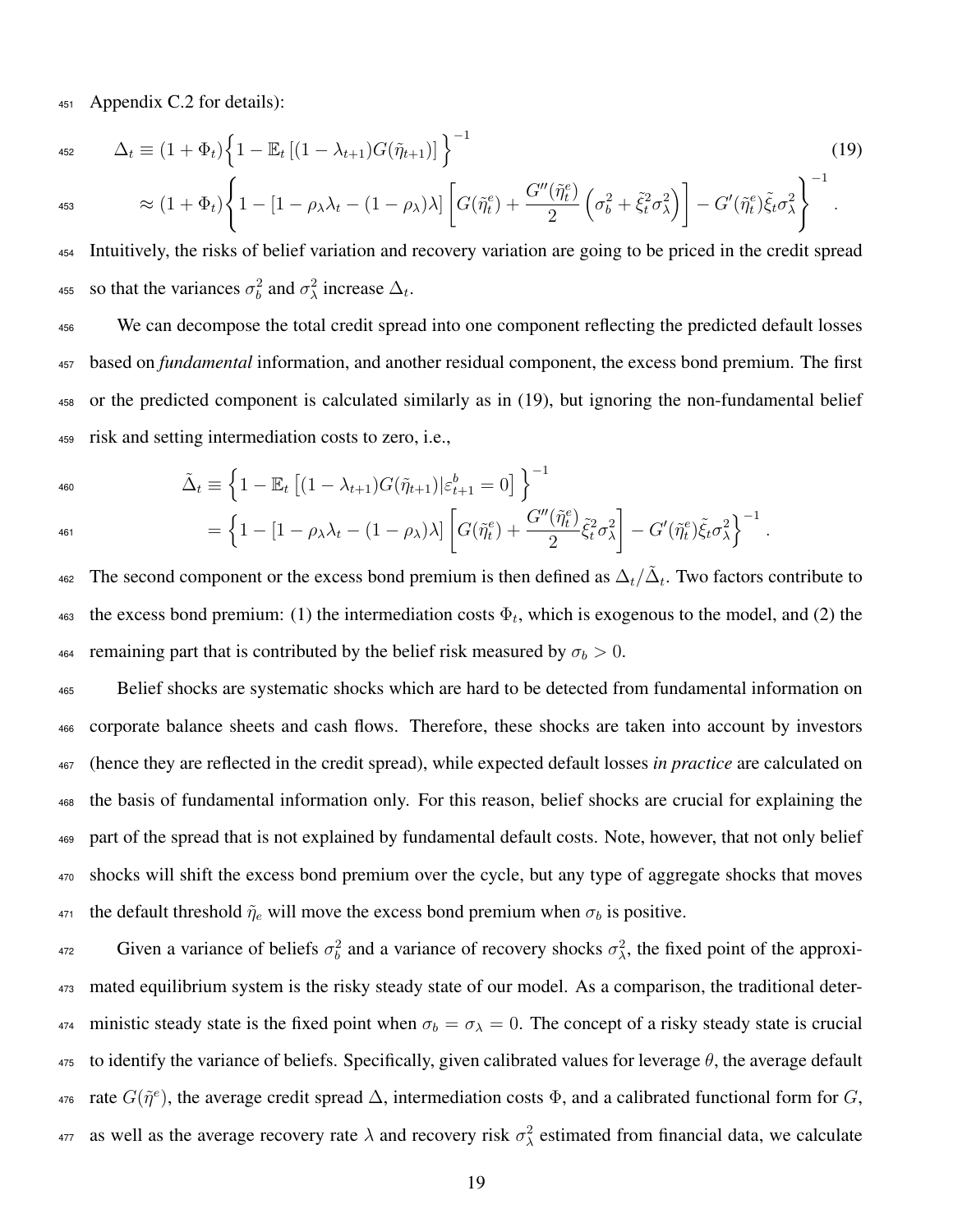<sup>478</sup> the steady-state values of  $\tilde{\xi}$  and  $\tilde{\eta}^e$ . Then,  $\sigma_b^2$  is uniquely identified by the credit spread equation [\(19\).](#page-19-0)

 Equivalently, the size of the belief risk is pinned down by the size of the excess bond premium not 480 explained by  $\Phi$  since the expected default cost term  $\tilde{\Delta}$  is already determined from the other parameters in the steady state. Simply put, lenders charge a premium for the belief risk. We will see that the model dynamics around the risky steady state can generate quantitatively significant excess bond premium fluctuations (arising from beliefs) that have been shown as an important predictor for the business cycle [\(Gilchrist and Zakrajšek,](#page-30-0) [2012\)](#page-30-0).

#### 4.2. Data

 We use the recovery rate and the all-rated default rate from Moody's rated corporate bonds, covering the [p](#page-30-0)eriod 1982–2016, all in percentage terms, and we use the credit spread index developed by [Gilchrist and](#page-30-0) [Zakrajšek](#page-30-0) [\(2012\)](#page-30-0), representative for the full corporate bond market. Moody's data are obtained from the 2016 annual report published by Moody's Investors Service. The recovery rate is measured by the post- default bond price for one dollar repayment. Regarding the spread series, we consider annual averages of the monthly series, updated until 2016.<sup>[22](#page-0-0)</sup> Output is defined as business output in the U.S. national accounts, as our model describes a closed economy without government. Output growth refers to the growth rate of U.S. real per capita output after using the population growth rate.

#### $_{494}$  – Insert Table 1 here –

 Table [1](#page-31-0) shows the basic statistics of these four variables. The sample means of the credit spread, the recovery rate, and the default rate are 2%, 41.8%, and 1.58%, respectively. As a back-of-the-envelope 497 calculation, the average spread (2%) is more than twice of the average default cost (i.e., 1.58%  $\times$  (1)  $498 - 41.8\% = 0.92\%$  which suggests that the excess bond premium accounts for a large fraction of the spread. In terms of cyclical dynamics, the spread and the default rate are highly positively correlated, and both of them are countercyclical. The recovery rate is highly negatively correlated with the default rate, but much less with the credit spread and it is mildly procyclical.

 Time series of the three variables are shown in [Figure 2.](#page-37-0) Evidently, the default rate spikes up in all three recessions since 1982, and most strongly during the Great Recession. The recovery rate reaches a

See Simon Gilchrist's website: <http://people.bu.edu/sgilchri/Data/data.htm>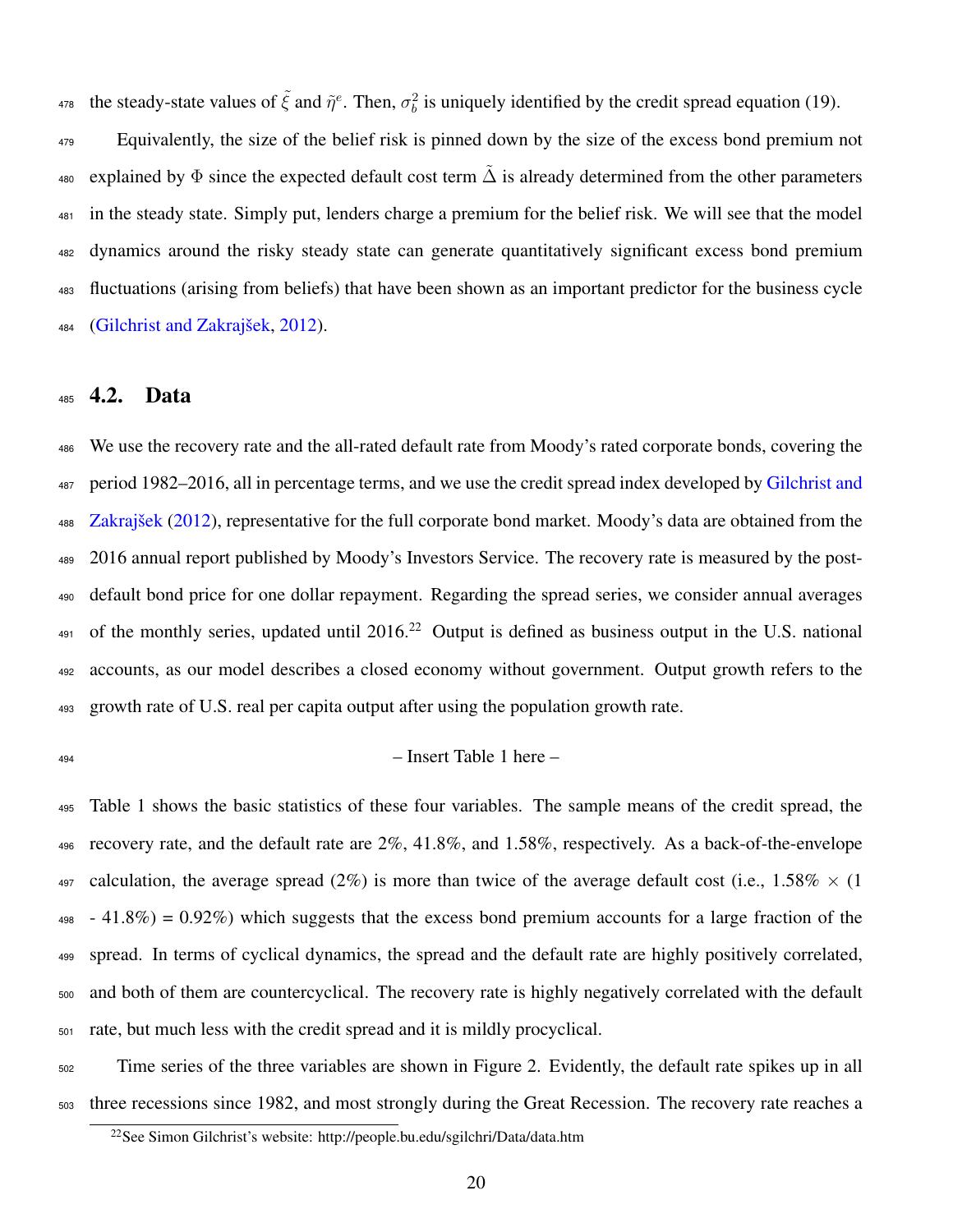trough during each recession. Interestingly, however, the credit spread does not increase during the 1991 recession; this further motivates the need to explore the distinct roles of the credit spread and corporate default for macroeconomic dynamics.

$$
50\,\,
$$

 $-$  Insert Figure 2 here  $-$ 

### 4.3. Parametrization

 Given that we consider annual default and recovery rates, we calibrate the model at annual frequency. [Table 2](#page-32-0) summarizes all parameter choices.

$$
- Insert Table 2 here -
$$

 The following parameters can be externally calibrated without solving the model. Directly calibrated 513 are  $\alpha = 0.33$  (capital share),  $\delta = 0.1$  (annual depreciation rate), and  $\psi = 0.1$  which implies a ten-year exclusion period.<sup>[23](#page-0-0)</sup> The labor supply elasticity is set to  $1/\nu = 1.5$ , a conventional number. We then 515 set  $\kappa = 2$  by arbitrarily normalizing the steady-state labor supply at 1/3. The fraction of financially 516 constrained firms is set to  $\pi = 0.3$  (see, e.g., [Almeida et al.,](#page-28-5) [2004\)](#page-28-5). The mean growth rate of labor <sup>517</sup> efficiency is set to  $\mu^A = 1.7\%$  $\mu^A = 1.7\%$  $\mu^A = 1.7\%$ , the data average for output growth in Table 1.

 The steady-state recovery rate  $\lambda$  is set to the data average 41.8%, and the two parameters for the 519 AR(1) process for  $\lambda_t$  are directly estimated via ordinary least squares (OLS) from the empirical series. 520 To reduce the complexity of estimation, the steady-state level of intermediation costs  $\Phi \geq 0$  is not directly estimated. Instead, we experiment with different values of  $\Phi$  and compare different likelihoods 522 of the model (see Table [4](#page-34-0) below). It turns out that  $\Phi = 0.05\%$  generates the highest likelihood, so this value is chosen in our benchmark calibration.

 Other parameters are either related to the risky steady state or to the dynamics around it. We begin with those parameters which are chosen to ensure that the risky steady state generates certain long-run targets. It is supposed that the default cost distribution function  $G(.)$  is normal with mean  $\mu$  and variance  $σ<sup>2</sup>$ . Given that the variance of recovery shocks  $σ<sub>λ</sub>$  is already estimated, five parameters remain to be

<sup>&</sup>lt;sup>23</sup>This corresponds to the bankruptcy flag for sole proprietors (or for partnerships with personal liabilities) filing for bankruptcy under Chapter 7 of the U.S. Bankruptcy Code. Note that the choice of  $\psi$  does not matter much as the parameters governing the  $G(.)$  will adjust in calibration if  $\psi$  changes.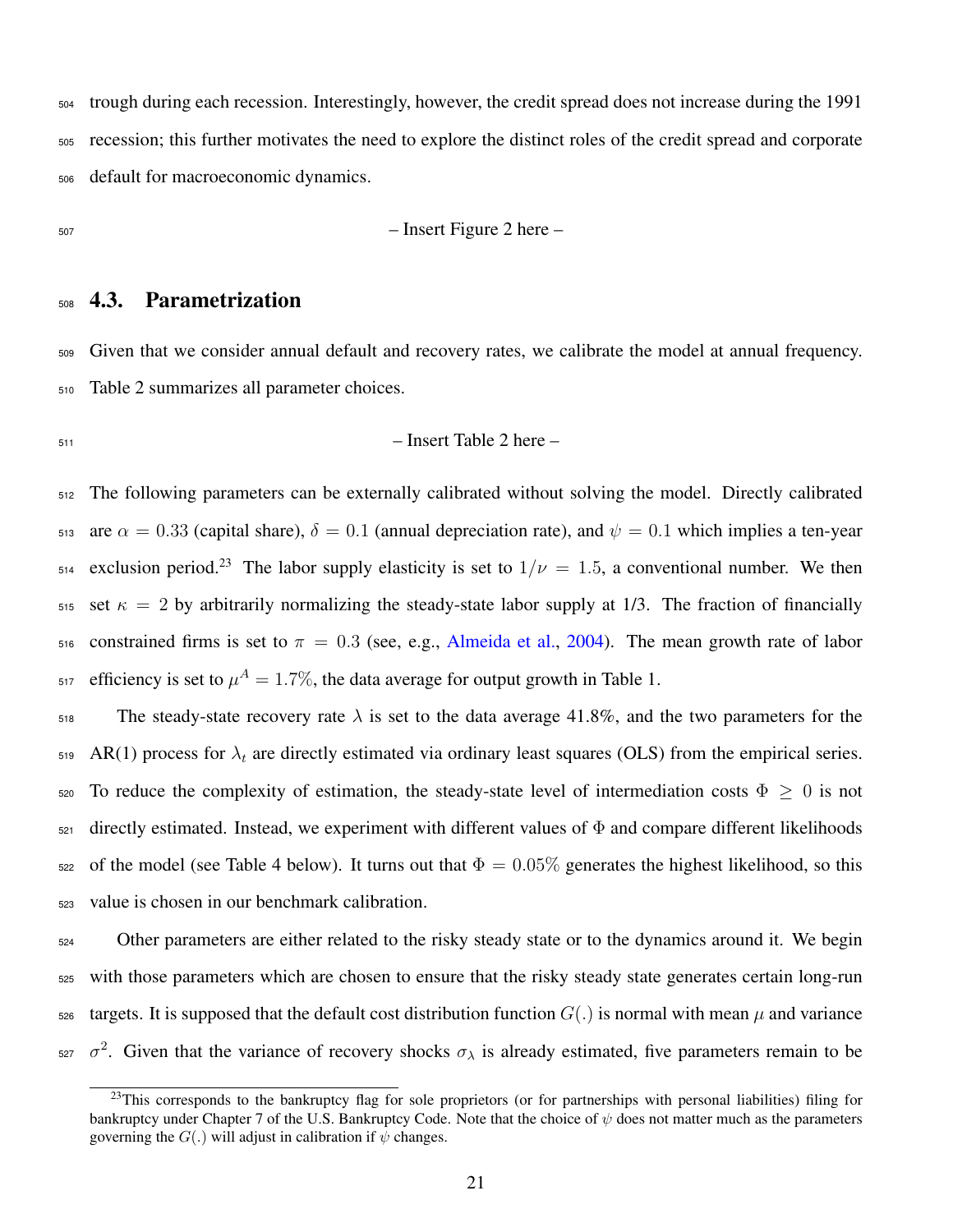calibrated jointly to match the following targets in the risky steady state: (i) the capital-output ratio  $529 K/Y = 1.5$ ; (ii) the credit-output ratio  $B/Y = 0.82$ , based on all (non-financial) firm credit 1982–2016; 530 (iii) a 1.58% default rate so that  $G(\tilde{\eta}^e) = 1.58\%$ ; (iv) a 2% credit spread (see [Table 1\)](#page-31-0); a leverage ratio  $_{531}$  equal to  $\theta = 1.95$  which is in line with the choice of  $\pi = 0.3$ .<sup>[24](#page-0-0)</sup> These targets identify the five parameters <sup>532</sup> β, μ, σ,  $z^H$ , and the belief variance  $\sigma_b^2$  uniquely according to Section [4.1.](#page-18-0)  $z^L$  is normalized such that average capital productivity equals one.

 Finally, the model is log-linearized around the risky steady state and the system is expressed in a Kalman filter form. We use the four time series data described above. Since the recovery process and the variance of belief shocks have been calculated, only the intermediation cost and aggregate productivity processes are estimated. We compute the log-likelihood of observing the period-t data conditioning on past data, and we calculate the total log-likelihood of observing the whole sample. Then, the parameters are estimated by maximizing the total log-likelihood. The estimates of the standard deviations of the two shocks are significantly different from zero. The estimate of the persistence of intermediation shocks is significantly positive (with a t statistics above two), while the one for productivity growth is not.

#### 4.4. Quantitative Results

 We first show the smoothed shocks from the maximum likelihood estimation. Then, we illustrate impulse responses after feeding in one standard deviation innovations for each of the shocks, and finally we present variance decompositions of several variables of interest.

 Estimated Shocks Once the model is estimated through the Kalman filter, underlying shocks that generate the same observations as in the data can be backed out. This exercise is done through the Kalman smoother that uses information of the whole sample to infer the states in each date. All four estimated shocks (their mean levels at each date and normalized by their respective standard deviations, which will be used in later analysis) are plotted in Figure [3.](#page-38-0) Note that positive innovations to intermediation costs are recessionary shocks.

#### – Insert Figure 3 here –

<sup>&</sup>lt;sup>24</sup>This value of  $\theta$  corresponds to the 85th percentile of debt-to-equity ratios in COMPUSTAT, hence is the median of the 30 percent highest debt-to-equity ratios in these data.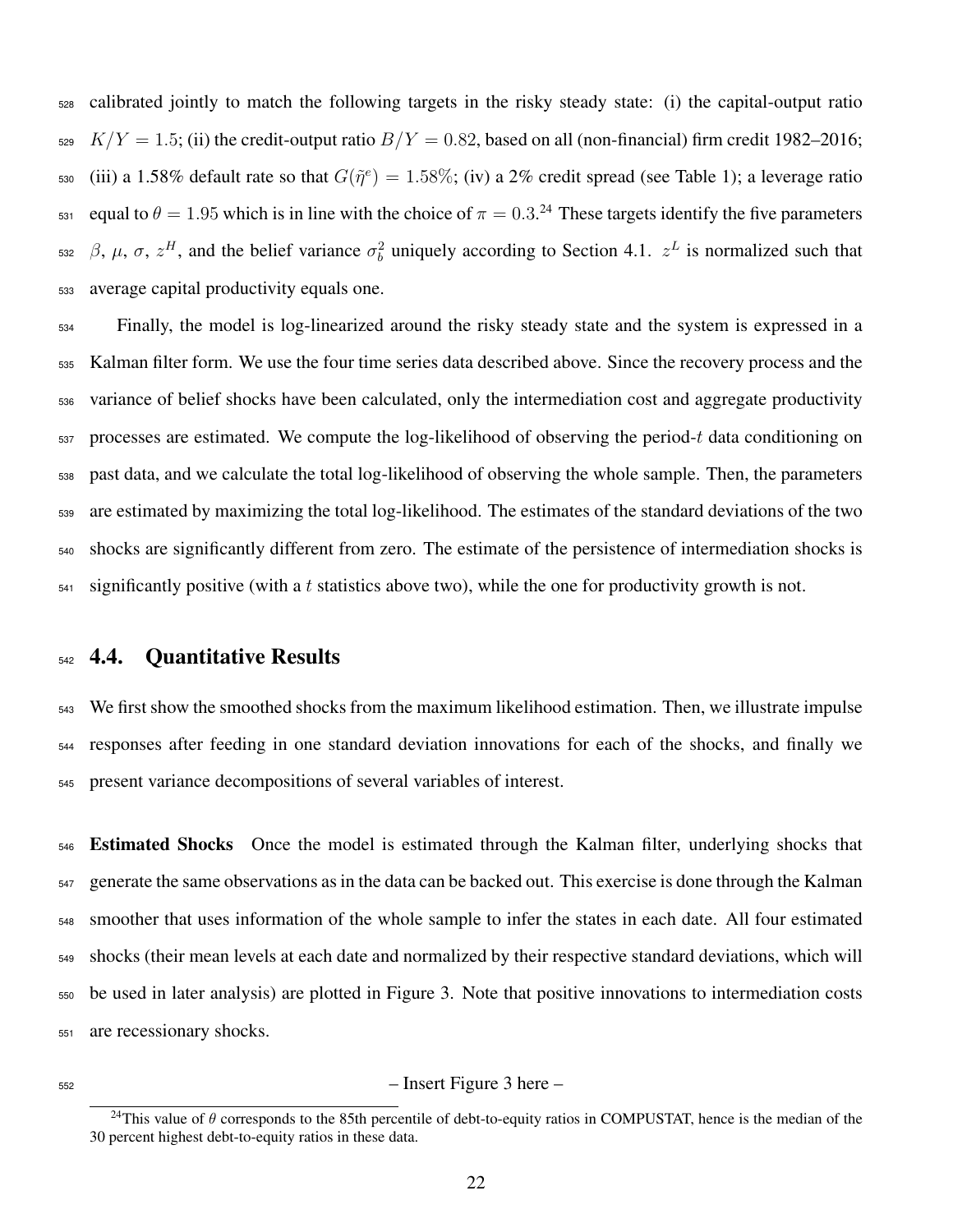Through the lens of our model, the 2007-2009 Great Recession is indeed special compared to the previous ones. It has a combination of a deep fall in recovery, a sharp deterioration of expected credit conditions (reflecting a six percentage-points increase of the default probability), and the recession is led by a larger-than-usual intermediation shock (corresponding to a 260 basis points rise of the credit spread). Exogenous aggregate productivity growth also falls during this period.

 The Great Recession features a large liquidity and pledgeability drop of financial assets, which is  $_{559}$  captured in our model by the negative shocks to  $\lambda$  (i.e., a fall in recovery ability). Note also the positive  $\frac{1}{560}$  shocks to  $\lambda$  in the years prior to the Great Recession which may mirror the real-estate boom and the surge of collateral assets in this period, leading to a higher-than-usual recovery ability. After the recession, recovery rises for some period, possibly reflecting the asset-purchase programs implemented by the Federal Reserve in 2009-2010.

 We observe a deterioration of expected credit conditions (i.e. negative belief shocks) prior to all three recessions since 1982, which go hand in hand with spikes of corporate default in these episodes. Intermediation costs rise during the 2001 and 2008/09 recessions, generating sharp increases of the excess bond premium. On the other hand, the credit spread does not go up during the 1991 recession, despite a significant increase of the default rate. This is mirrored in the absence of positive intermediation shocks in this period.

 Impulse Responses By construction, the model fed with the estimated shocks generates the observed credit spread, recovery rate, default rate, and output growth. In order to understand the transmission mechanism, we plot impulse response functions after each of the four shocks in Figures [4](#page-39-0) and [5.](#page-40-0)

– Insert Figure 4 here –

 A negative one standard-deviation innovation to the recovery rate (recovery shock) gives borrowers more incentive to default on impact (year 0), resulting in a 1.6 percentage-point spike of the default rate. After the initial shock, lenders tighten credit substantially (7% fall in leverage). This brings down the default incentive from year 1, and the default rate falls even slightly below the steady-state level, which causes a modest decline of the credit spread. The temporary tightening of credit in combination with a larger number of firms without access to credit reduces aggregate TFP and output growth. Yet leverage fully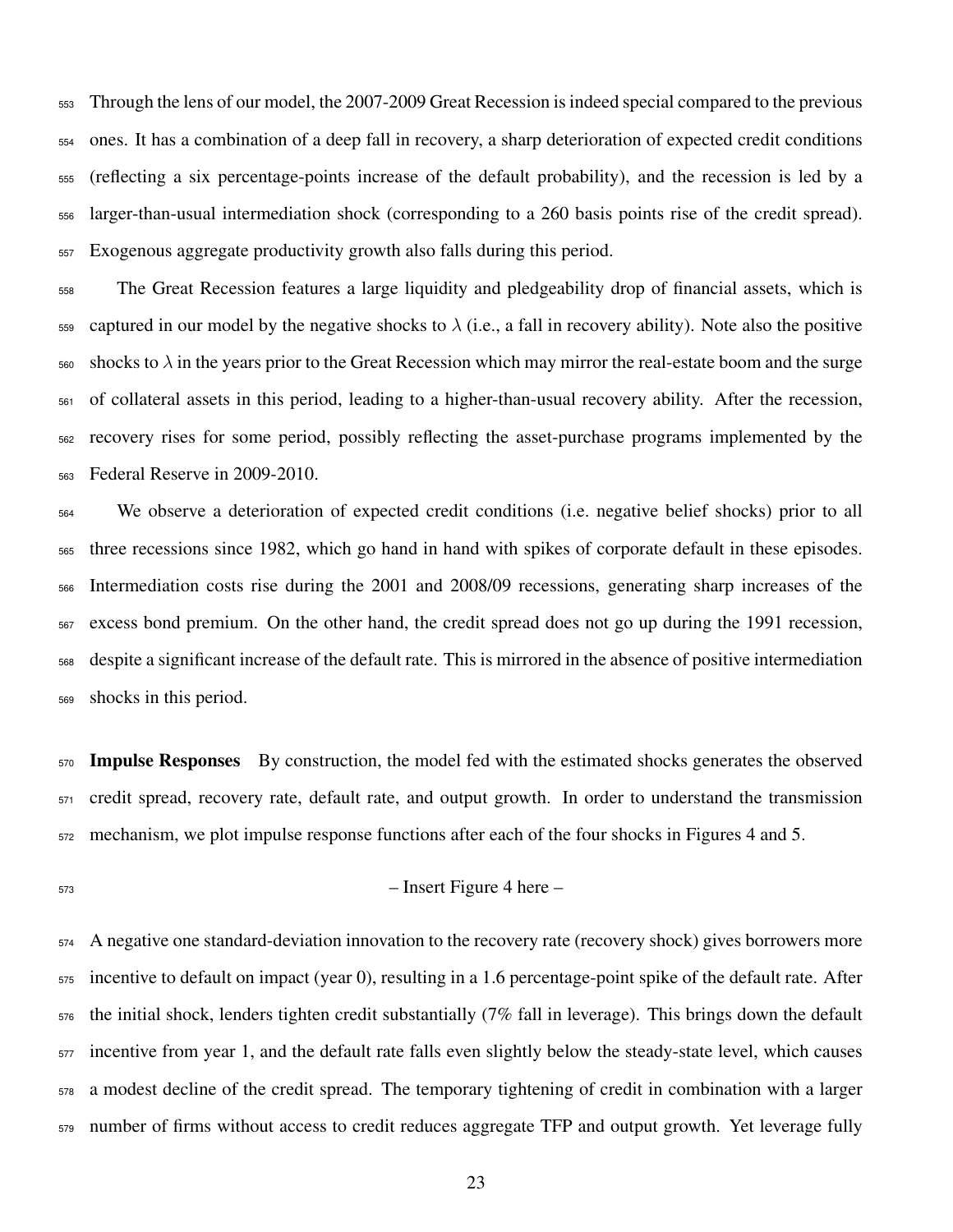recovers from year three onward after which the growth rates of TFP and output turn positive again.

 Similarly to recovery shocks, a one-time adverse belief shock generates an increase of the default rate by 1.7% on impact. However, there are two crucial differences.

 The first is much stronger persistence: Due to weakened credit expectations, the default rate remains above the steady-state level after the initial shock and leverage drops persistently. Therefore, the misallo- cation of credit and the resulting declines of TFP growth and output growth are long-lasting. Intuitively, the persistent deterioration of credit market conditions is a necessary feature of self-fulfilling expecta- tions: The credit market value  $v_t$  must decline for an extended period such that a *one-time* belief shock can be self-confirming.

 The other important difference is that the belief shock triggers an increase of the credit spread by 15 basis points, about one quarter of which comes from the excess bond premium. Together with the persistent rise of the default rate, both the expected default losses and the excess bond premium (via the belief channel) go up. Hence, the belief shock generates a positive co-movement between the spread and default, as opposed to what comes out of recovery shocks (and intermediation shocks shown below in Figure [5\)](#page-40-0).

#### $-$  Insert Figure 5 here –

 In response to a rise of intermediation costs alone, the credit spread increases significantly. In contrast to the response to an adverse belief shock, the default rate *falls* persistently.[25](#page-0-0) The explanation is that higher intermediation costs reduce on impact the supply of credit available to productive firms. This is why leverage falls by 1.8% in year 0, reducing incentives to default in the next year. The credit market value v goes up (not shown) and because it is persistent, the default rate remains below the steady-state level, despite the larger credit spread. In turn, leverage rises quickly after the initial shock which justifies the persistent rise of expected credit conditions measured by v. Of course, the initial reduction in leverage contracts output growth, though only by 0.2 percentage points. Rising leverage from year two onward quickly dampens the initial contractionary effect.

 Finally, a negative shock to productivity growth generates a substantial drop of TFP growth, which 606 is not persistent as the estimated persistence parameter  $\rho_A$  is rather small. Productivity shocks do not

 $^{25}$ Because of falling default, the excess bond premium turns out to be seven basis points higher than the credit spread on impact, implying that the belief channel in this case reduces the spread.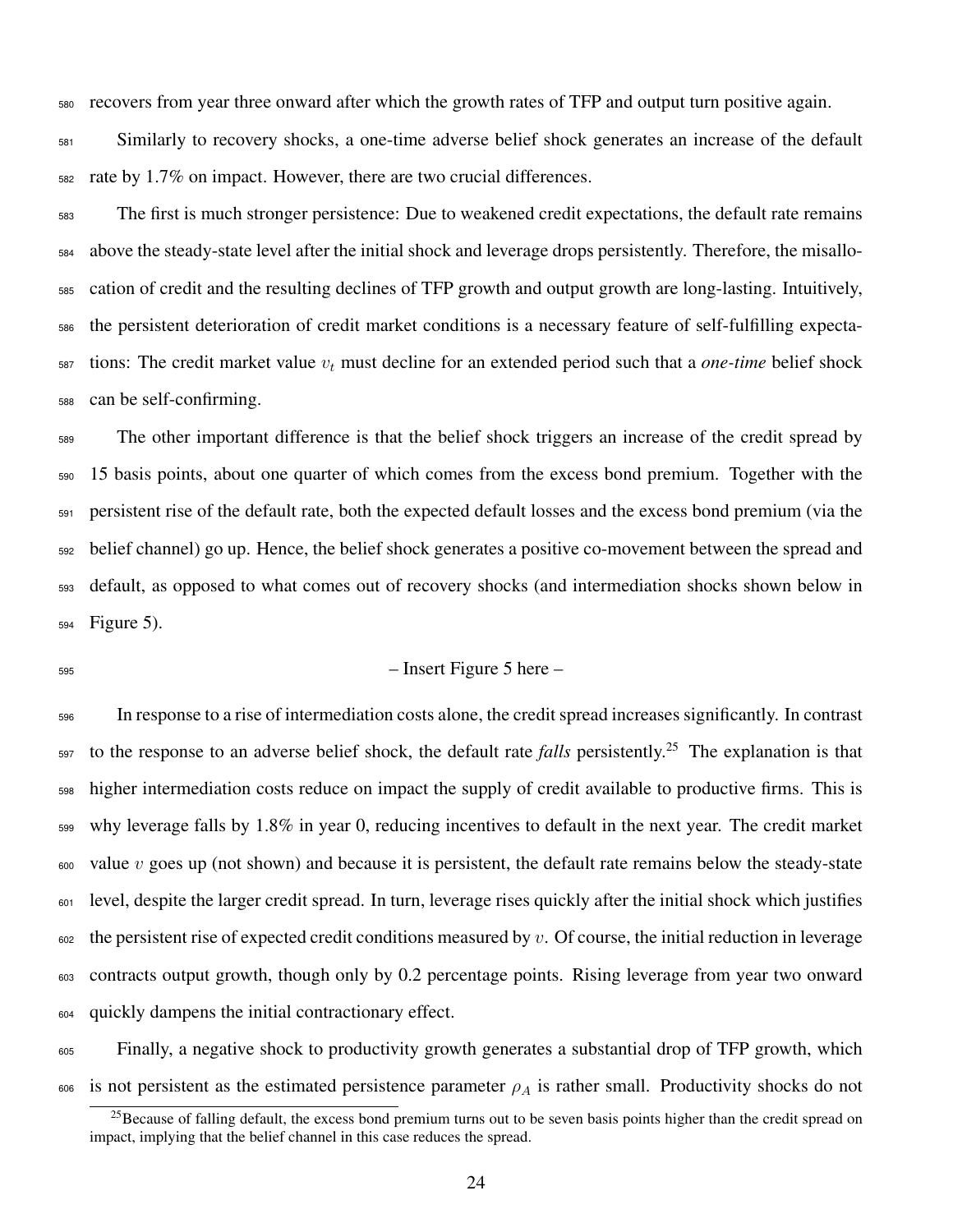affect the spread and the default rate since there is no link between aggregate labor efficiency (via the 608 aggregate capital return  $\Pi_t$ ) and credit contracts in our model (see Proposition 4).

609 Variance Decomposition We now examine how much of the variation in the data can be separately explained by each of the four shocks. Note again that there are three distinct financial shocks, namely recovery shocks, belief shocks and intermediation shocks, next to productivity shocks. Table [3](#page-33-0) shows how these shocks account for the dynamics of several outcome variables.

613 The variation of the default rate is explained mainly by two financial shocks: belief shocks (56%) and recovery shocks (43%) since both of them change default incentives on impact. In line with the insight from the impulse response functions, credit-spread fluctuations are mainly explained by intermediation 616 shocks which have a direct impact on the spread (67%), but also by belief shocks which move the spread  $_{617}$  significantly (31%).

#### $\frac{618}{2}$  – Insert Table 3 here –

 Regarding output growth, the belief channel plays the most important role of all financial shocks, ac- $\epsilon_{620}$  counting for 40% of the variation. Financial shocks together contribute to 45% of output growth vari- ations. There are two channels through which the credit flow impacts output dynamics. On the one hand, the credit flow affects the capital allocation among productive and unproductive firms. This is the *productivity effect* of credit. On the other hand, the credit flow also affects the firms' aggregate demand for capital and labor, and therefore aggregate production. This is the *factor effect* of the credit flow. To 625 shed light on these two effects, we show how much of the variation of debt growth and TFP growth in the model can be explained by each shock in the last two rows of Table [3.](#page-33-0) Endogenous fluctuation of productivity growth due to the credit allocation is about 18%, while almost all debt growth can be attributed to financial shocks. In other words, financial shocks generate some variation in TFP growth but they mostly affect the firms' factor demands.

#### 4.5. Further Discussion

 As explained before, default and spread data are used to quantify the contributions of the three different financial shocks in our model. To what extent these features provide indeed useful information for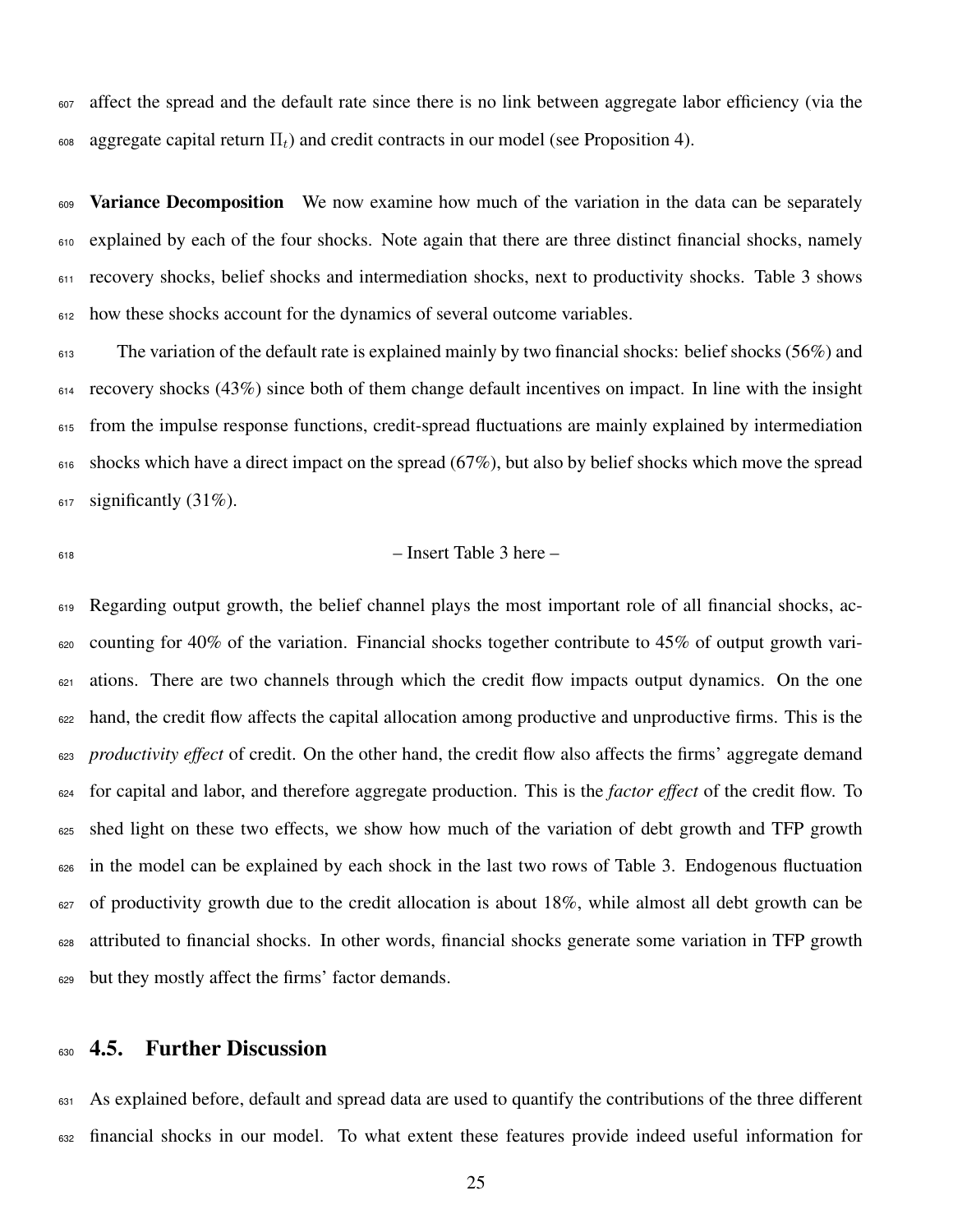the business cycle must be properly assessed. In this section, several experiments are implemented to highlight the importance of endogenous default and credit spreads for aggregate dynamics.

 As a first robustness exercise, the model is re-estimated by setting the steady-state value of interme-636 diation costs  $\Phi$  to different numbers while keeping all other parameters unchanged. Table [4](#page-34-0) presents the 637 model likelihoods. One can see that the model performs best at the baseline  $\Phi = 0.05\%$ . Intuitively, although larger values of  $\Phi$  can directly match the excess bond premium in steady state, they reduce the importance of belief shocks for the overall credit cycle, which limits the model's ability to generate plausible fluctuations in default, leverage, and output, in line with the impulse responses shown before.

$$
641\\
$$

### $-$  Insert Table 4 here  $-$

 Stochastic intermediation costs are important for our model to account for the full credit spread dynamics (Table [3\)](#page-33-0). As these costs have no direct immediate counterpart in the data, we also consider an alternative estimation of our model in which these shocks are absent and the variation in the spread is treated as an observation error. Thus, this exercise keeps the original data used for the baseline estimation, but avoids the stochastic singularity in the estimation. Column two of Table [5](#page-35-0) shows that the model likelihood drops <sup>647</sup> in comparison to that of the baseline. This is a fair comparison, as the observational error biases in favor of the model against the data. However, the falling likelihood suggests that using the spread data in the structural estimation (instead of treating the variation as an observational error) improves the fit of the model. Variance decompositions, in particular the impact of belief shocks and recovery shocks on credit markets and output, are similar to those of the baseline estimation.<sup>[26](#page-0-0)</sup> 

 Next, we assess the importance of endogenous default by comparing a model with exogenous lever- $\epsilon$ <sub>653</sub> age  $\theta_t$  which can be interpreted as an exogenous collateral constraint. For instance, if lenders can seize an exogenous fraction of existing capital, lending will be restricted by an exogenous debt-to-equity ratio. In this alternative model, there is no default and the credit spread is zero, while all other features are kept 656 the same. We use the same calibration targets including the same steady-state level of  $\theta$ . Then, an AR(1) process is estimated for  $\theta_t$  using the debt growth generated from the baseline estimation, and the drift process for aggregate productivity growth is estimated using output growth data. The second column of

<sup>&</sup>lt;sup>26</sup>Recall that intermediation cost shocks generate small reactions of output growth compared to belief shocks and recovery shocks. Default falls together with output growth in Figure [5,](#page-40-0) which is at odds with data.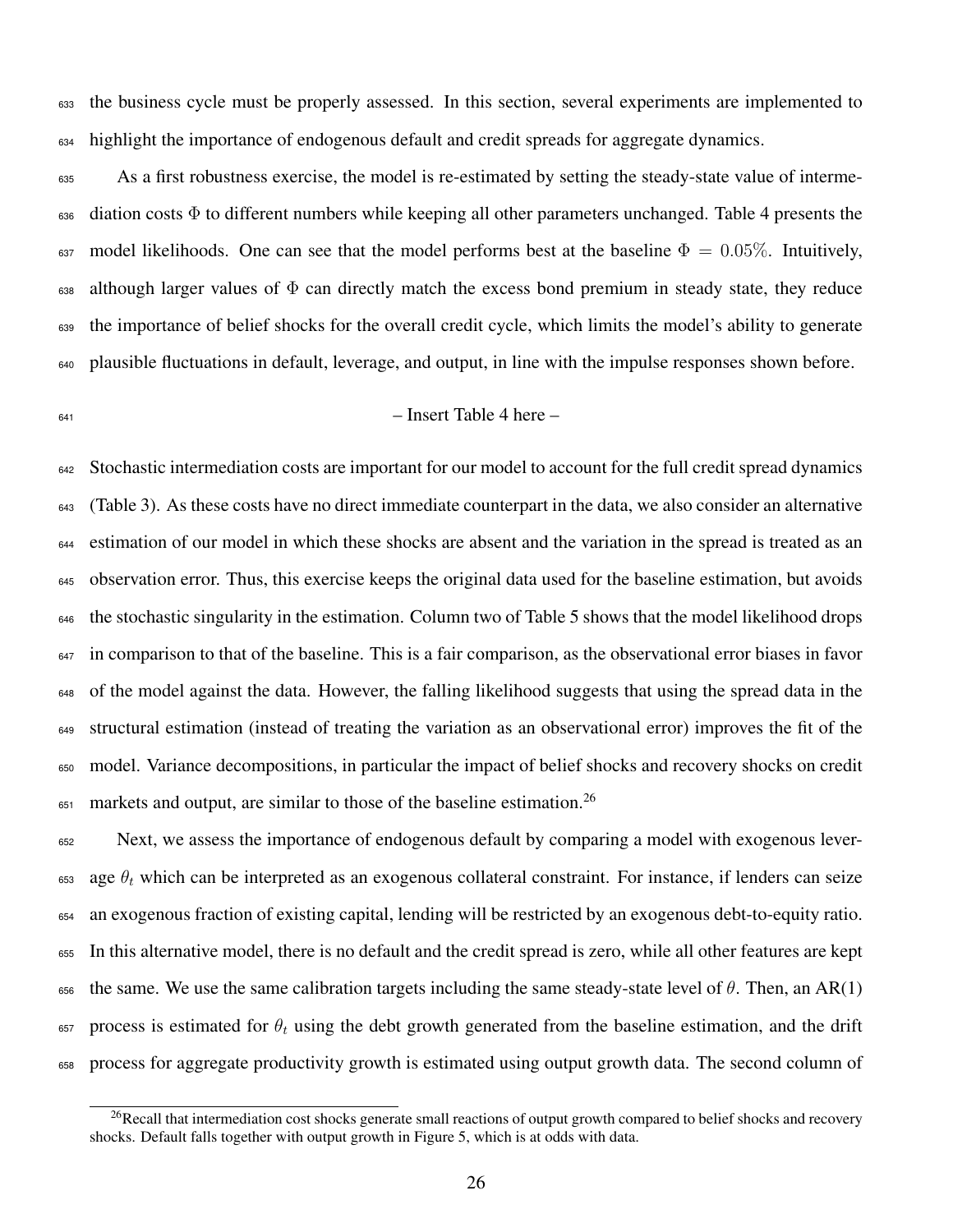Table [5](#page-35-0) shows that this collateral-constraint model has a significantly lower likelihood compared to the baseline model. Again, this is a fair comparison because both models use the same observations.

#### $\epsilon_{661}$  – Insert Table 5 here –

 Although the model with exogenous collateral constraints generates the same debt growth and output growth, financial shocks become much less important for the business cycle as compared to the baseline. <sup>664</sup> We find that exogenous shocks to  $\theta_t$  can explain about 10% of variation in output growth and 1.5% of TFP growth, compared to about 45% and 18% in Table [3.](#page-33-0) Since both models generate the same dynamics of debt (leverage), the difference is explained by the impact of endogenous default on the time-varying group of firms without access to credit. That is, in the baseline model with default, the fraction of firms  $\frac{668}{100}$  with access to credit  $f_t$  varies in response to financial shocks, which affects both aggregate debt and the allocation of resources among heterogeneous firms.

 Finally, we consider a version of our model without belief shocks. In particular, the steady-state value of  $\Phi$  is set to the upper bound (0.378%) such that intermediation costs account fully for the excess bond premium. We then also add an observational error to default and re-estimate the model. Besides a fall of the likelihood (about 20%), this alternative model fails on two dimensions. First, the correlation between the default rate and output growth is -0.14 as compared to -0.54 in the data (and in the baseline model). The reason can be seen from the dynamics of default implied by the impulse response functions. Only belief shocks generate a persistent rise of default together with a decline of output growth, while the other recessionary shocks can only generate a temporary rise of default, or even a decline of the default rate. Second, the large positive correlation between default and spread falls by 50 percent, mainly because none of the other shocks generates a positive co-movement between the spread and default.

 On the basis of all these experiments, we conclude that using the default data and the spread data in the estimation improves our understanding of financial shocks to generate persistent and deep credit and business cycles. Future research could replace standard financial frictions by ours in a medium scale 683 dynamic stochastic general equilibrium model (such as [Christiano et al.](#page-29-5) [\(2014\)](#page-29-5)). This may further help understand how default rates and credit spreads identify the belief channel, and could shed some light on understanding volatile asset price fluctuations.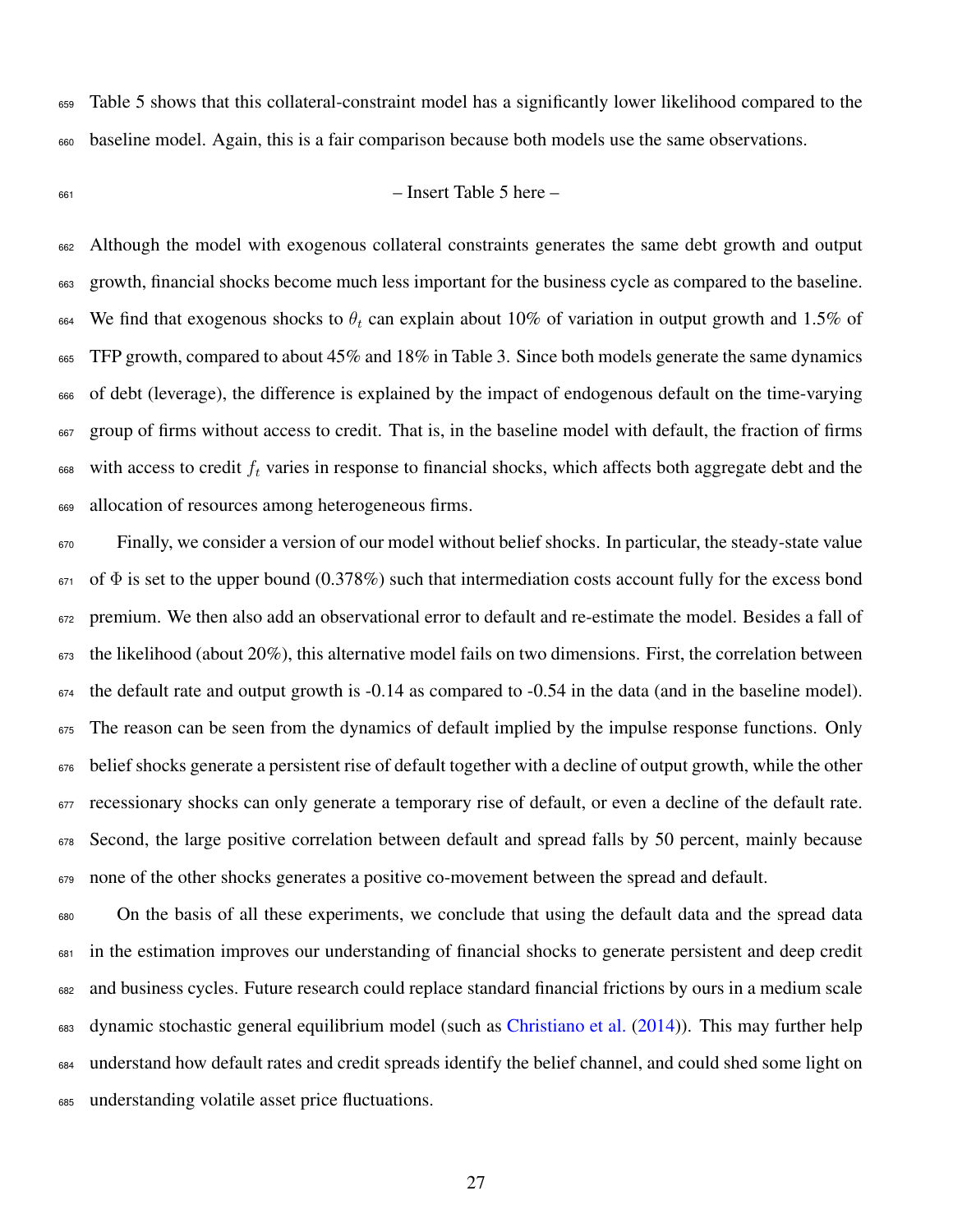# <sup>686</sup> 5. Conclusions

 Variations in expected credit conditions can affect incentives to default and thus take an impact on credit spreads and leverage. We develop this idea and apply it to a macroeconomic model in order to explore the respective roles of belief shocks, fundamental financial shocks, and aggregate productivity shocks for the business cycle. We show how the variance of belief shocks can be parameterized on the basis of the excess credit spread evaluated at the risky steady state. Compared to fundamental financial shocks that <sup>692</sup> directly affect the recovery ability or the credit spread, belief shocks generate a persistent credit cycle and counter-cyclical dynamics of default and the credit spread, and they contribute significantly to the variation of output growth.

 On the theoretical side, an interesting avenue for further research is the examination of long-term debt for the impact of self-fulfilling beliefs on default rates. One may conjecture that strategic default 697 incentives are less sensitive to market expectations when borrowers hold long-term debt. Nevertheless, the ability of firms to roll over long-term debt may react to investors' sentiments, as is known from the literature on sovereign debt cited in the introduction.

<sup>700</sup> Regarding policy implications, government policies that alter belief variations could strongly affect <sup>701</sup> economic activity, both in the *long run* (once we take into account belief risks in shaping credit contracts) <sup>702</sup> and over the business cycle.

## References

- <span id="page-28-5"></span>Almeida, H., Campello, M., Weisbach, M.S., 2004. The cash flow sensitivity of cash. Journal of Finance 59, 1777–1804.
- <span id="page-28-1"></span>Alvarez, F., Jermann, U., 2000. Efficiency, equilibrium, and asset pricing with risk of default. Econometrica 68, 775–797.
- <span id="page-28-2"></span>Alvarez, F., Jermann, U., 2001. Quantitative asset pricing implications of endogenous solvency constraints. Review of Financial Studies 14, 1117–1151.
- <span id="page-28-4"></span>Angeletos, G.M., La'O, J., 2013. Sentiments. Econometrica 81, 739–779.
- <span id="page-28-3"></span>Azariadis, C., Kaas, L., Wen, Y., 2016. Self-fulfilling credit cycles. Review of Economic Studies 83, 1364–1405.
- <span id="page-28-0"></span>Benhabib, J., Dong, F., Wang, P., 2018. Adverse selection and self-fulfilling business cycles. Journal of Monetary Economics 94, 114–130.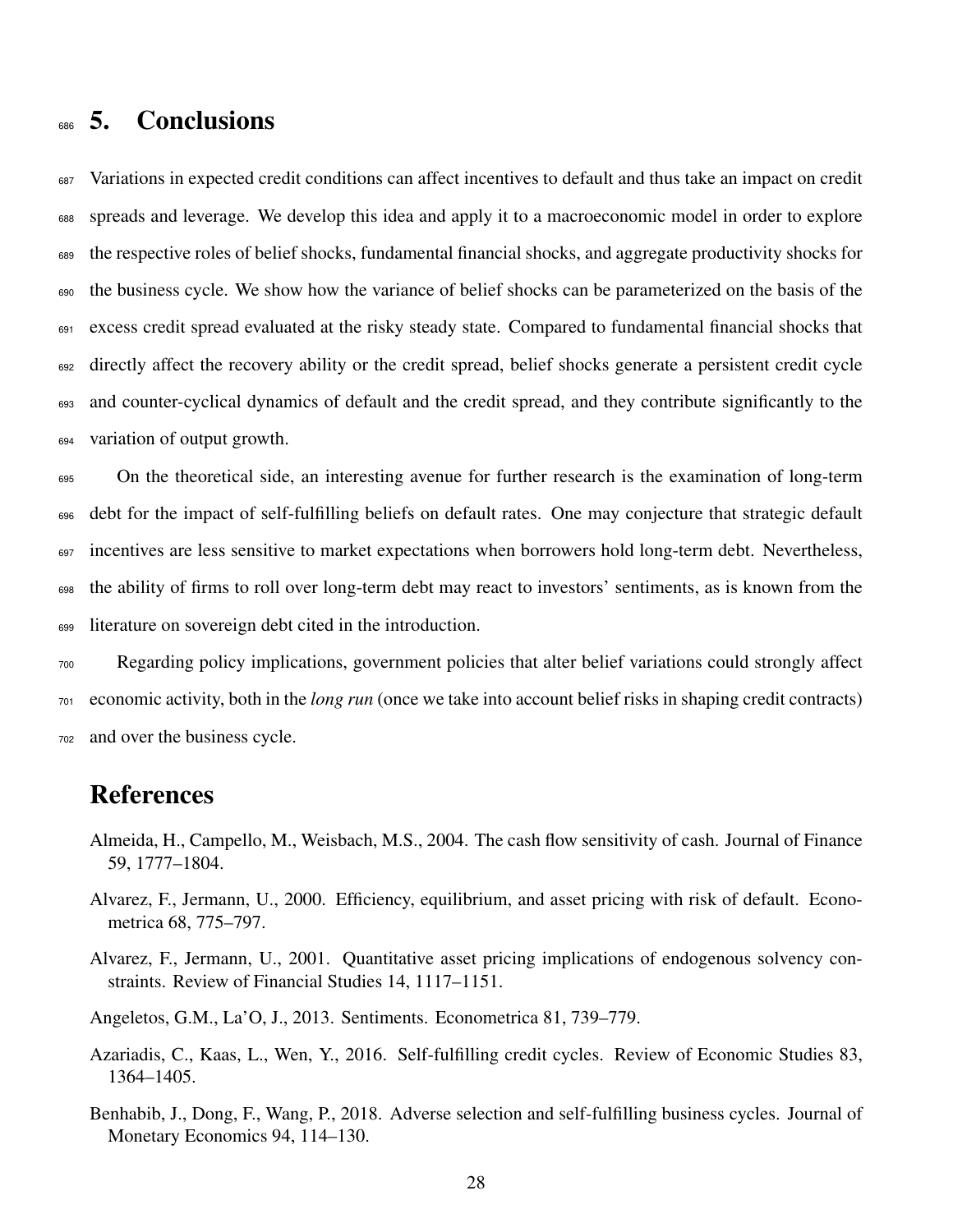- <span id="page-29-9"></span>Benhabib, J., Wang, P., 2013. Financial constraints, endogenous markups, and self-fulfilling equilibria. Journal of Monetary Economics 60, 789–805.
- <span id="page-29-10"></span>Benhabib, J., Wang, P., Wen, Y., 2013. Uncertainty and sentiment-driven equilibria. NBER Working Paper No. 18878.
- <span id="page-29-11"></span>Benhabib, J., Wang, P., Wen, Y., 2015. Sentiments and aggregate demand fluctuations. Econometrica 83, 549–585.
- <span id="page-29-4"></span>Bernanke, B., Gertler, M., Gilchrist, S., 1999. The financial accelerator in a quantitative business cycle framework, in: Taylor, J.B., Woodford, M. (Eds.), Handbook of Macroeconomics, Elsevier, North Holland. pp. 1341–1393.
- <span id="page-29-8"></span>Bethune, Z., Hu, T.W., Rocheteau, G., 2018. Indeterminacy in credit economies. Journal of Economic Theory 175, 556–584.
- <span id="page-29-14"></span>Bocola, L., Dovis, A., 2016. Self-fulfilling debt crises: A quantitative analysis. NBER Working Paper No. 22694.
- <span id="page-29-7"></span>Bulow, J., Rogoff, K., 1989. Sovereign debt: Is to forgive to forget? American Economic Review 79, 43–50.
- <span id="page-29-12"></span>Calvo, G.A., 1988. Servicing the public debt: The role of expectations. American Economic Review 78, 647–661.
- <span id="page-29-17"></span>Chen, H., 2010. Macroeconomic conditions and the puzzles of credit spreads and capital structure. Journal of Finance 65, 2171–2212.
- <span id="page-29-16"></span>Chiappori, P.A., Guesnerie, R., 1991. Sunspot equilibria in sequential markets models, in: W. Hildenbrand, W., Sonnenschein, H. (Eds.), Handbook of Mathematical Economics, Elsevier, North Holland. pp. 1683–1762.
- <span id="page-29-5"></span>Christiano, L.J., Motto, R., Rostagno, M., 2014. Risk shocks. American Economic Review 104, 27–65.
- <span id="page-29-2"></span>Coeurdacier, N., Rey, H., Winant, P., 2011. The risky steady state. American Economic Review 101, 398–401.
- <span id="page-29-13"></span>Cole, H.L., Kehoe, T.J., 2000. Self-fulfilling debt crises. Review of Economic Studies 67, 91–116.
- <span id="page-29-15"></span>Cui, W., 2017. Macroeconomic effects of delayed capital liquidation. Centre for Macroeconomics Discussion Paper CFM-DP2017-19.
- <span id="page-29-0"></span>Duffie, D., Eckner, A., Horel, G., Saita, L., 2009. Frailty correlated default. Journal of Finance 64, 2089–2123.
- <span id="page-29-6"></span>Eaton, J., Gersovitz, M., 1981. Debt with potential repudiation: Theoretical and empirical analysis. Review of Economic Studies 48, 289–309.
- <span id="page-29-3"></span>Elton, E.J., Gruber, M.J., Agrawal, D., Mann, C., 2001. Explaining the rate spread on corporate bonds. Journal of Finance 56, 247–277.
- <span id="page-29-1"></span>Giesecke, K., Longstaff, F.A., Schaefer, S., Strebulaev, I., 2011. Corporate bond default risk: A 150-year perspective. Journal of Financial Economics 102, 233–250.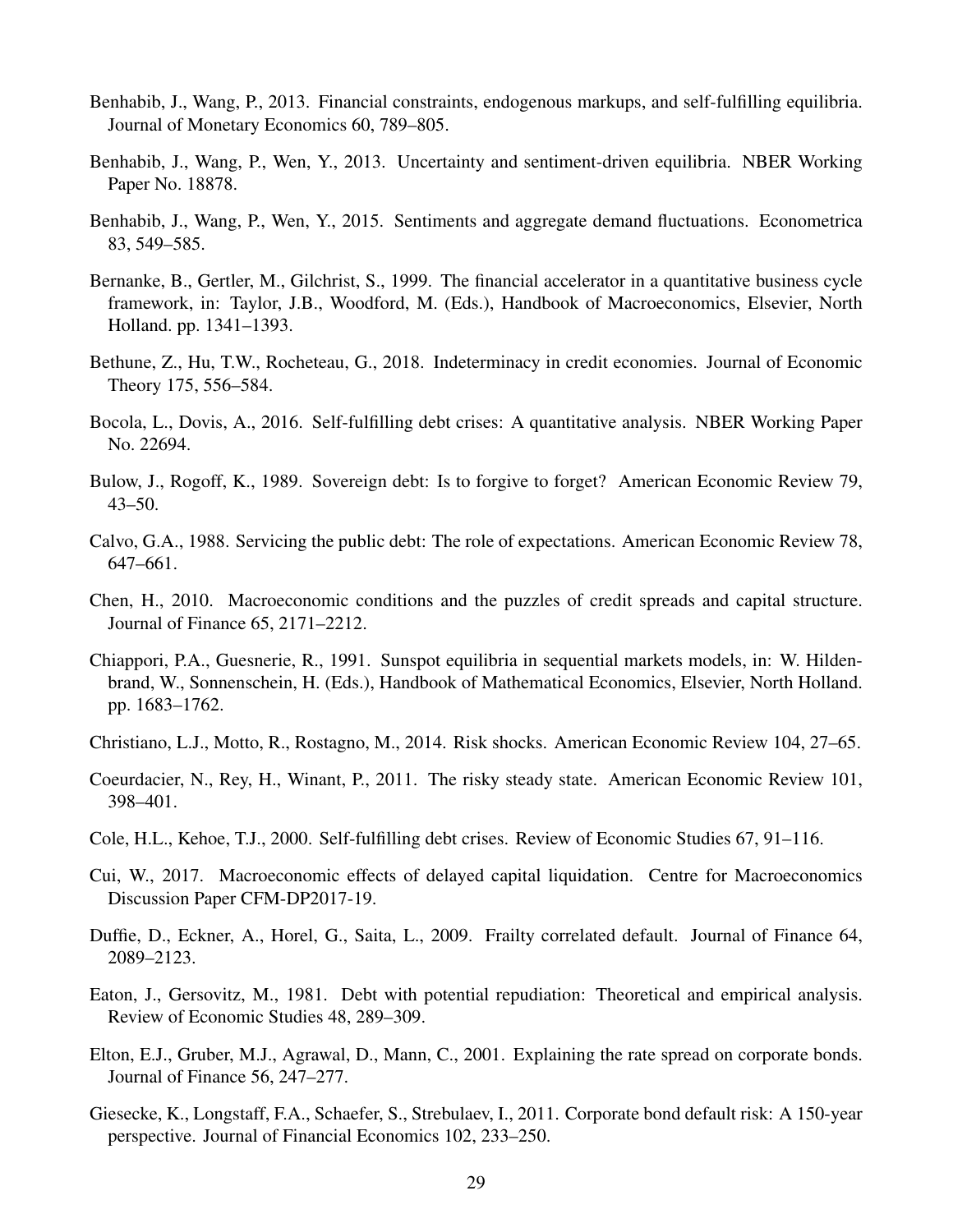- <span id="page-30-0"></span>Gilchrist, S., Zakrajšek, E., 2012. Credit spreads and business cycle fluctuations. American Economic Review 102, 1692–1720.
- <span id="page-30-5"></span>Gomes, J.F., Schmid, L., 2012. Equilibrium credit spreads and the macroeconomy. Working Paper, Wharton School, University of Pennsylvania.
- <span id="page-30-3"></span>Gourio, F., 2013. Credit risk and disaster risk. American Economic Journal: Macroeconomics 5, 1–34.
- <span id="page-30-11"></span>Gu, C., Mattesini, F., Monnet, C., Wright, R., 2013. Endogenous credit cycles. Journal of Political Economy 121, 940–965.
- <span id="page-30-9"></span>Harrison, S.G., Weder, M., 2013. Sunspots and credit frictions. Macroeconomic Dynamics 17, 1055– 1069.
- <span id="page-30-7"></span>Hellwig, C., Lorenzoni, G., 2009. Bubbles and self–enforcing debt. Econometrica 77, 1137–1164.
- <span id="page-30-4"></span>Hennessy, C.A., Whited, T.M., 2007. How costly is external financing? Evidence from a structural estimation. The Journal of Finance 62, 1705–1745.
- <span id="page-30-1"></span>Huang, J.Z., Huang, M., 2012. How much of the corporate-treasury yield spread is due to credit risk? Review of Asset Pricing Studies 2, 153–202.
- <span id="page-30-14"></span>Jermann, U., Quadrini, V., 2012. Macroeconomic effects of financial shocks. American Economic Review 102, 238–71.
- <span id="page-30-16"></span>Jeske, K., Krueger, D., Mitman, K., 2013. Housing, mortgage bailout guarantees and the macro economy. Journal of Monetary Economics 60, 917–935.
- <span id="page-30-6"></span>Khan, A., Senga, T., Thomas, J.K., 2016. Default risk and aggregate fluctuations in an economy with production heterogeneity. Working Paper, Ohio State University.
- <span id="page-30-8"></span>Krueger, D., Uhlig, H., 2018. Neoclassical growth with long-term one-sided commitment contracts. Working Paper.
- <span id="page-30-13"></span>Lintner, J., 1956. Distribution of incomes of corporations among dividends, retained earnings, and taxes. American Economic Review 46, 97–113.
- <span id="page-30-10"></span>Liu, Z., Wang, P., 2014. Credit constraints and self-fulfilling business cycles. American Economic Journal: Macroeconomics 6, 32–69.
- <span id="page-30-12"></span>Lorenzoni, G., Werning, I., 2019. Slow moving debt crises. American Economic Review 109, 3229–63.
- <span id="page-30-15"></span>Mertens, K., Ravn, M.O., 2011. Understanding the aggregate effects of anticipated and unanticipated tax policy shocks. Review of Economic Dynamics 14, 27–54.
- <span id="page-30-2"></span>Miao, J., Wang, P., 2010. Credit risk and business cycles. Working Paper, Boston University.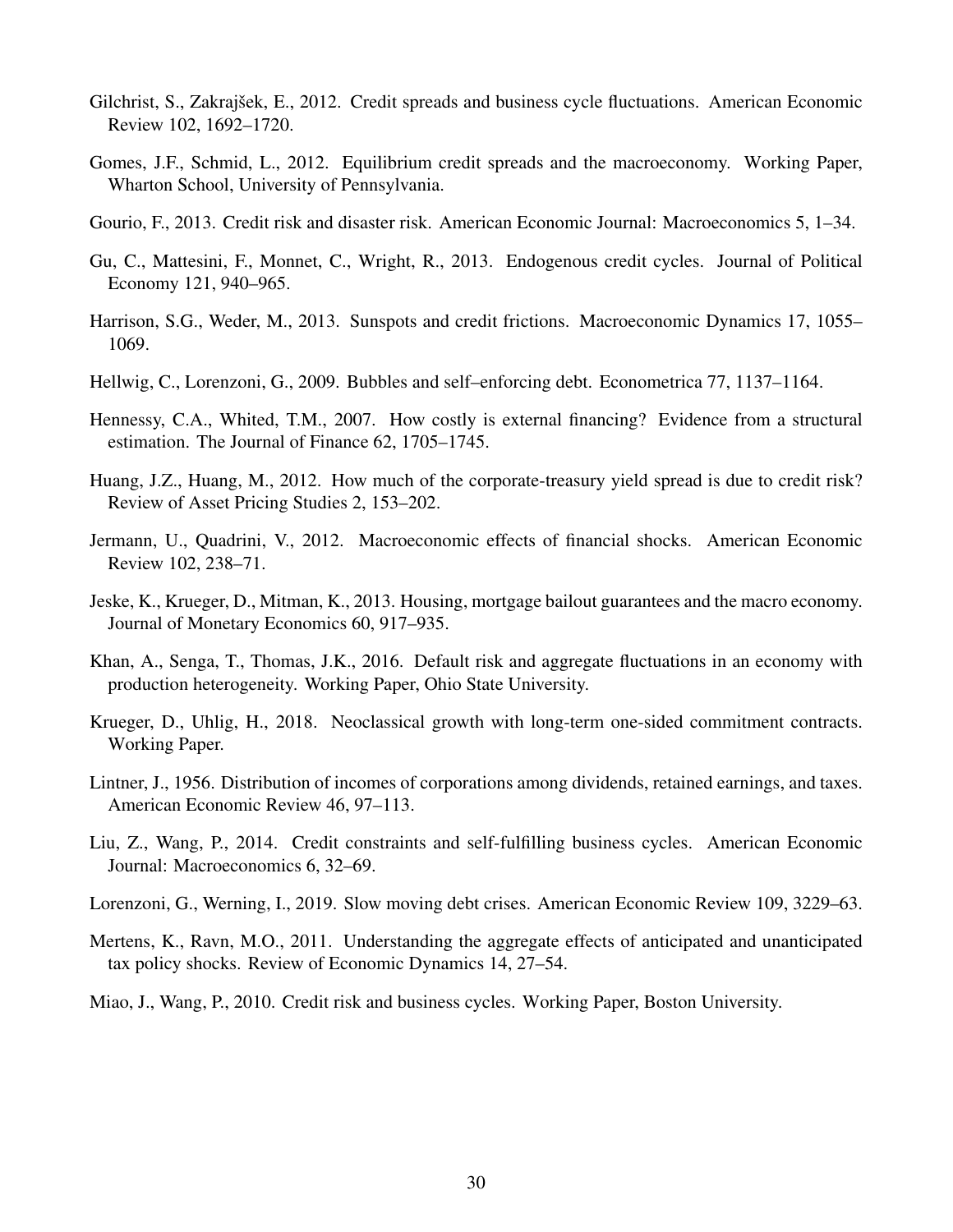| Correlation          |      | Spread Recovery Rate Default Rate Output Growth |         |         |
|----------------------|------|-------------------------------------------------|---------|---------|
| Spread               |      | $-0.39$                                         | 0.64    | $-0.58$ |
| <b>Recovery Rate</b> |      |                                                 | $-0.76$ | 0.33    |
| Default Rate         |      |                                                 |         | $-0.54$ |
| <b>Output Growth</b> |      |                                                 |         |         |
| Mean $(\%)$          | 2.01 | 41.77                                           | 1.58    | 1.70    |
| Std dev. $(\%)$      | 0.86 | 8.94                                            | 1.05    | 1.90    |

<span id="page-31-0"></span>Table 1: Descriptive Statistics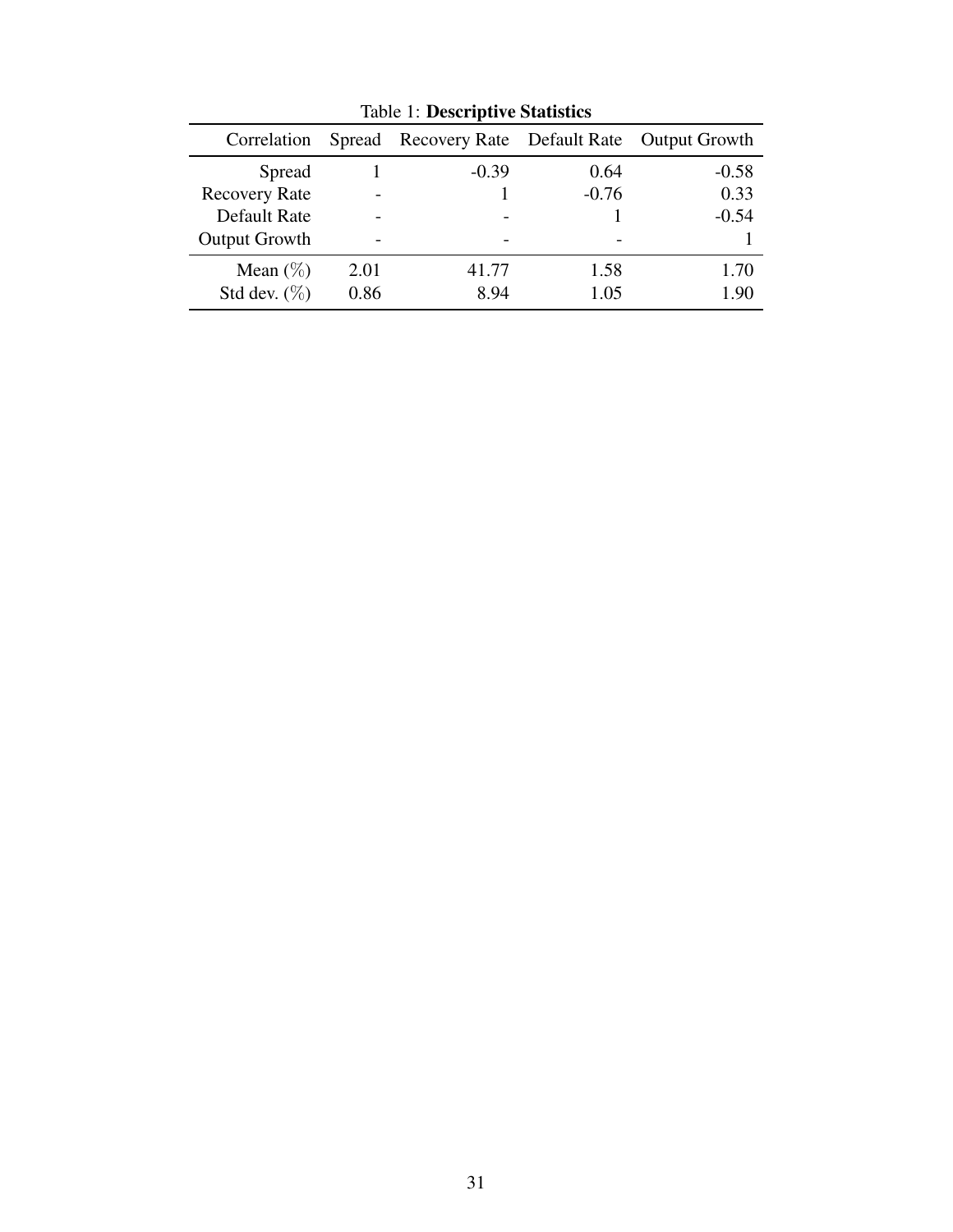| Parameter          | Value  | Explanation                          | Target / T statistics (std errors) |
|--------------------|--------|--------------------------------------|------------------------------------|
| $\alpha$           | 0.3300 | Capital income share                 | Exogenous                          |
| $\delta$           | 0.1000 | Depreciation rate                    | Exogenous                          |
| $\kappa$           | 2.0031 | Disutility parameter of labor supply | $\ell=1/3$                         |
| $\nu$              | 0.6667 | Macro labor supply elasticity        | $1/\nu = 1.50$                     |
| $\beta$            | 0.9663 | Discount factor                      | Capital-to-output ratio 1.5        |
| $\pi$              | 0.3000 | Fraction of constrained firms        | Almeida et al. (2004)              |
| $\psi$             | 0.1000 | 10-year default flag                 | Exogenous                          |
| $\mu^A$            | 0.0170 | Steady-state output growth           | Table 1                            |
| $\lambda$          | 0.4177 | Steady-state recovery rate           | Table 1                            |
| $\Phi$             | 0.05%  | Steady-state intermediation costs    | Exogenous                          |
| $\sigma_b$         | 0.0624 | Std. dev. of belief shocks           | Credit spread 2%                   |
| $z^H$              | 1.0230 | High productivity                    | Leverage $\theta = 1.95$           |
| $z^L$              | 0.8696 | Low productivity                     | Normalization                      |
| $\mu$              | 0.3543 | Mean of $\eta$                       | Default rate 1.58%                 |
| $\sigma$           | 0.1359 | Std. dev. of $\eta$                  | Debt-to-output ratio 82.5%         |
| $\rho_{\lambda}$   | 0.5920 | Persistence of recovery shocks       | OLS estimates                      |
| $\sigma_{\lambda}$ | 0.0728 | Std. dev. of recovery shocks         | OLS estimates                      |
| $\rho_{\Phi}$      | 0.6250 | Persistence of intermediation shocks | 4.88(0.13)                         |
| $\sigma_{\Phi}$    | 0.0079 | Std. dev. of intermediation shocks   | 8.33 (0.0009)                      |
| $\rho_A$           | 0.2025 | Persistence of productivity shocks   | 1.03(0.20)                         |
| $\sigma_A$         | 0.0374 | Std. dev. of productivity shocks     | 8.20 (0.0046)                      |

<span id="page-32-0"></span>

| Table 2: Parameters (Risky Steady State) |  |  |  |
|------------------------------------------|--|--|--|
|------------------------------------------|--|--|--|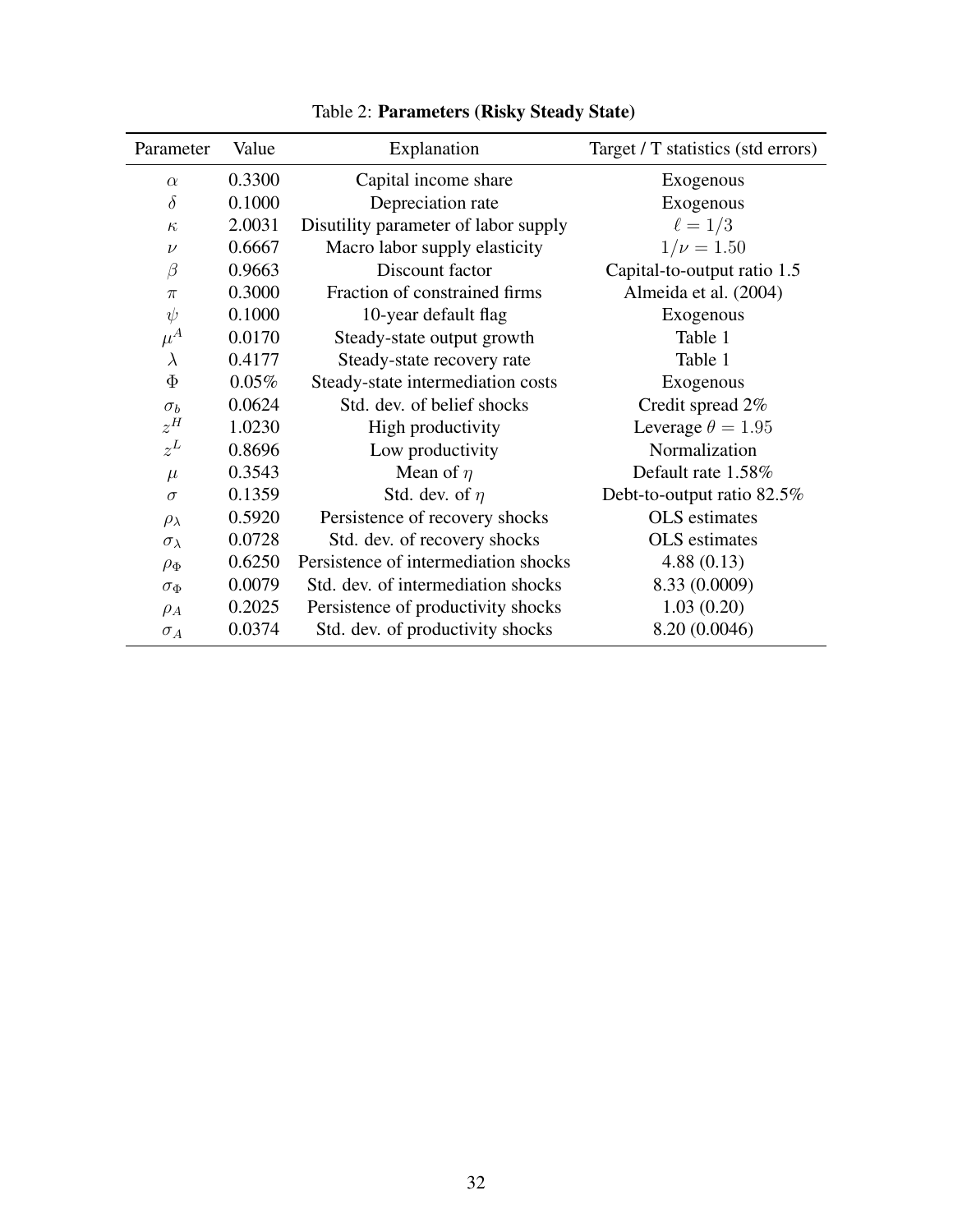| Exogenous Shocks to |                |          |                |                                          |                   |
|---------------------|----------------|----------|----------------|------------------------------------------|-------------------|
|                     | Intermediation | Recovery | <b>Beliefs</b> | Productivity growth All financial shocks |                   |
|                     | (1)            | (2)      | (3)            | (4)                                      | $(1) + (2) + (3)$ |
| Credit spread       | 67.24          | 1.93     | 30.83          | 0                                        | 100               |
| Default rate        | 0.78           | 43.12    | 56.10          | $\theta$                                 | 100               |
| Output growth       | 2.33           | 2.80     | 39.58          | 55.29                                    | 44.71             |
| Debt growth         | 1.92           | 31.46    | 66.37          | 0.25                                     | 99.75             |
| TFP growth          | 0.70           | 1.12     | 15.84          | 82.34                                    | 17.66             |

<span id="page-33-0"></span>Table 3: Variance Decomposition in Percents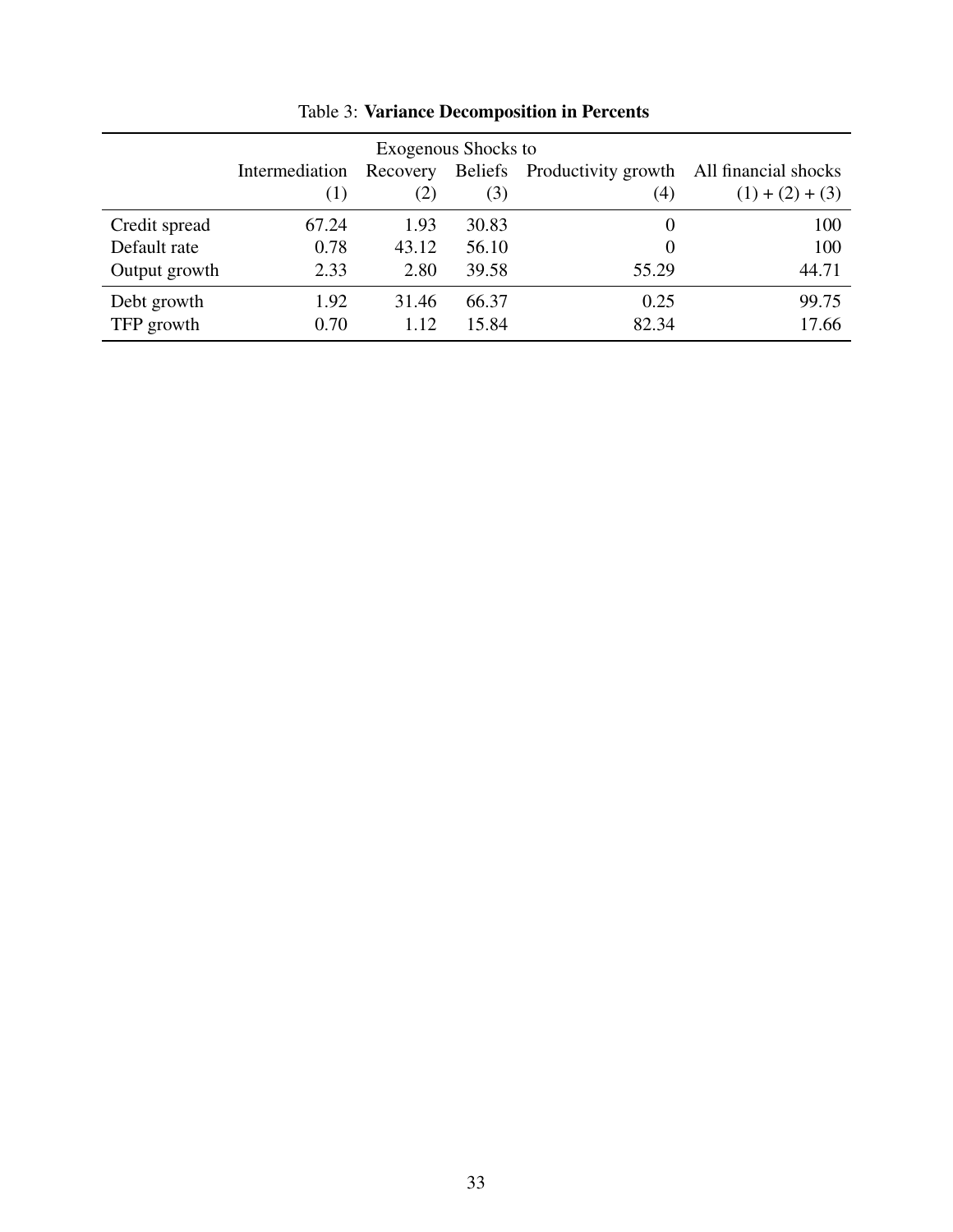|       |           | <b>Baseline</b> $\Phi = 0$ $\Phi = 0.10\%$ $\Phi = 0.20\%$ $\Phi = 0.30\%$ |       |       |
|-------|-----------|----------------------------------------------------------------------------|-------|-------|
| 354.4 | 3542 3542 |                                                                            | 350.7 | 216.9 |

<span id="page-34-0"></span>Table 4: Log-likelihoods of Different Parametrizations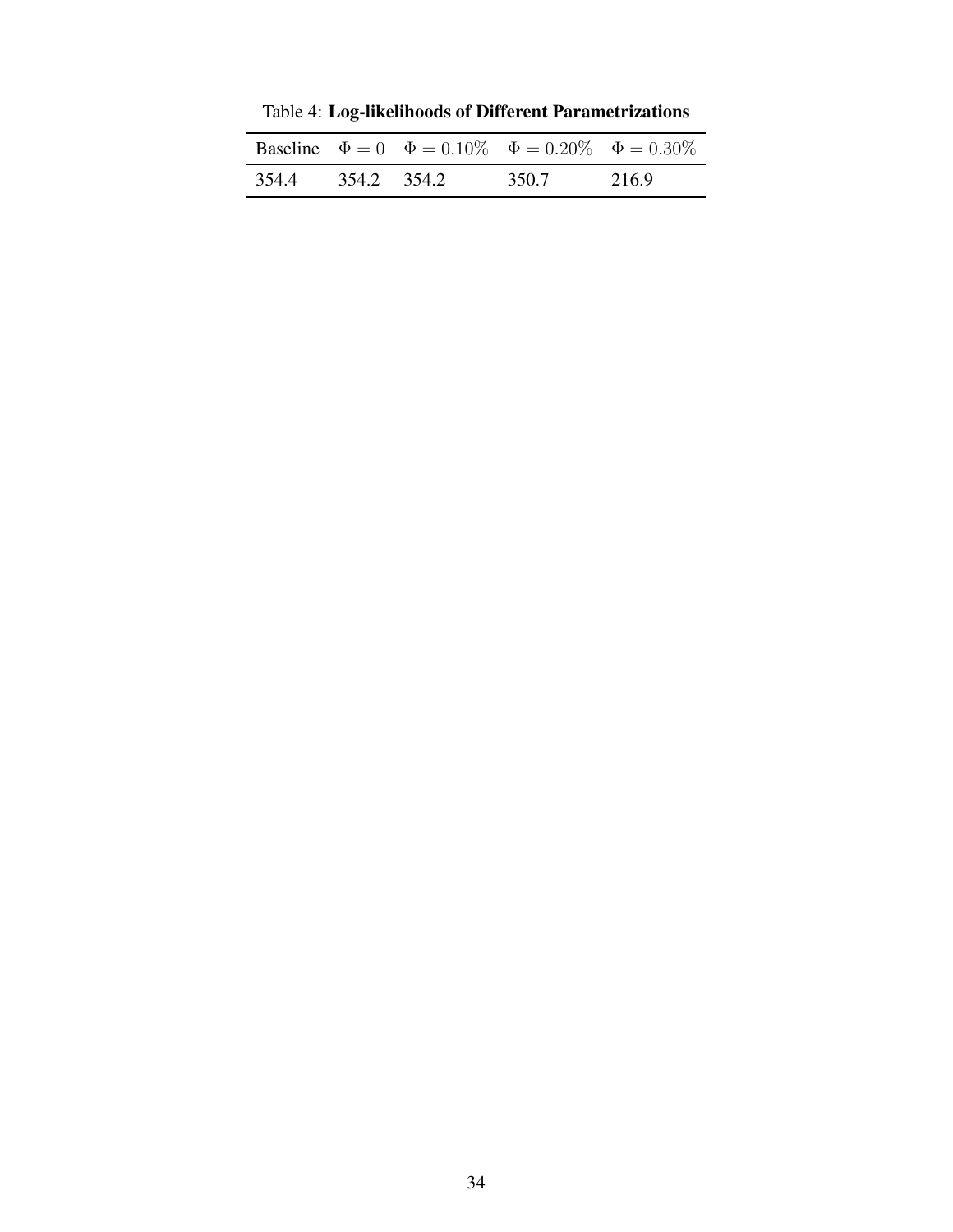|       | Baseline Observational error<br>on the spread | Exogenous<br>collateral constraint on default | $\Phi = 0.38\% + Observational error$ |
|-------|-----------------------------------------------|-----------------------------------------------|---------------------------------------|
| 354.4 | 341.3                                         | 308.0                                         | 282.9                                 |

<span id="page-35-0"></span>Table 5: Log-likelihoods of Different Versions of the Model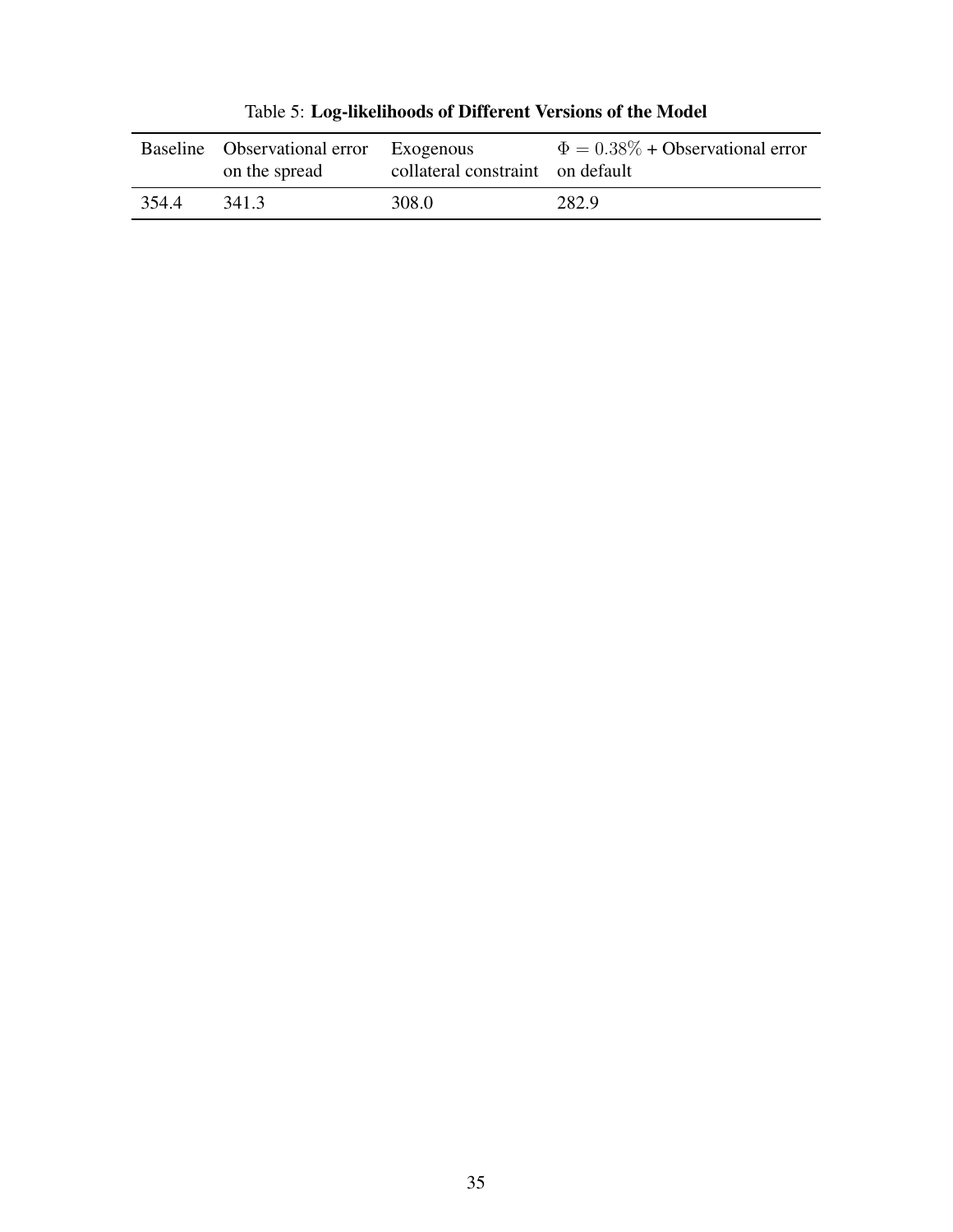Figure 1: Co-Existence of Default and No-Default Equilibria

<span id="page-36-0"></span>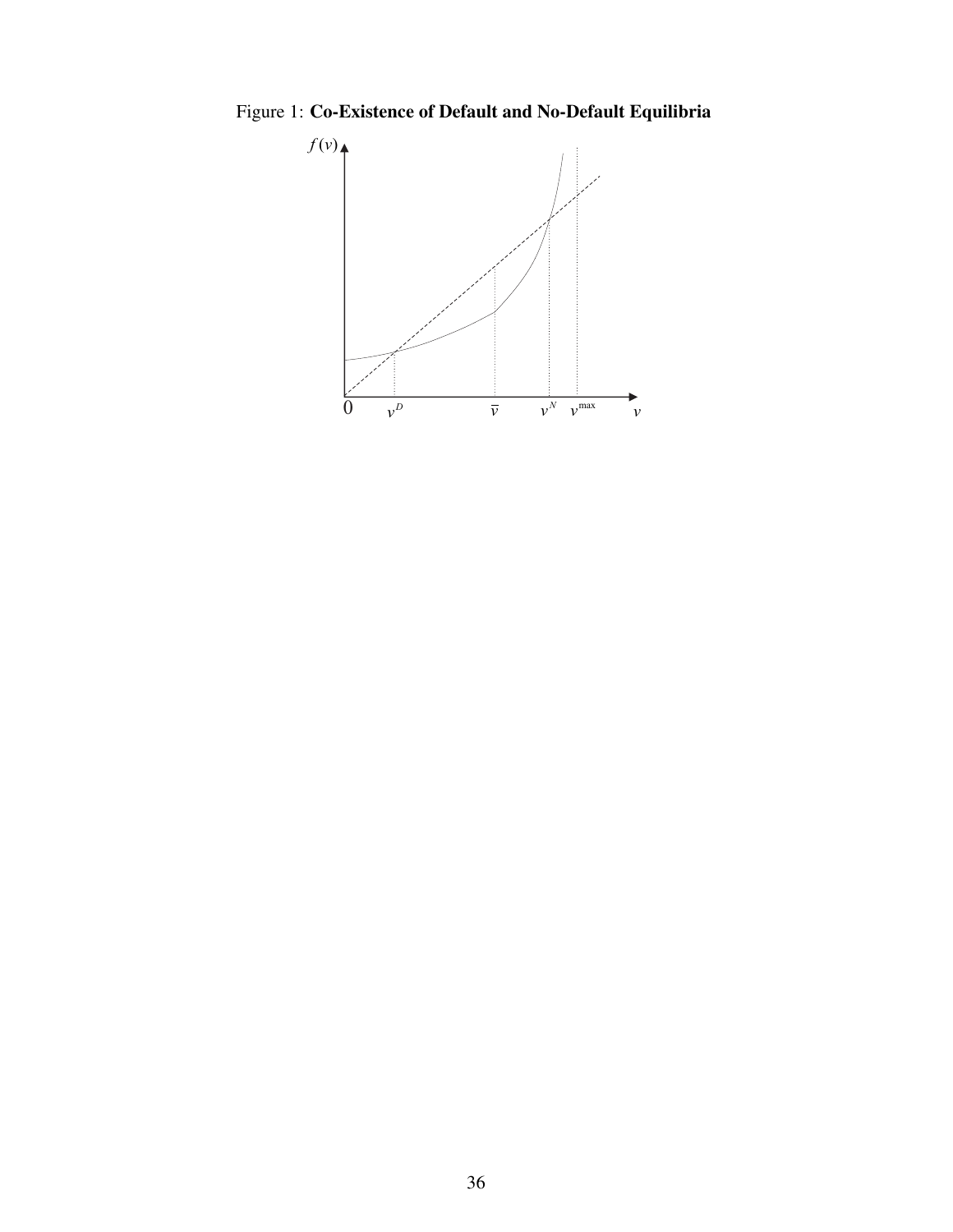

<span id="page-37-0"></span>Figure 2: Default Rate, Credit Spread, and Recovery Rate

Note: Shaded areas are NBER dated recessions.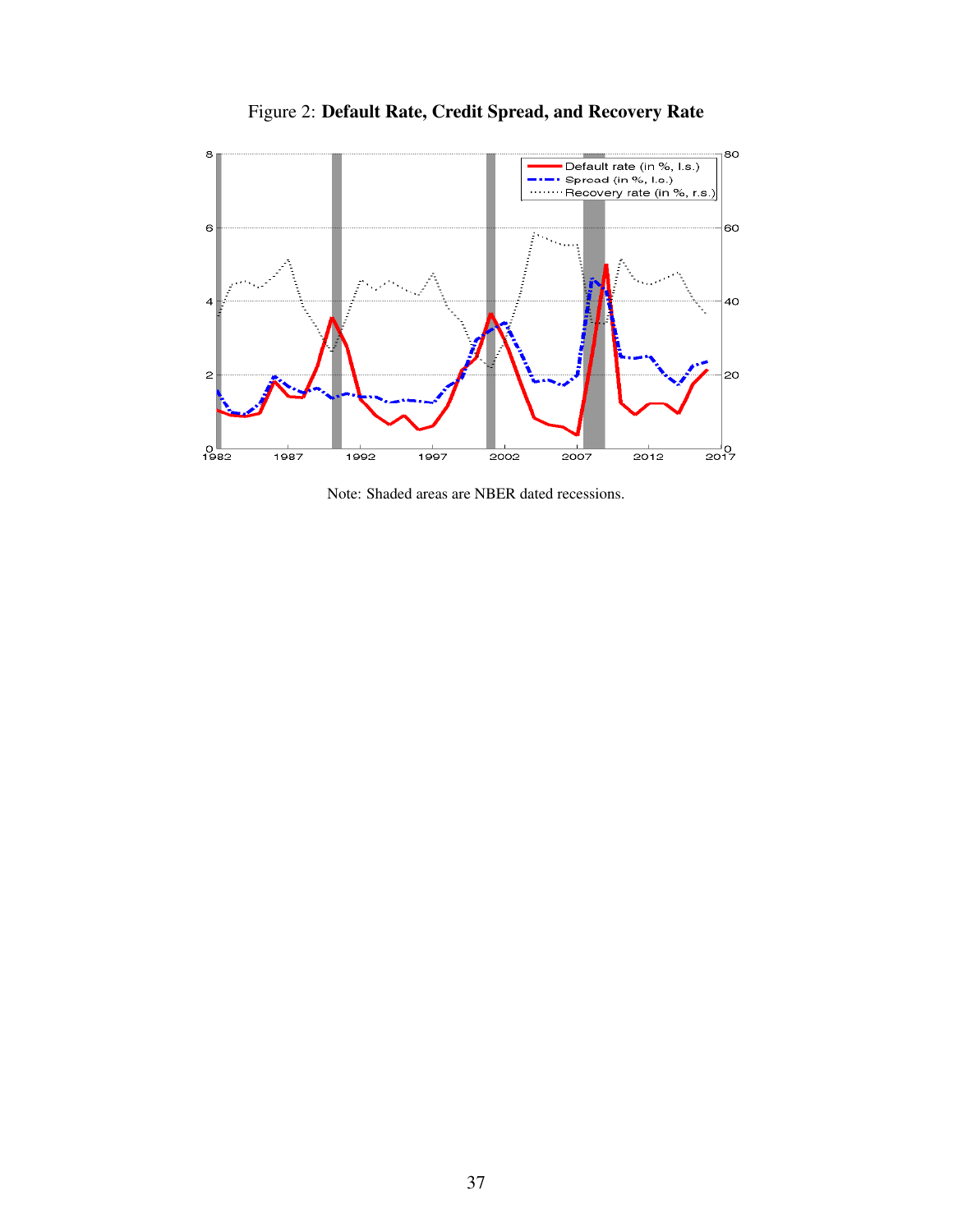

<span id="page-38-0"></span>

Note: All shocks are normalized by their respective standard deviations. Shaded areas are NBER dated recessions.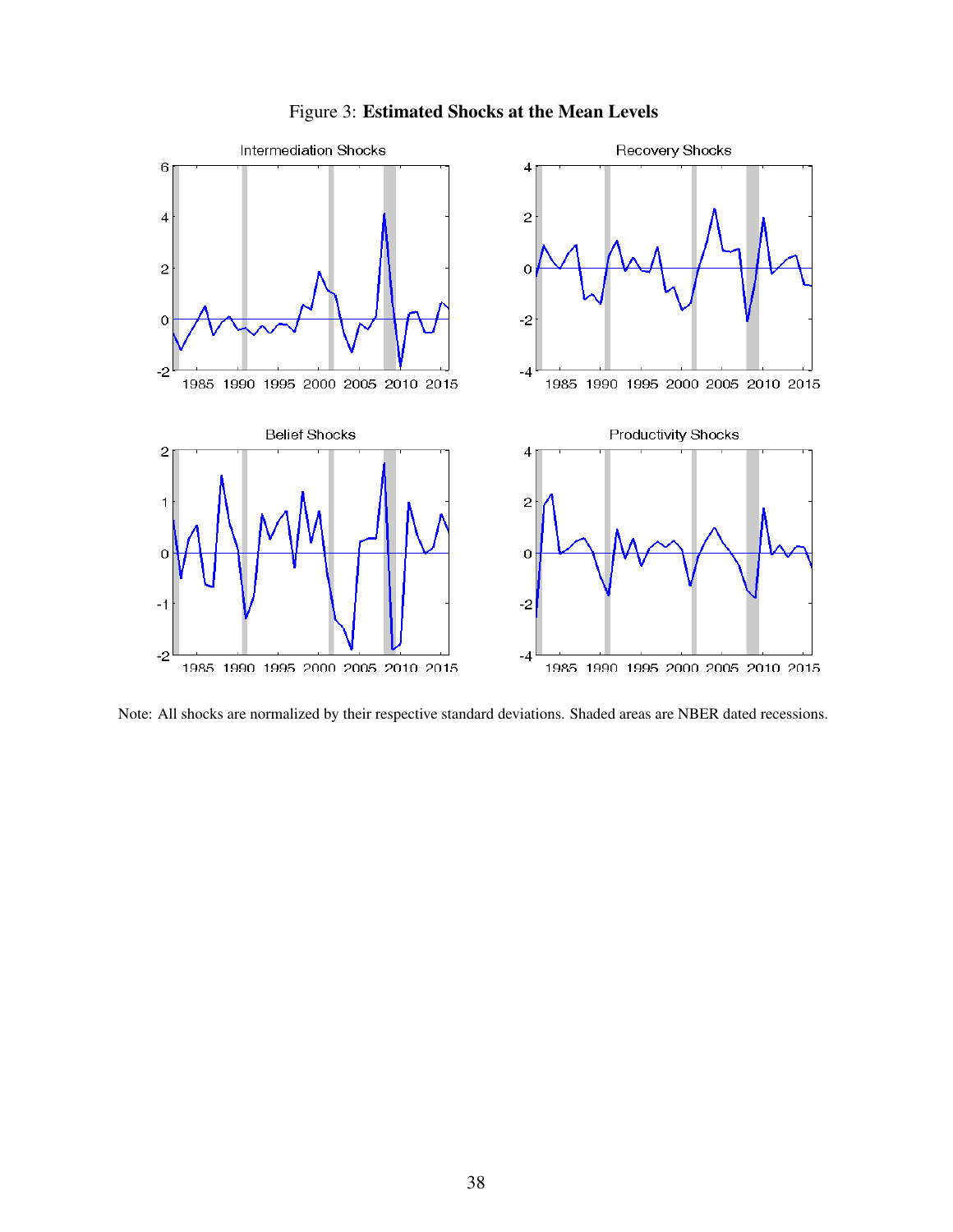

<span id="page-39-0"></span>Figure 4: Impulse Responses to Recovery and Beliefs Shocks